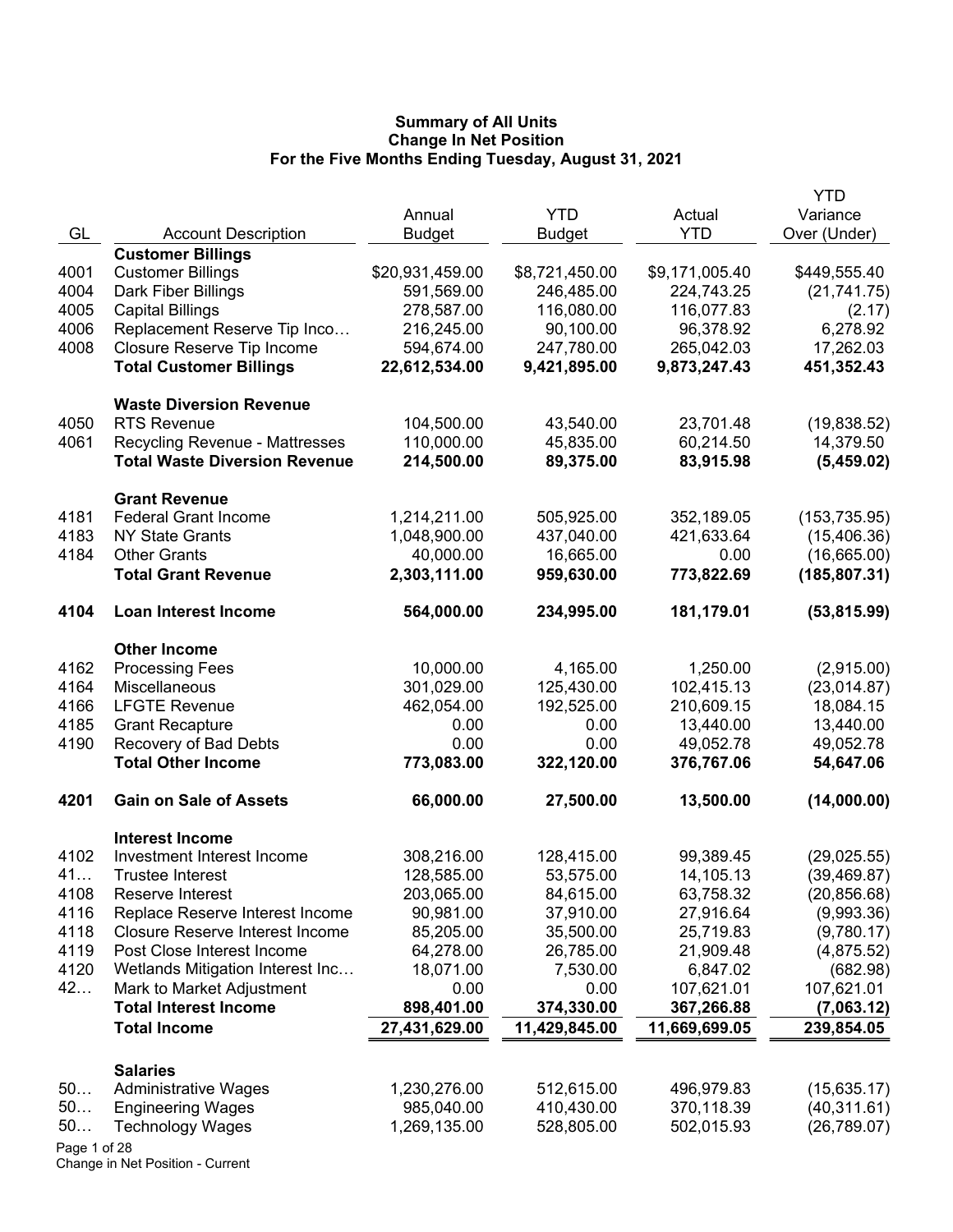|              |                                                 |                       |                       |                       | <b>YTD</b>             |
|--------------|-------------------------------------------------|-----------------------|-----------------------|-----------------------|------------------------|
|              |                                                 | Annual                | <b>YTD</b>            | Actual                | Variance               |
| GL           | <b>Account Description</b>                      | <b>Budget</b>         | <b>Budget</b>         | <b>YTD</b>            | Over (Under)           |
| 50           | <b>Regional Development Wages</b>               | 347,175.00            | 144,655.00            | 134,572.64            | (10,082.36)            |
| 50           | <b>MMF Wages</b>                                | 1,461,066.00          | 608,780.00            | 532,517.10            | (76, 262.90)           |
| 50           | <b>WQ Wages</b>                                 | 1,040,560.00          | 433,565.00            | 422,024.42            | (11, 540.58)           |
| 50           | Overtime Wages                                  | 167,174.00            | 69,655.00             | 64,134.41             | (5,520.59)             |
| 5005         | On-Call Stipend                                 | 25,800.00             | 10,750.00             | 9,900.00              | (850.00)               |
|              | <b>Total Salaries</b>                           | 6,526,226.00          | 2,719,255.00          | 2,532,262.72          | (186, 992.28)          |
|              | <b>Fringe Benefits</b>                          |                       |                       |                       |                        |
| 50           | <b>FICA Expense</b>                             | 435,260.00            | 181,360.00            | 186,015.22            | 4,655.22               |
| 50           | <b>Pension Expense</b>                          | 912,840.00            | 380,355.00            | 377,088.44            | (3,266.56)             |
| 50           | Health Insurance                                | 845,715.00            | 352,385.00            | 327,698.75            | (24, 686.25)           |
| 50           | Retiree Health Insurance                        | 85,343.00             | 35,560.00             | 34,939.94             | (620.06)               |
| 50           | <b>Workers Comp</b>                             | 201,553.00            | 83,980.00             | 82,005.34             | (1,974.66)             |
| 50           | <b>Disability Insurance</b>                     | 16,778.00             | 6,990.00              | 6,990.44              | 0.44                   |
| 5036         | Unemployment                                    | 10,000.00             | 4,165.00              | 0.00                  | (4, 165.00)            |
| 50           | Post Retire Overhead                            | 476,650.00            | 198,610.00            | 193,490.64            | (5, 119.36)            |
| 5051         | <b>Benefit Admin. Fees</b>                      | 13,730.00             | 5,720.00              | 4,214.20              | (1,505.80)             |
| 5054         | <b>Employee Physicals &amp; Screening</b>       | 15,887.00             | 6,626.65              | 6,946.40              | 319.75                 |
|              | <b>Total Fringe Benefits</b>                    | 3,013,756.00          | 1,255,751.65          | 1,219,389.37          | (36, 362.28)           |
|              | <b>Operations &amp; Maintenance</b>             |                       |                       |                       |                        |
| 5062         | Third Party Temporary - O&M                     | 31,000.00             | 12,916.65             | 0.00                  | (12, 916.65)           |
| 5133         | Equipment Maintenance Contr                     | 340,194.00            | 141,750.00            | 140,330.10            | (1,419.90)             |
| 5134         | <b>Maintenance Contracts</b>                    | 158,520.00            | 66,050.00             | 36,550.34             | (29, 499.66)           |
| 5135         | <b>Underground Locating</b>                     | 70,000.00             | 29,165.00             | 20,939.30             | (8,225.70)             |
| 5403         | <b>Safety Equipment &amp; Supplies</b>          | 37,446.00             | 15,605.00             | 11,810.99             | (3,794.01)             |
| 5702         | Large Parts                                     | 115,643.34            | 48,184.75             | 53,021.20             | 4,836.45               |
| 5703         | <b>Small Equipment</b>                          | 30,000.00             | 12,500.00             | 1,503.50              | (10,996.50)            |
| 5704         | <b>O&amp;M Supplies</b>                         | 25,000.00             | 10,420.00             | 7,277.40              | (3, 142.60)            |
| 5706         | Shop Tools                                      | 11,700.00             | 4,876.65              | 791.79                | (4,084.86)             |
| 5708         | Fuels                                           | 250,000.00            | 104,165.00            | 125,860.29            | 21,695.29              |
| 5710         | Lubricants                                      | 20,000.00             | 8,335.00              | 4,450.04              | (3,884.96)             |
| 5712         | Purchased Maintenance & Repair                  | 135,000.00            | 56,250.00             | 16,594.02             | (39,655.98)            |
| 5716         | <b>Equipment Rental</b>                         | 15,000.00             | 6,250.00              | 10,933.34             | 4,683.34               |
| 5718         | I Ires                                          | 20,000.00             | 8,335.00              | 5,076.30              | (3,258.70)             |
| 5720         | <b>Offnet Circuit Lease</b>                     | 677,772.00            | 282,405.00            | 267,879.91            | (14, 525.09)           |
| 5770         | Other Tool, Equip & O&M                         | 11,500.00             | 4,795.00              | 2,202.81              | (2,592.19)             |
| 5815         | Chemicals                                       | 69,000.00             | 28,753.35             | 27,813.30             | (940.05)               |
| 5818         | Leachate System Expense                         | 15,000.00             | 6,250.00              | 14,478.84             | 8,228.84               |
| 5820         | <b>LFG Maintenance</b>                          | 69,156.00             | 28,815.00             | 2,688.56              | (26, 126.44)           |
| 5830         | Collo Expense                                   | 171,720.00            | 71,550.00             | 59,464.29             | (12,085.71)            |
| 5834         | Permitting                                      | 6,000.00              | 2,500.00              | 4,622.99              | 2,122.99               |
| 5835         | NYS DOT Fee                                     | 10,000.00             | 4,165.00              | 0.00                  | (4, 165.00)            |
| 5836         | Pole Attachment Fees<br><b>Conduit Lease</b>    | 310,643.00            | 129,435.00            | 64,903.92             | (64, 531.08)           |
| 5838         |                                                 | 22,195.00             | 9,250.00              | 9,455.70              | 205.70                 |
| 5870<br>5902 | <b>Natural Habitat Enhancements</b><br>Lab Fees | 50,000.00<br>8,600.00 | 20,835.00<br>3,585.00 | 21,863.70<br>1,930.00 | 1,028.70<br>(1,655.00) |
|              |                                                 |                       |                       |                       |                        |

Page 2 of 28 Change in Net Position - Current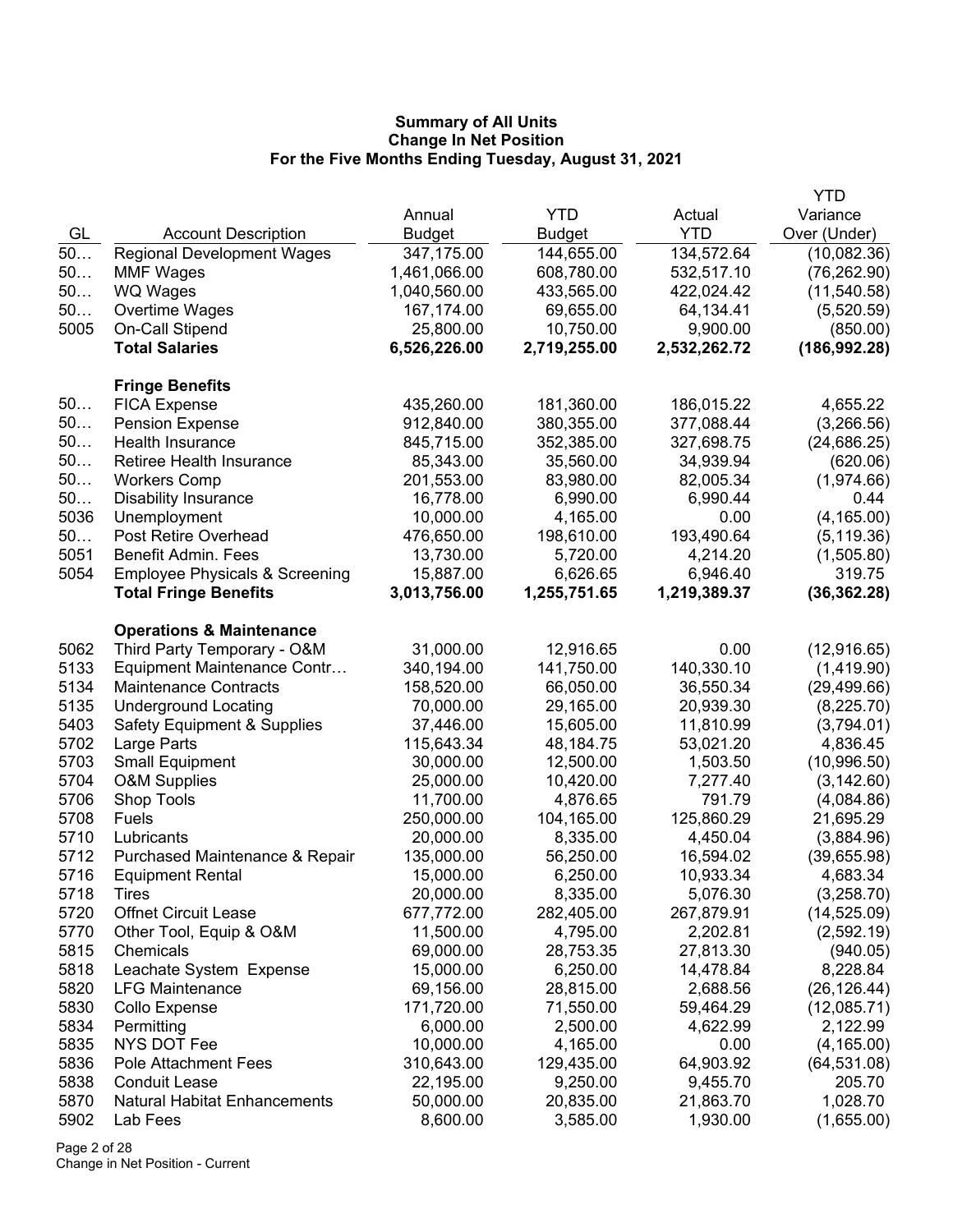|      |                                       |               |               |            | <b>YTD</b>    |
|------|---------------------------------------|---------------|---------------|------------|---------------|
|      |                                       | Annual        | <b>YTD</b>    | Actual     | Variance      |
| GL   | <b>Account Description</b>            | <b>Budget</b> | <b>Budget</b> | <b>YTD</b> | Over (Under)  |
| 5904 | <b>SCADA</b>                          | 19,550.00     | 8,145.00      | 722.90     | (7,422.10)    |
| 5932 | <b>Monitoring &amp; Testing</b>       | 161,904.00    | 67,458.35     | 39,248.75  | (28, 209.60)  |
| 6008 | <b>Contract Hauling</b>               | 30,000.00     | 12,500.00     | 0.00       | (12,500.00)   |
| 6010 | <b>Cape Vincent Reserve</b>           | 700.00        | 290.00        | 700.00     | 410.00        |
| 6110 | Marketing                             | 5,000.00      | 2,085.00      | 0.00       | (2,085.00)    |
| 8090 | <b>Purchases for Resale</b>           | 95,500.00     | 39,790.00     | 31,956.80  | (7,833.20)    |
|      | Total O & M                           | 2,993,743.34  | 1,247,409.75  | 985,071.08 | (262, 338.67) |
|      |                                       |               |               |            |               |
|      | <b>Recycling Transfer Station</b>     |               |               |            |               |
| 50   | <b>Material Reprocessing Wages</b>    | 235,603.00    | 98,170.00     | 82,509.00  | (15,661.00)   |
| 50   | <b>Material Reprocessing OT</b>       | 6,419.00      | 2,675.00      | 3,764.26   | 1,089.26      |
| 50   | <b>FICA Expense</b>                   | 16,273.00     | 6,780.00      | 5,982.34   | (797.66)      |
| 50   | <b>Pension Expense</b>                | 32,531.00     | 13,555.00     | 10,347.74  | (3,207.26)    |
| 50   | Health Insurance                      | 29,297.00     | 12,205.00     | 8,641.38   | (3, 563.62)   |
| 50   | <b>Workers Comp</b>                   | 18,663.00     | 7,775.00      | 7,086.95   | (688.05)      |
| 50   | <b>Disability Insurance</b>           | 893.00        | 370.00        | 0.00       | (370.00)      |
| 50   | Post Retire Overhead                  | 25,944.00     | 10,810.00     | 9,381.75   | (1,428.25)    |
| 6300 | RTS -Safety Equipment & Sup           | 2,500.00      | 1,040.00      | 1,086.05   | 46.05         |
| 6305 | RTS - Large Parts                     | 7,500.00      | 3,125.00      | 1,977.51   | (1, 147.49)   |
| 6310 | RTS - Small Equipment                 | 4,000.00      | 1,665.00      | 244.40     | (1,420.60)    |
| 6315 | RTS - O&M Supplies                    | 10,000.00     | 4,165.00      | 855.00     | (3,310.00)    |
| 6320 | RTS - Fuels                           | 10,000.00     | 4,165.00      | 1,909.55   | (2,255.45)    |
| 6325 | RTS - Purchased Maintenance           | 7,500.00      | 3,125.00      | 0.00       | (3, 125.00)   |
| 6330 | <b>RTS - Contract Hauling</b>         | 91,920.00     | 38,300.00     | 11,572.50  | (26, 727.50)  |
| 6335 | RTS - Office Supplies                 | 1,000.00      | 415.00        | 14.13      | (400.87)      |
| 6340 | <b>RTS - Cellular Services</b>        | 1,050.00      | 440.00        | 0.00       | (440.00)      |
| 6345 | RTS - Other Communications            | 2,400.00      | 1,000.00      | 624.85     | (375.15)      |
| 6350 | RTS - Office Equipment Mainte         | 500.00        | 210.00        | 0.00       | (210.00)      |
| 6355 | RTS - Employee Mileage Reim           | 50.00         | 20.00         | 0.00       | (20.00)       |
| 6360 | RTS - Employee Uniforms               | 1,000.00      | 415.00        | 603.68     | 188.68        |
| 6365 | RTS - Gas & Electric                  | 6,000.00      | 2,500.00      | 1,773.32   | (726.68)      |
| 6370 | RTS - Propane                         | 4,000.00      | 1,665.00      | 1,129.68   | (535.32)      |
| 6375 | RTS - Building Supplies               | 1,000.00      | 415.00        | 67.46      | (347.54)      |
| 6380 | RTS - Site Supplies                   | 1,000.00      | 415.00        | 0.00       | (415.00)      |
| 6385 | RTS - Building Maintenance &          | 3,000.00      | 1,250.00      | 0.00       | (1,250.00)    |
| 6390 | RTS - Site Maintenance & Repair       | 4,000.00      | 1,665.00      | 850.00     | (815.00)      |
| 6395 | RTS - Auto/Light Truck Rep. &         | 2,000.00      | 835.00        | 0.00       | (835.00)      |
| 6400 | RTS - Auto/Light Truck Fuel           | 500.00        | 210.00        | 181.45     | (28.55)       |
| 6410 | RTS - Programming & Software          | 1,155.00      | 480.00        | 0.00       | (480.00)      |
|      | <b>Total Recycling Transfer Stati</b> | 527,698.00    | 219,860.00    | 150,603.00 |               |
|      |                                       |               |               |            | (69, 257.00)  |
|      | <b>Waste Diversion</b>                |               |               |            |               |
| 5125 | <b>Promotional Materials - RRR</b>    | 75,000.00     | 31,250.00     | 21,073.00  | (10, 177.00)  |
| 6009 | <b>Household Hazardous Waste</b>      | 75,000.00     | 31,250.00     | 30,795.70  | (454.30)      |
| 6011 | Recycling Incentive                   | 70,000.00     | 29,165.00     | 17,327.40  | (11, 837.60)  |
| 6012 | Recycling Incentive-County Ca         | 238,814.00    | 99,505.00     | 0.00       | (99, 505.00)  |
| 6017 | <b>Book Debinding</b>                 | 3,000.00      | 1,250.00      | 0.00       | (1,250.00)    |
|      |                                       |               |               |            |               |

Page 3 of 28 Change in Net Position - Current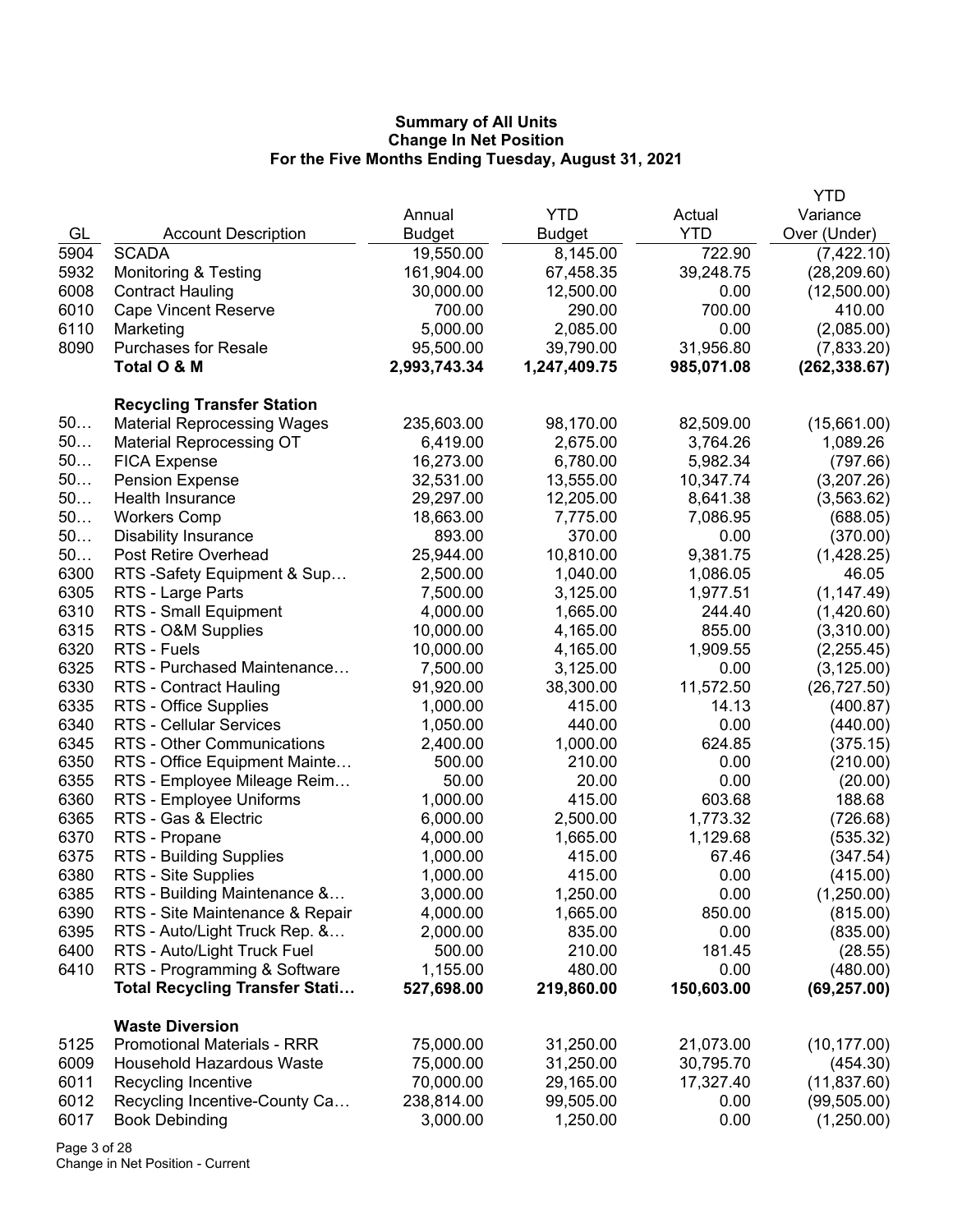|      |                                          |               |               |            | <b>YTD</b>    |
|------|------------------------------------------|---------------|---------------|------------|---------------|
|      |                                          | Annual        | <b>YTD</b>    | Actual     | Variance      |
| GL   | <b>Account Description</b>               | <b>Budget</b> | <b>Budget</b> | <b>YTD</b> | Over (Under)  |
| 6018 | <b>Mattress Recycling - All Counties</b> | 350,000.00    | 145,835.00    | 181,468.00 | 35,633.00     |
|      | <b>Total Waste Diversion</b>             | 811,814.00    | 338,255.00    | 250,664.10 | (87,590.90)   |
| 6002 | <b>Sewage Treatment</b>                  | 1,837,029.00  | 765,430.00    | 673,810.19 | (91, 619.81)  |
| 6004 | <b>Water Purchases</b>                   | 752,520.00    | 313,555.00    | 330,804.64 | 17,249.64     |
| 60   | <b>Closure &amp; Post Closure Care</b>   | 744,157.00    | 310,065.00    | 387,814.62 | 77,749.62     |
| 6006 | <b>Host Community Benefits</b>           | 896,583.00    | 373,580.00    | 471,701.46 | 98,121.46     |
|      | <b>Office &amp; Administrative</b>       |               |               |            |               |
| 5053 | Misc Employee Costs                      | 9,515.00      | 3,965.00      | 1,088.84   | (2,876.16)    |
| 5102 | <b>Office Rent</b>                       | 171,604.00    | 71,500.00     | 76,693.92  | 5,193.92      |
| 5104 | <b>Office Supplies</b>                   | 21,949.00     | 9,140.00      | 3,776.96   | (5,363.04)    |
| 5110 | Postage & Shipping                       | 8,000.00      | 3,330.00      | 2,289.66   | (1,040.34)    |
| 5112 | Telephone                                | 37,270.00     | 15,525.00     | 14,729.19  | (795.81)      |
| 5114 | <b>Cellular Services</b>                 | 39,350.00     | 16,400.00     | 10,786.14  | (5,613.86)    |
| 5118 | <b>Other Communications</b>              | 11,200.00     | 4,665.00      | 4,108.45   | (556.55)      |
| 5120 | Dues & Subscriptions                     | 10,640.00     | 4,435.00      | 1,956.20   | (2,478.80)    |
| 5122 | Public Info & Advertising                | 14,071.00     | 5,875.00      | 1,818.85   | (4,056.15)    |
| 5123 | <b>Promotional Materials</b>             | 15,500.00     | 6,460.00      | 1,475.37   | (4,984.63)    |
| 5130 | <b>Office Equipment</b>                  | 19,151.00     | 7,973.35      | 3,112.99   | (4,860.36)    |
| 5132 | Office Equip Maintenance                 | 1,200.00      | 500.00        | 0.00       | (500.00)      |
| 5170 | <b>Other Office Expenses</b>             | 7,600.00      | 3,165.00      | 631.75     | (2,533.25)    |
| 5172 | <b>Filing Fees</b>                       | 24,600.00     | 10,250.00     | 0.00       | (10, 250.00)  |
| 5173 | <b>Credit Card Processing Fees</b>       | 600.00        | 250.00        | 207.75     | (42.25)       |
| 5202 | Employee Mileage Reimburse               | 22,116.00     | 9,216.65      | 5,224.80   | (3,991.85)    |
| 5204 | Empl. Meals & Incidental                 | 19,625.00     | 8,175.00      | 1,097.69   | (7,077.31)    |
| 5206 | Empl. Lodging                            | 38,500.00     | 16,050.00     | 2,301.00   | (13,749.00)   |
| 5270 | <b>Travel &amp; Meeting Expense</b>      | 7,400.00      | 3,090.00      | 525.00     | (2,565.00)    |
| 5312 | <b>Continuing Education</b>              | 18,691.66     | 7,791.55      | 3,535.00   | (4,256.55)    |
| 5370 | Training & Development                   | 54,365.00     | 22,658.75     | 13,224.84  | (9,433.91)    |
| 5402 | <b>Employee Uniforms</b>                 | 26,350.00     | 10,980.00     | 4,681.01   | (6, 298.99)   |
| 5404 | <b>Safety Training</b>                   | 10,000.00     | 4,165.00      | 0.00       | (4, 165.00)   |
| 5508 | <b>Cleaning Services</b>                 | 37,900.00     | 15,790.00     | 13,535.00  | (2,255.00)    |
| 5570 | <b>Other General Expense</b>             | 3,550.00      | 1,480.00      | 300.00     | (1,180.00)    |
| 6102 | Board Member Travel & Expen              | 1,750.00      | 730.00        | 302.40     | (427.60)      |
| 6104 | Sponsorships                             | 9,000.00      | 3,750.00      | 2,500.00   | (1,250.00)    |
| 6210 | <b>Trustee Fees</b>                      | 7,500.00      | 3,125.00      | 0.00       | (3, 125.00)   |
|      | <b>Total Office &amp; Admin</b>          | 648,997.66    | 270,435.30    | 169,902.81 | (100, 532.49) |
|      | <b>Utilities</b>                         |               |               |            |               |
| 5802 | Gas & Electric                           | 144,225.00    | 60,095.00     | 46,753.96  | (13, 341.04)  |
| 5803 | Propane                                  | 25,000.00     | 10,415.00     | 3,499.67   | (6,915.33)    |
|      | <b>Total Utilities</b>                   | 169,225.00    | 70,510.00     | 50,253.63  | (20, 256.37)  |
|      | <b>Materials &amp; Supplies</b>          |               |               |            |               |
| 5806 | <b>Building Supplies</b>                 | 7,000.00      | 2,915.00      | 1,911.77   | (1,003.23)    |
| 5810 | <b>Site Supplies</b>                     | 38,000.00     | 15,831.65     | 10,618.68  | (5,212.97)    |
|      |                                          |               |               |            |               |

Page 4 of 28 Change in Net Position - Current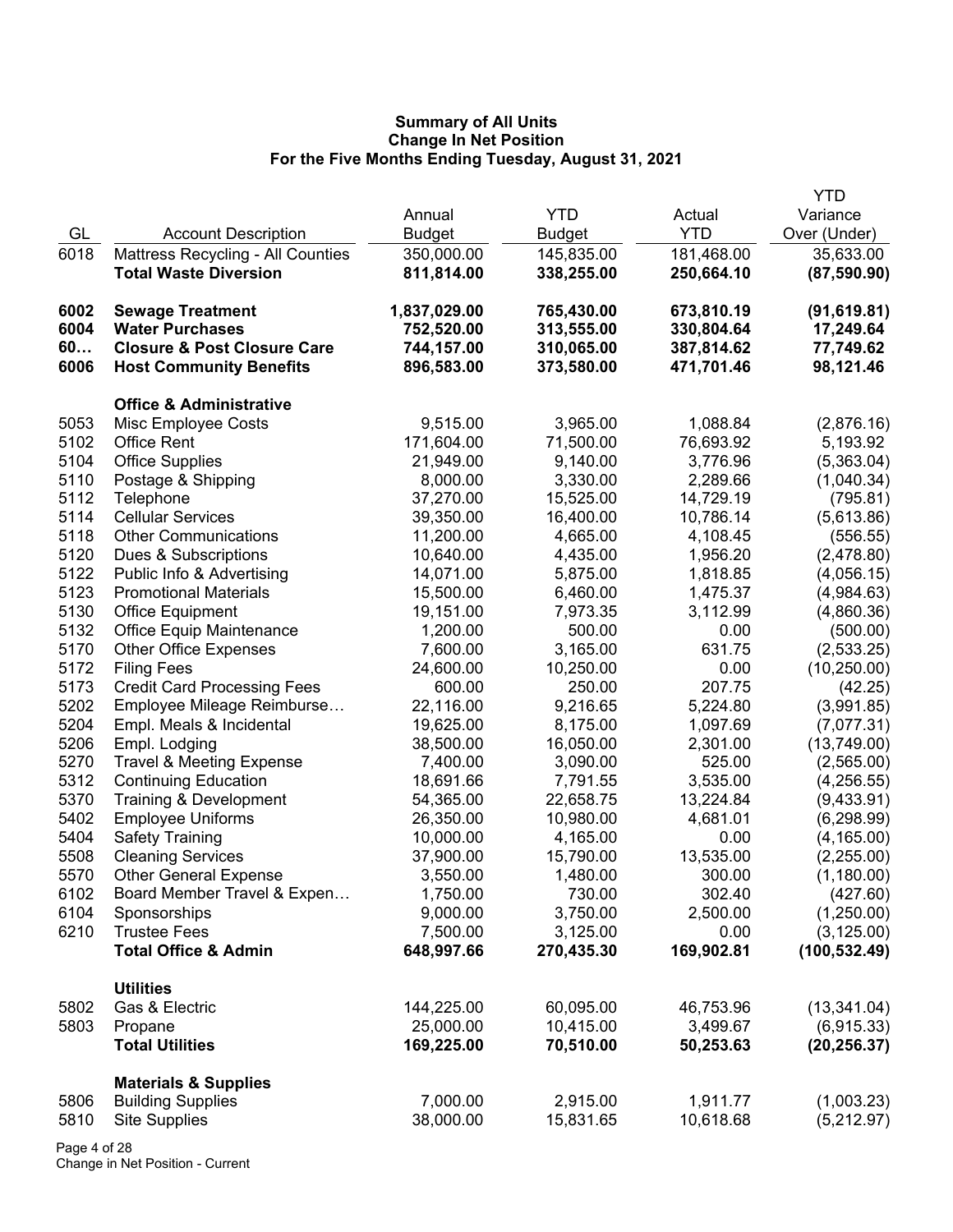|      |                                                                              |                  |                |               | <b>YTD</b>    |
|------|------------------------------------------------------------------------------|------------------|----------------|---------------|---------------|
|      |                                                                              | Annual           | <b>YTD</b>     | Actual        | Variance      |
| GL   | <b>Account Description</b>                                                   | <b>Budget</b>    | <b>Budget</b>  | <b>YTD</b>    | Over (Under)  |
| 5824 | Sand, Gravel & Stone                                                         | 220,000.00       | 91,665.00      | 42,733.83     | (48, 931.17)  |
| 5826 | Seed & Mulch                                                                 | 35,000.00        | 14,585.00      | 15,552.00     | 967.00        |
|      | <b>Total Materials &amp; Supplies</b>                                        | 300,000.00       | 124,996.65     | 70,816.28     | (54, 180.37)  |
|      |                                                                              |                  |                |               |               |
|      | <b>Professional Fees</b>                                                     |                  |                |               |               |
| 5924 | Legal                                                                        | 105,500.00       | 43,965.00      | 16,580.00     | (27, 385.00)  |
| 5926 | <b>Investment Banking Fees</b>                                               | 48,216.00        | 20,095.00      | 20,338.95     | 243.95        |
| 59   | <b>Accounting Fees</b>                                                       | 43,200.00        | 18,000.00      | 30,200.00     | 12,200.00     |
| 5970 | Consulting                                                                   | 273,900.00       | 114,126.65     | 114,494.45    | 367.80        |
|      | <b>Total Professional Fees</b>                                               | 470,816.00       | 196,186.65     | 181,613.40    | (14, 573.25)  |
|      |                                                                              |                  |                |               |               |
| 5804 | <b>Repairs &amp; Maintenance</b><br><b>Building Maintenance &amp; Repair</b> | 48,000.00        | 20,000.00      | 8,514.53      | (11, 485.47)  |
| 5808 | Site Maint & Repair                                                          | 35,500.00        | 14,790.00      | 4,745.53      | (10,044.47)   |
| 5812 |                                                                              | 83,000.00        |                |               |               |
|      | <b>Pipeline Maintenance</b>                                                  |                  | 34,586.65      | 22,051.21     | (12, 535.44)  |
|      | <b>Total Repairs &amp; Maintenance</b>                                       | 166,500.00       | 69,376.65      | 35,311.27     | (34,065.38)   |
|      | <b>Automobile</b>                                                            |                  |                |               |               |
| 5601 | Auto/Light Truck Rep. & Maint.                                               | 34,140.00        | 14,220.00      | 8,537.48      | (5,682.52)    |
| 5602 | <b>Auto/Light Truck Fuel</b>                                                 | 77,250.00        | 32,188.35      | 27,646.42     | (4, 541.93)   |
| 5603 | Auto/Light Truck Rental/Lease                                                | 211,300.00       | 88,040.00      | 82,458.31     | (5,581.69)    |
| 5605 | Vehicle Ins                                                                  | 42,200.00        | 17,580.00      | 17,583.30     | 3.30          |
|      | <b>Total Automobile</b>                                                      | 364,890.00       | 152,028.35     | 136,225.51    | (15,802.84)   |
|      |                                                                              |                  |                |               |               |
| 5124 | Computer                                                                     |                  |                |               |               |
|      | <b>Computer Equipment</b>                                                    | 76,020.00        | 31,675.00      | 10,297.04     | (21, 377.96)  |
| 5126 | <b>Computer Maintenance</b>                                                  | 8,500.00         | 3,540.00       | 945.00        | (2,595.00)    |
| 5128 | Programming & Software                                                       | 196,310.00       | 81,803.35      | 74,198.62     | (7,604.73)    |
| 5129 | <b>ECMS Expense</b>                                                          | 29,000.00        | 12,085.00      | 22,974.75     | 10,889.75     |
| 6108 | Web Page Design & Maintenance                                                | 6,002.00         | 2,505.00       | 0.00          | (2,505.00)    |
| 5906 | GIS                                                                          | 29,200.00        | 12,165.00      | 21,001.24     | 8,836.24      |
|      | <b>Total Computer</b>                                                        | 345,032.00       | 143,773.35     | 129,416.65    | (14, 356.70)  |
| 6122 | <b>Bad Debt Expense</b>                                                      | 0.00             | 0.00           | 17,430.50     | 17,430.50     |
| 6114 | <b>Insurance</b>                                                             | 433,000.00       | 180,420.00     | 180,416.70    | (3.30)        |
| 6120 | <b>Grants</b>                                                                | 284,570.00       | 118,570.00     | 260,765.35    | 142,195.35    |
| 61   | <b>Admin Allocation</b>                                                      | 0.00             | 10.00          | 0.00          | (10.00)       |
| 61   | <b>Engineering Allocation</b>                                                | 1.00             | 5.00           | 0.00          | (5.00)        |
| 6208 | <b>NYS Administrative Assessm</b>                                            | 125,049.00       | 52,105.00      | 0.00          | (52, 105.00)  |
| 7032 | <b>Depreciation</b>                                                          | 8,364,400.00     | 3,485,170.00   | 3,265,428.39  | (219, 741.61) |
| 7002 | Amortization                                                                 | 24,400.00        | 10,165.00      | 10,152.83     | (12.17)       |
| 6202 | <b>Interest Expense</b>                                                      | 714,950.00       | 297,895.00     | 246,663.18    | (51, 231.82)  |
| 6901 | <b>Contingency</b>                                                           | 75,000.00        | 31,246.65      | 0.00          | (31, 246.65)  |
|      | <b>Total Expenses</b>                                                        | 30,590,357.00    | 12,746,055.00  | 11,756,517.68 | (989, 537.32) |
|      |                                                                              |                  |                |               |               |
|      | <b>Change in Net Position</b>                                                | (3, 158, 728.00) | (1,316,210.00) | (86, 818.63)  | 1,229,391.37  |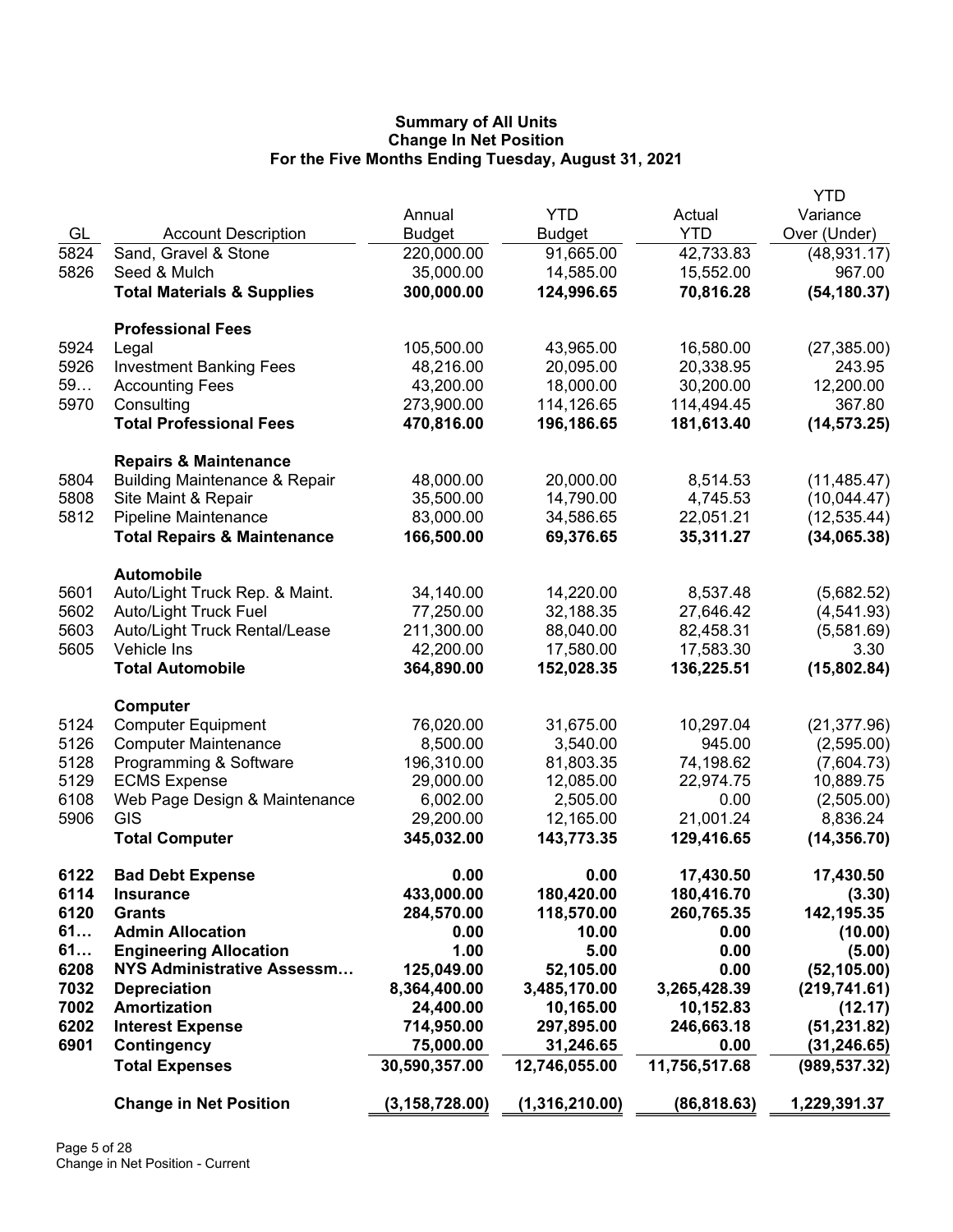# **Administration Change In Net Position For the Five Months Ending Tuesday, August 31, 2021**

|              |                                            | Annual                  | <b>YTD</b>             | Actual                 | YTD<br>Variance        |
|--------------|--------------------------------------------|-------------------------|------------------------|------------------------|------------------------|
| GL           | <b>Account Description</b>                 | <b>Budget</b>           | <b>Budget</b>          | <b>YTD</b>             | Over (Under)           |
|              | <b>Grant Revenue</b>                       |                         |                        |                        |                        |
| 4183         | <b>NY State Grants</b>                     | \$4,000.00              | \$1,665.00             | \$4,369.00             | \$2,704.00             |
|              | <b>Total Grant Revenue</b>                 | 4,000.00                | 1,665.00               | 4,369.00               | 2,704.00               |
|              | <b>Other Income</b>                        |                         |                        |                        |                        |
| 4164         | Miscellaneous                              | 211,300.00              | 88,040.00              | 89,051.25              | 1,011.25               |
|              | <b>Total Other Income</b>                  | 211,300.00              | 88,040.00              | 89,051.25              | 1,011.25               |
| 4201         | <b>Gain on Sale of Assets</b>              | 21,000.00               | 8,750.00               | 5,300.00               | (3,450.00)             |
|              | <b>Interest Income</b>                     |                         |                        |                        |                        |
| 4102         | Investment Interest Income                 | 98,400.00               | 41,000.00              | 37,837.74              | (3, 162.26)            |
| 42           | Mark to Market Adjustment                  | 0.00                    | 0.00                   | 2,372.50               | 2,372.50               |
|              | <b>Total Interest Income</b>               | 98,400.00               | 41,000.00              | 40,210.24              | (789.76)               |
|              | <b>Total Income</b>                        | 334,700.00              | 139,455.00             | 138,930.49             | (524.51)               |
|              | <b>Salaries</b>                            |                         |                        |                        |                        |
| 50           | <b>Administrative Wages</b>                | 1,212,691.00            | 505,290.00             | 490,451.76             | (14, 838.24)           |
| 50           | Overtime Wages                             | 1,000.00                | 415.00                 | 194.41                 | (220.59)               |
|              | <b>Total Salaries</b>                      | 1,213,691.00            | 505,705.00             | 490,646.17             | (15,058.83)            |
|              | <b>Fringe Benefits</b>                     |                         |                        |                        |                        |
| 50           | <b>FICA Expense</b>                        | 82,432.00               | 34,345.00              | 35,663.38              | 1,318.38               |
| 50<br>50     | <b>Pension Expense</b><br>Health Insurance | 145,280.00              | 60,535.00              | 59,816.81              | (718.19)               |
| 50           | Retiree Health Insurance                   | 135,154.00<br>85,343.00 | 56,315.00<br>35,560.00 | 53,260.60<br>34,939.94 | (3,054.40)<br>(620.06) |
| 50           | <b>Workers Comp</b>                        | 2,032.00                | 845.00                 | 808.43                 | (36.57)                |
| 50           | <b>Disability Insurance</b>                | 2,797.00                | 1,165.00               | 1,165.35               | 0.35                   |
| 5036         | Unemployment                               | 10,000.00               | 4,165.00               | 0.00                   | (4, 165.00)            |
| 50           | Post Retire Overhead                       | 81,254.00               | 33,855.00              | 32,971.59              | (883.41)               |
| 5051         | <b>Benefit Admin, Fees</b>                 | 13,730.00               | 5,720.00               | 4,214.20               | (1,505.80)             |
| 5054         | <b>Employee Physicals &amp; Screening</b>  | 1,787.00                | 745.00                 | 0.00                   | (745.00)               |
|              | <b>Total Fringe Benefits</b>               | 559,809.00              | 233,250.00             | 222,840.30             | (10, 409.70)           |
|              | <b>Operations &amp; Maintenance</b>        |                         |                        |                        |                        |
| 5134         | <b>Maintenance Contracts</b>               | 2,720.00                | 1,135.00               | 874.86                 | (260.14)               |
| 5403         | <b>Safety Equipment &amp; Supplies</b>     | 14,046.00               | 5,855.00               | 3,616.13               | (2,238.87)             |
|              | Total O & M                                | 16,766.00               | 6,990.00               | 4,490.99               | (2,499.01)             |
|              | <b>Office &amp; Administrative</b>         |                         |                        |                        |                        |
| 5053         | Misc Employee Costs                        | 5,215.00                | 2,175.00               | 743.49                 | (1,431.51)             |
| 5102         | <b>Office Rent</b>                         | 121,936.00              | 50,805.00              | 59,683.52              | 8,878.52               |
| 5104         | <b>Office Supplies</b>                     | 6,749.00                | 2,810.00               | 1,939.82               | (870.18)               |
| 5110         | Postage & Shipping                         | 6,000.00                | 2,500.00               | 2,044.96               | (455.04)               |
| 5112         | Telephone                                  | 5,310.00                | 2,215.00               | 1,842.05               | (372.95)               |
| 5114         | <b>Cellular Services</b>                   | 5,500.00                | 2,290.00               | 1,337.47               | (952.53)               |
| Page 6 of 28 |                                            |                         |                        |                        |                        |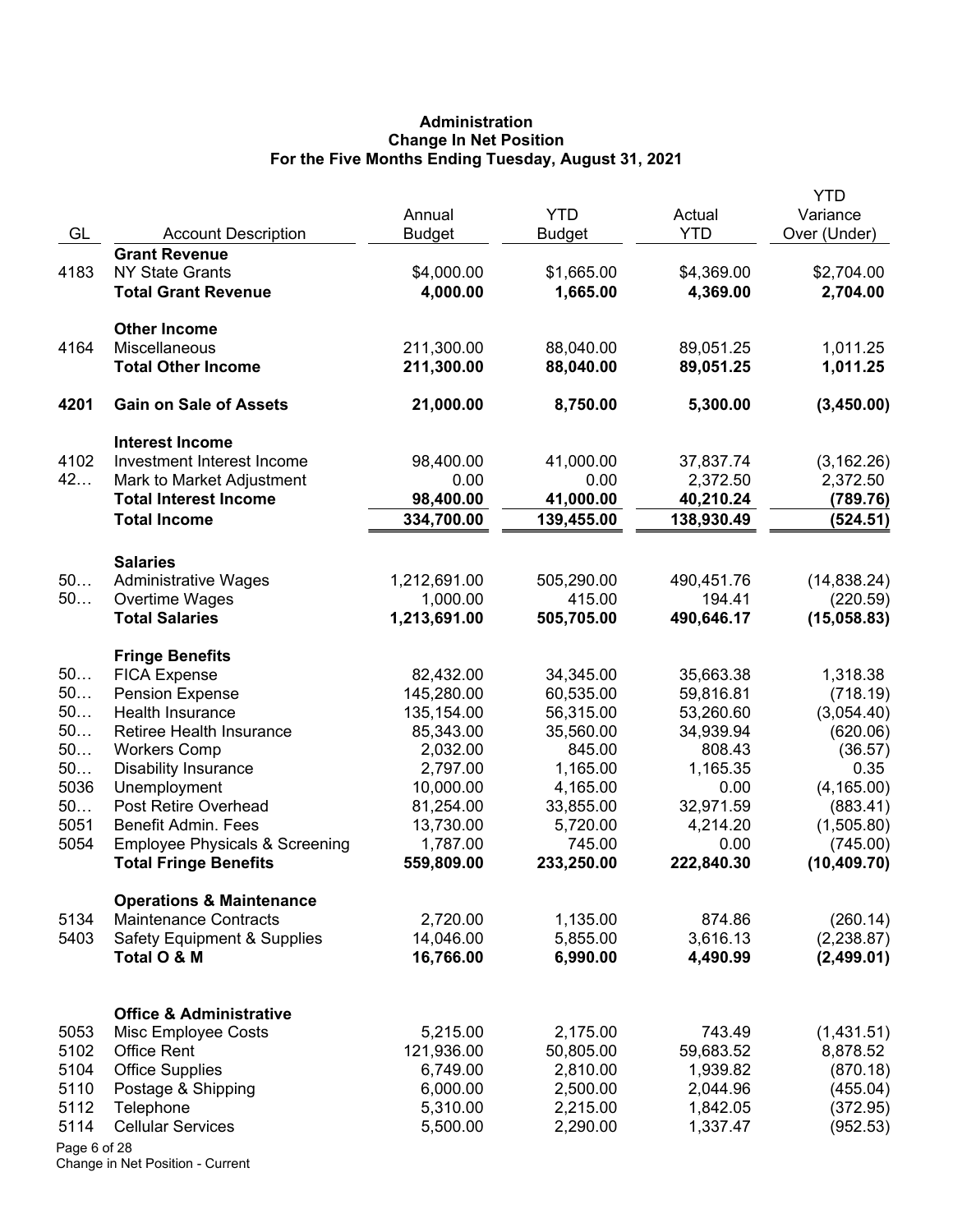# **Administration Change In Net Position For the Five Months Ending Tuesday, August 31, 2021**

|      |                                                  |                      |                  |                 | <b>YTD</b>           |
|------|--------------------------------------------------|----------------------|------------------|-----------------|----------------------|
|      |                                                  | Annual               | <b>YTD</b>       | Actual          | Variance             |
| GL   | <b>Account Description</b>                       | <b>Budget</b>        | <b>Budget</b>    | <b>YTD</b>      | Over (Under)         |
| 5118 | <b>Other Communications</b>                      | 9,600.00             | 4,000.00         | 3,511.20        | (488.80)             |
| 5120 | Dues & Subscriptions                             | 4,415.00             | 1,840.00         | 301.20          | (1,538.80)           |
| 5122 | Public Info & Advertising                        | 4,590.00             | 1,915.00         | 0.00            | (1,915.00)           |
| 5123 | <b>Promotional Materials</b>                     | 2,500.00             | 1,040.00         | 1,475.37        | 435.37               |
| 5130 | <b>Office Equipment</b>                          | 10,251.00            | 4,270.00         | 1,439.60        | (2,830.40)           |
| 5170 | <b>Other Office Expenses</b>                     | 1,600.00             | 665.00           | 369.93          | (295.07)             |
| 5173 | <b>Credit Card Processing Fees</b>               | 600.00               | 250.00           | 207.75          | (42.25)              |
| 5202 | Employee Mileage Reimburse                       | 5,000.00             | 2,085.00         | 849.52          | (1, 235.48)          |
| 5204 | Empl. Meals & Incidental                         | 2,700.00             | 1,125.00         | 42.00           | (1,083.00)           |
| 5206 | Empl. Lodging                                    | 5,400.00             | 2,250.00         | 0.00            | (2,250.00)           |
| 5270 | <b>Travel &amp; Meeting Expense</b>              | 3,550.00             | 1,480.00         | 500.00          | (980.00)             |
| 5370 | Training & Development                           | 14,100.00            | 5,875.00         | 3,140.40        | (2,734.60)           |
| 5402 | <b>Employee Uniforms</b>                         | 1,425.00             | 595.00           | 73.00           | (522.00)             |
| 5404 | <b>Safety Training</b>                           | 10,000.00            | 4,165.00         | 0.00            | (4, 165.00)          |
| 5508 | <b>Cleaning Services</b>                         | 13,900.00            | 5,790.00         | 3,960.00        | (1,830.00)           |
| 6102 | Board Member Travel & Expen                      | 1,750.00             | 730.00           | 302.40          | (427.60)             |
| 6104 | Sponsorships                                     | 9,000.00             | 3,750.00         | 2,500.00        | (1,250.00)           |
|      | <b>Total Office &amp; Admin</b>                  | 251,091.00           | 104,620.00       | 86,263.68       | (18, 356.32)         |
|      | <b>Professional Fees</b>                         |                      |                  |                 |                      |
| 5924 | Legal                                            | 35,000.00            | 14,585.00        | 6,675.00        | (7,910.00)           |
| 5926 | <b>Investment Banking Fees</b>                   | 6,900.00             | 2,875.00         | 3,558.01        | 683.01               |
| 59   | <b>Accounting Fees</b>                           | 43,200.00            | 18,000.00        | 30,200.00       | 12,200.00            |
| 5970 | Consulting                                       | 60,600.00            | 25,250.00        | 31,447.50       | 6,197.50             |
|      | <b>Total Professional Fees</b>                   | 145,700.00           | 60,710.00        | 71,880.51       | 11,170.51            |
|      | <b>Automobile</b>                                |                      |                  |                 |                      |
| 5601 | Auto/Light Truck Rep. & Maint.                   | 640.00               | 265.00           | 99.95           | (165.05)             |
| 5602 | Auto/Light Truck Fuel<br><b>Total Automobile</b> | 1,250.00<br>1,890.00 | 520.00<br>785.00 | 15.88<br>115.83 | (504.12)<br>(669.17) |
|      |                                                  |                      |                  |                 |                      |
| 5124 | Computer<br><b>Computer Equipment</b>            | 29,320.00            | 12,215.00        | 833.45          | (11, 381.55)         |
| 5126 | <b>Computer Maintenance</b>                      | 8,500.00             | 3,540.00         | 945.00          | (2,595.00)           |
| 5128 | Programming & Software                           | 161,258.00           | 67,193.35        | 61,719.39       | (5,473.96)           |
| 5129 | <b>ECMS Expense</b>                              | 29,000.00            | 12,085.00        | 22,974.75       | 10,889.75            |
| 6108 | Web Page Design & Maintenance                    | 5,252.00             | 2,190.00         | 0.00            | (2, 190.00)          |
|      | <b>Total Computer</b>                            | 233,330.00           | 97,223.35        | 86,472.59       | (10, 750.76)         |
| 6114 | <b>Insurance</b>                                 | 19,200.00            | 8,000.00         | 8,000.00        | 0.00                 |
| 61   | <b>Admin Allocation</b>                          | (2,332,132.00)       | (971, 720.00)    | (935, 391.71)   | 36,328.29            |
| 7032 | <b>Depreciation</b>                              | 279,900.00           | 116,625.00       | 98,743.82       | (17,881.18)          |
| 6901 | Contingency                                      | 20,000.00            | 8,331.65         | 0.00            | (8, 331.65)          |
|      | <b>Total Expenses</b>                            | 409,245.00           | 170,520.00       | 134,062.18      | (36, 457.82)         |
|      | <b>Change in Net Position</b>                    | (74, 545.00)         | (31,065.00)      | 4,868.31        | 35,933.31            |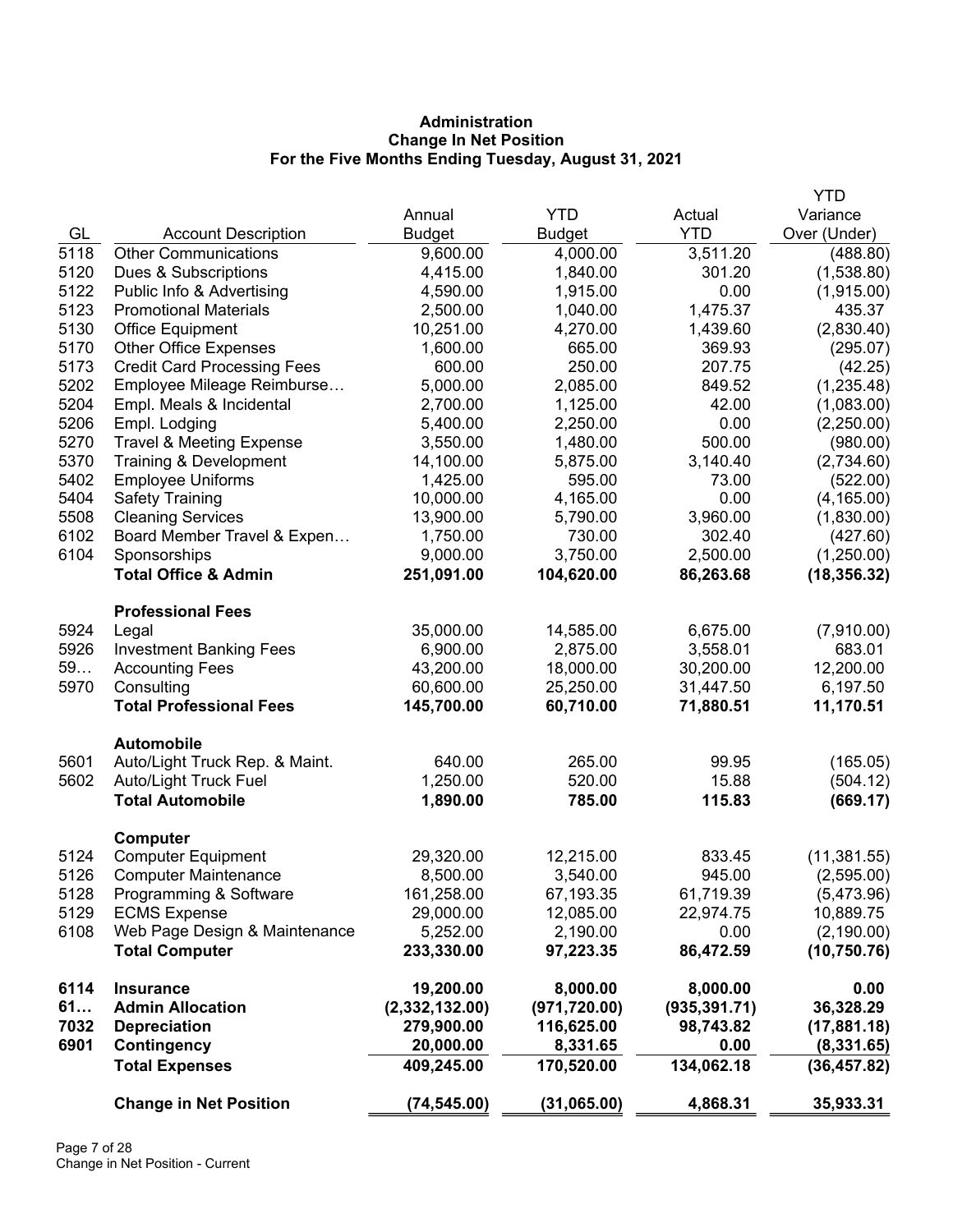|              |                                        |                |                |                | YTD          |
|--------------|----------------------------------------|----------------|----------------|----------------|--------------|
|              |                                        | Annual         | <b>YTD</b>     | Actual         | Variance     |
| GL           | <b>Account Description</b>             | <b>Budget</b>  | <b>Budget</b>  | <b>YTD</b>     | Over (Under) |
|              | <b>Customer Billings</b>               |                |                |                |              |
| 4001         | <b>Customer Billings</b>               | \$8,153,431.00 | \$3,397,265.00 | \$3,661,897.76 | \$264,632.76 |
| 4006         | Replacement Reserve Tip Inco           | 216,245.00     | 90,100.00      | 96,378.92      | 6,278.92     |
| 4008         | Closure Reserve Tip Income             | 594,674.00     | 247,780.00     | 265,042.03     | 17,262.03    |
|              | <b>Total Customer Billings</b>         | 8,964,350.00   | 3,735,145.00   | 4,023,318.71   | 288,173.71   |
|              | <b>Waste Diversion Revenue</b>         |                |                |                |              |
| 4050         | <b>RTS Revenue</b>                     | 104,500.00     | 43,540.00      | 23,701.48      | (19,838.52)  |
| 4061         | <b>Recycling Revenue - Mattresses</b>  | 110,000.00     | 45,835.00      | 60,214.50      | 14,379.50    |
|              | <b>Total Waste Diversion Revenue</b>   | 214,500.00     | 89,375.00      | 83,915.98      | (5,459.02)   |
|              | <b>Grant Revenue</b>                   |                |                |                |              |
| 4183         | <b>NY State Grants</b>                 | 81,319.00      | 33,885.00      | 43,946.70      | 10,061.70    |
|              | <b>Total Grant Revenue</b>             | 81,319.00      | 33,885.00      | 43,946.70      | 10,061.70    |
|              | <b>Other Income</b>                    |                |                |                |              |
| 4164         | Miscellaneous                          | 25,000.00      | 10,415.00      | 1,965.56       | (8,449.44)   |
| 4166         | <b>LFGTE Revenue</b>                   | 462,054.00     | 192,525.00     | 210,609.15     | 18,084.15    |
|              | <b>Total Other Income</b>              | 487,054.00     | 202,940.00     | 212,574.71     | 9,634.71     |
| 4201         | <b>Gain on Sale of Assets</b>          | 45,000.00      | 18,750.00      | 8,200.00       | (10, 550.00) |
|              | <b>Interest Income</b>                 |                |                |                |              |
| 41           | <b>Trustee Interest</b>                | 128,585.00     | 53,575.00      | 14,105.13      | (39, 469.87) |
| 4108         | Reserve Interest                       | 75,379.00      | 31,410.00      | 27,640.37      | (3,769.63)   |
| 4116         | Replace Reserve Interest Income        | 90,981.00      | 37,910.00      | 27,916.64      | (9,993.36)   |
| 4118         | <b>Closure Reserve Interest Income</b> | 85,205.00      | 35,500.00      | 25,719.83      | (9,780.17)   |
| 4119         | Post Close Interest Income             | 64,278.00      | 26,785.00      | 21,909.48      | (4,875.52)   |
| 4120         | Wetlands Mitigation Interest Inc       | 18,071.00      | 7,530.00       | 6,847.02       | (682.98)     |
| 42           | Mark to Market Adjustment              | 0.00           | 0.00           | 106,971.02     | 106,971.02   |
|              | <b>Total Interest Income</b>           | 462,499.00     | 192,710.00     | 231,109.49     | 38,399.49    |
|              | <b>Total Income</b>                    | 10,254,722.00  | 4,272,805.00   | 4,603,065.59   | 330,260.59   |
|              | <b>Salaries</b>                        |                |                |                |              |
| 50           | <b>Engineering Wages</b>               | 124,791.00     | 51,995.00      | 70,736.80      | 18,741.80    |
| 50           | <b>MMF Wages</b>                       | 1,461,066.00   | 608,780.00     | 517,608.16     | (91, 171.84) |
| 50           | Overtime Wages                         | 37,362.00      | 15,570.00      | 14,813.64      | (756.36)     |
| 5005         | <b>On-Call Stipend</b>                 | 7,800.00       | 3,250.00       | 3,300.00       | 50.00        |
|              | <b>Total Salaries</b>                  | 1,631,019.00   | 679,595.00     | 606,458.60     | (73, 136.40) |
|              | <b>Fringe Benefits</b>                 |                |                |                |              |
| 50           | <b>FICA Expense</b>                    | 104,733.00     | 43,640.00      | 44,754.26      | 1,114.26     |
| 50           | <b>Pension Expense</b>                 | 252,435.00     | 105,180.00     | 99,181.46      | (5,998.54)   |
| 50           | Health Insurance                       | 268,579.00     | 111,910.00     | 97,723.65      | (14, 186.35) |
| 50           | <b>Workers Comp</b>                    | 93,022.00      | 38,760.00      | 34,953.91      | (3,806.09)   |
| 50           | <b>Disability Insurance</b>            | 5,193.00       | 2,165.00       | 2,163.75       | (1.25)       |
| 50           | Post Retire Overhead                   | 145,342.00     | 60,560.00      | 54,782.85      | (5,777.15)   |
| Page 8 of 28 |                                        |                |                |                |              |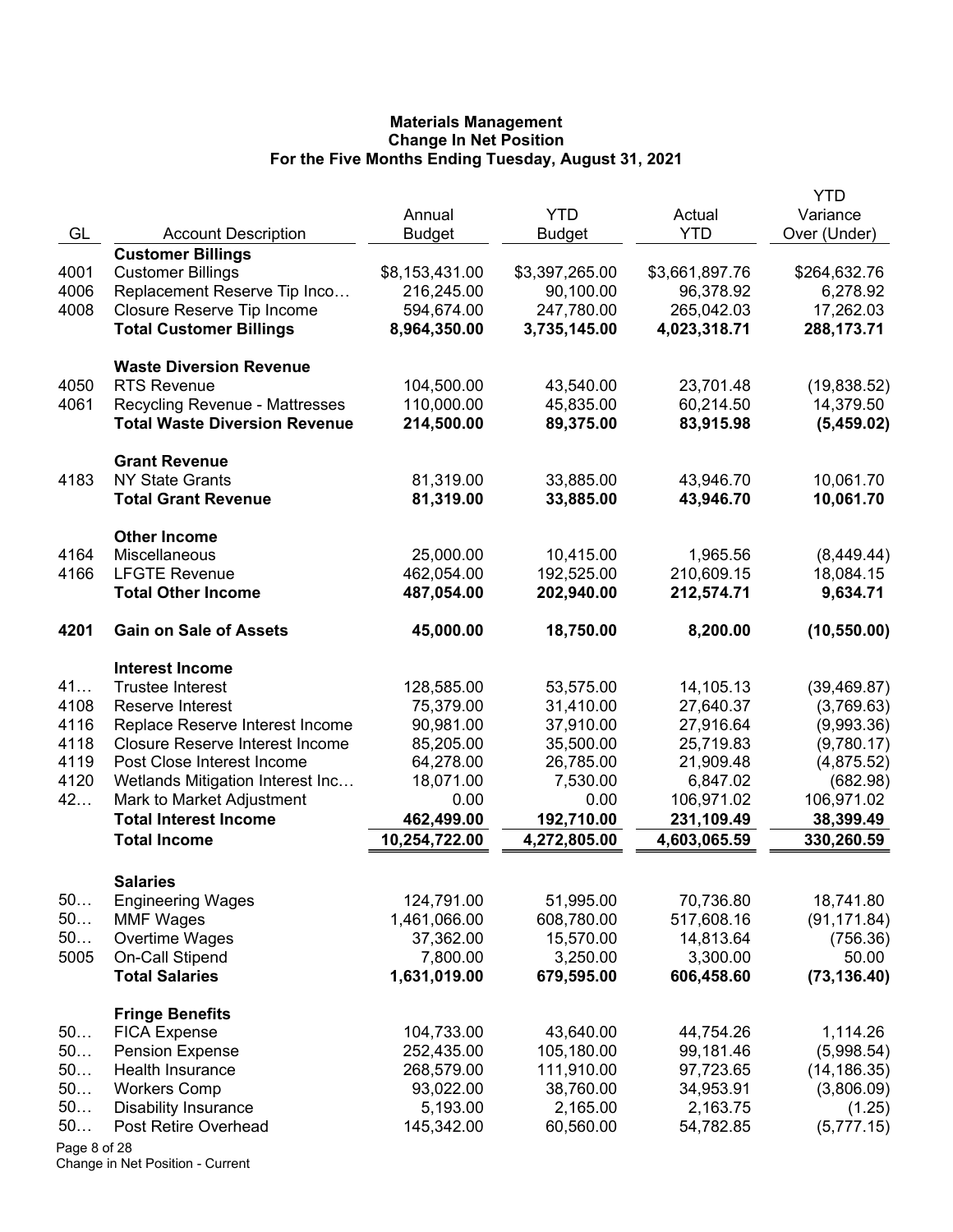|      |                                           |               |               |            | <b>YTD</b>   |
|------|-------------------------------------------|---------------|---------------|------------|--------------|
|      |                                           | Annual        | <b>YTD</b>    | Actual     | Variance     |
| GL   | <b>Account Description</b>                | <b>Budget</b> | <b>Budget</b> | <b>YTD</b> | Over (Under) |
| 5054 | <b>Employee Physicals &amp; Screening</b> | 8,000.00      | 3,335.00      | 3,647.40   | 312.40       |
|      | <b>Total Fringe Benefits</b>              | 877,304.00    | 365,550.00    | 337,207.28 | (28, 342.72) |
|      |                                           |               |               |            |              |
|      | <b>Operations &amp; Maintenance</b>       |               |               |            |              |
| 5062 | Third Party Temporary - O&M               | 30,000.00     | 12,501.65     | 0.00       | (12,501.65)  |
| 5403 | <b>Safety Equipment &amp; Supplies</b>    | 14,000.00     | 5,835.00      | 6,030.72   | 195.72       |
| 5702 | Large Parts                               | 115,643.34    | 48,184.75     | 53,021.20  | 4,836.45     |
| 5703 | <b>Small Equipment</b>                    | 30,000.00     | 12,500.00     | 1,503.50   | (10,996.50)  |
| 5704 | <b>O&amp;M Supplies</b>                   | 20,000.00     | 8,335.00      | 7,084.69   | (1,250.31)   |
| 5708 | Fuels                                     | 250,000.00    | 104,165.00    | 125,860.29 | 21,695.29    |
| 5710 | Lubricants                                | 20,000.00     | 8,335.00      | 4,450.04   | (3,884.96)   |
| 5712 | Purchased Maintenance & Repair            | 80,000.00     | 33,335.00     | 16,221.67  | (17, 113.33) |
| 5716 | <b>Equipment Rental</b>                   | 15,000.00     | 6,250.00      | 10,933.34  | 4,683.34     |
| 5718 | Tires                                     | 20,000.00     | 8,335.00      | 5,076.30   | (3,258.70)   |
| 5770 | Other Tool, Equip & O&M                   | 5,000.00      | 2,085.00      | 2,202.81   | 117.81       |
| 5815 | Chemicals                                 | 7,000.00      | 2,918.35      | 4,221.80   | 1,303.45     |
| 5818 | Leachate System Expense                   | 15,000.00     | 6,250.00      | 14,478.84  | 8,228.84     |
| 5820 | <b>LFG Maintenance</b>                    | 69,156.00     | 28,815.00     | 2,688.56   | (26, 126.44) |
| 5870 | <b>Natural Habitat Enhancements</b>       | 50,000.00     | 20,835.00     | 21,863.70  | 1,028.70     |
| 5932 | <b>Monitoring &amp; Testing</b>           | 161,904.00    | 67,458.35     | 39,248.75  | (28, 209.60) |
| 6008 | <b>Contract Hauling</b>                   | 30,000.00     | 12,500.00     | 0.00       | (12,500.00)  |
|      | Total O & M                               | 932,703.34    | 388,638.10    | 314,886.21 | (73, 751.89) |
|      | <b>Recycling Transfer Station</b>         |               |               |            |              |
| 50   | <b>Material Reprocessing Wages</b>        | 235,603.00    | 98,170.00     | 82,509.00  | (15,661.00)  |
| 50   | <b>Material Reprocessing OT</b>           | 6,419.00      | 2,675.00      | 3,764.26   | 1,089.26     |
| 50   | <b>FICA Expense</b>                       | 16,273.00     | 6,780.00      | 5,982.34   | (797.66)     |
| 50   | <b>Pension Expense</b>                    | 32,531.00     | 13,555.00     | 10,347.74  | (3,207.26)   |
| 50   | Health Insurance                          | 29,297.00     | 12,205.00     | 8,641.38   | (3, 563.62)  |
| 50   | <b>Workers Comp</b>                       | 18,663.00     | 7,775.00      | 7,086.95   | (688.05)     |
| 50   | <b>Disability Insurance</b>               | 893.00        | 370.00        | 0.00       | (370.00)     |
| 50   | Post Retire Overhead                      | 25,944.00     | 10,810.00     | 9,381.75   | (1,428.25)   |
| 6300 | RTS -Safety Equipment & Sup               | 2,500.00      | 1,040.00      | 1,086.05   | 46.05        |
| 6305 | RTS - Large Parts                         | 7,500.00      | 3,125.00      | 1,977.51   | (1, 147.49)  |
| 6310 | RTS - Small Equipment                     | 4,000.00      | 1,665.00      | 244.40     | (1,420.60)   |
| 6315 |                                           | 10,000.00     | 4,165.00      | 855.00     | (3,310.00)   |
| 6320 | RTS - O&M Supplies<br>RTS - Fuels         | 10,000.00     |               | 1,909.55   |              |
|      | RTS - Purchased Maintenance               |               | 4,165.00      |            | (2,255.45)   |
| 6325 |                                           | 7,500.00      | 3,125.00      | 0.00       | (3, 125.00)  |
| 6330 | <b>RTS - Contract Hauling</b>             | 91,920.00     | 38,300.00     | 11,572.50  | (26, 727.50) |
| 6335 | RTS - Office Supplies                     | 1,000.00      | 415.00        | 14.13      | (400.87)     |
| 6340 | RTS - Cellular Services                   | 1,050.00      | 440.00        | 0.00       | (440.00)     |
| 6345 | RTS - Other Communications                | 2,400.00      | 1,000.00      | 624.85     | (375.15)     |
| 6350 | RTS - Office Equipment Mainte             | 500.00        | 210.00        | 0.00       | (210.00)     |
| 6355 | RTS - Employee Mileage Reim               | 50.00         | 20.00         | 0.00       | (20.00)      |
| 6360 | RTS - Employee Uniforms                   | 1,000.00      | 415.00        | 603.68     | 188.68       |
| 6365 | RTS - Gas & Electric                      | 6,000.00      | 2,500.00      | 1,773.32   | (726.68)     |
| 6370 | RTS - Propane                             | 4,000.00      | 1,665.00      | 1,129.68   | (535.32)     |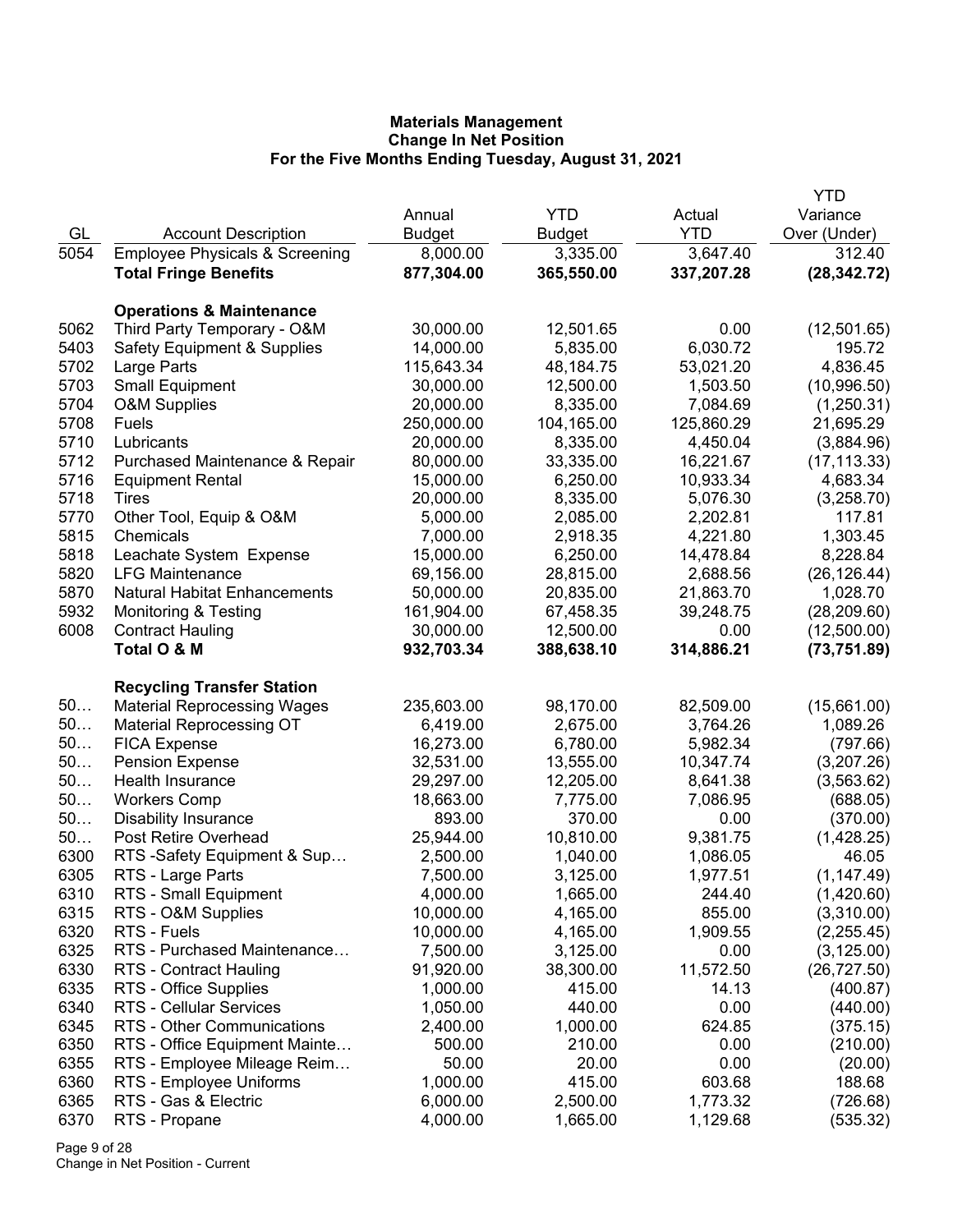|      |                                        |               |               |            | <b>YTD</b>   |
|------|----------------------------------------|---------------|---------------|------------|--------------|
|      |                                        | Annual        | <b>YTD</b>    | Actual     | Variance     |
| GL   | <b>Account Description</b>             | <b>Budget</b> | <b>Budget</b> | <b>YTD</b> | Over (Under) |
| 6375 | <b>RTS - Building Supplies</b>         | 1,000.00      | 415.00        | 67.46      | (347.54)     |
| 6380 | RTS - Site Supplies                    | 1,000.00      | 415.00        | 0.00       | (415.00)     |
| 6385 | RTS - Building Maintenance &           | 3,000.00      | 1,250.00      | 0.00       | (1,250.00)   |
| 6390 | RTS - Site Maintenance & Repair        | 4,000.00      | 1,665.00      | 850.00     | (815.00)     |
| 6395 | RTS - Auto/Light Truck Rep. &          | 2,000.00      | 835.00        | 0.00       | (835.00)     |
| 6400 | RTS - Auto/Light Truck Fuel            | 500.00        | 210.00        | 181.45     | (28.55)      |
| 6410 | RTS - Programming & Software           | 1,155.00      | 480.00        | 0.00       | (480.00)     |
|      | <b>Total Recycling Transfer Stati</b>  | 527,698.00    | 219,860.00    | 150,603.00 | (69, 257.00) |
|      | <b>Waste Diversion</b>                 |               |               |            |              |
| 5125 | <b>Promotional Materials - RRR</b>     | 75,000.00     | 31,250.00     | 21,073.00  | (10, 177.00) |
| 6009 | <b>Household Hazardous Waste</b>       | 75,000.00     | 31,250.00     | 30,795.70  | (454.30)     |
| 6011 | Recycling Incentive                    | 70,000.00     | 29,165.00     | 17,327.40  | (11, 837.60) |
| 6012 | Recycling Incentive-County Ca          | 238,814.00    | 99,505.00     | 0.00       | (99, 505.00) |
| 6017 | <b>Book Debinding</b>                  | 3,000.00      | 1,250.00      | 0.00       | (1,250.00)   |
| 6018 | Mattress Recycling - All Counties      | 350,000.00    | 145,835.00    | 181,468.00 | 35,633.00    |
|      | <b>Total Waste Diversion</b>           | 811,814.00    | 338,255.00    | 250,664.10 | (87,590.90)  |
| 6002 | <b>Sewage Treatment</b>                | 603,000.00    | 251,250.00    | 169,079.95 | (82, 170.05) |
| 60   | <b>Closure &amp; Post Closure Care</b> | 744,157.00    | 310,065.00    | 387,814.62 | 77,749.62    |
| 6006 | <b>Host Community Benefits</b>         | 763,172.00    | 317,990.00    | 338,290.00 | 20,300.00    |
|      | <b>Office &amp; Administrative</b>     |               |               |            |              |
| 5053 | Misc Employee Costs                    | 1,000.00      | 415.00        | 194.50     | (220.50)     |
| 5104 | <b>Office Supplies</b>                 | 5,000.00      | 2,085.00      | 863.34     | (1,221.66)   |
| 5112 | Telephone                              | 8,500.00      | 3,540.00      | 3,546.25   | 6.25         |
| 5114 | <b>Cellular Services</b>               | 6,750.00      | 2,815.00      | 2,089.98   | (725.02)     |
| 5120 | Dues & Subscriptions                   | 3,000.00      | 1,250.00      | 611.00     | (639.00)     |
| 5122 | Public Info & Advertising              | 2,500.00      | 1,040.00      | 1,229.85   | 189.85       |
| 5123 | <b>Promotional Materials</b>           | 8,000.00      | 3,335.00      | 0.00       | (3,335.00)   |
| 5130 | <b>Office Equipment</b>                | 1,000.00      | 415.00        | 787.33     | 372.33       |
| 5132 | <b>Office Equip Maintenance</b>        | 1,200.00      | 500.00        | 0.00       | (500.00)     |
| 5202 | Employee Mileage Reimburse             | 2,500.00      | 1,040.00      | 1,660.40   | 620.40       |
| 5204 | Empl. Meals & Incidental               | 1,800.00      | 750.00        | 0.00       | (750.00)     |
| 5206 | Empl. Lodging                          | 4,800.00      | 2,000.00      | 0.00       | (2,000.00)   |
| 5270 | <b>Travel &amp; Meeting Expense</b>    | 750.00        | 315.00        | 0.00       | (315.00)     |
| 5312 | <b>Continuing Education</b>            | 5,891.66      | 2,456.55      | 3,535.00   | 1,078.45     |
| 5370 | Training & Development                 | 9,965.00      | 4,153.75      | 3,254.00   | (899.75)     |
| 5402 | <b>Employee Uniforms</b>               | 15,000.00     | 6,250.00      | 4,064.57   | (2, 185.43)  |
| 5508 | <b>Cleaning Services</b>               | 12,000.00     | 5,000.00      | 4,120.00   | (880.00)     |
| 6210 | <b>Trustee Fees</b>                    | 7,500.00      | 3,125.00      | 0.00       | (3, 125.00)  |
|      | <b>Total Office &amp; Admin</b>        | 97,156.66     | 40,485.30     | 25,956.22  | (14, 529.08) |
|      | <b>Utilities</b>                       |               |               |            |              |
| 5802 | Gas & Electric                         | 40,000.00     | 16,665.00     | 14,968.99  | (1,696.01)   |
| 5803 | Propane                                | 25,000.00     | 10,415.00     | 3,499.67   | (6,915.33)   |
|      | <b>Total Utilities</b>                 | 65,000.00     | 27,080.00     | 18,468.66  | (8,611.34)   |

Page 10 of 28 Change in Net Position - Current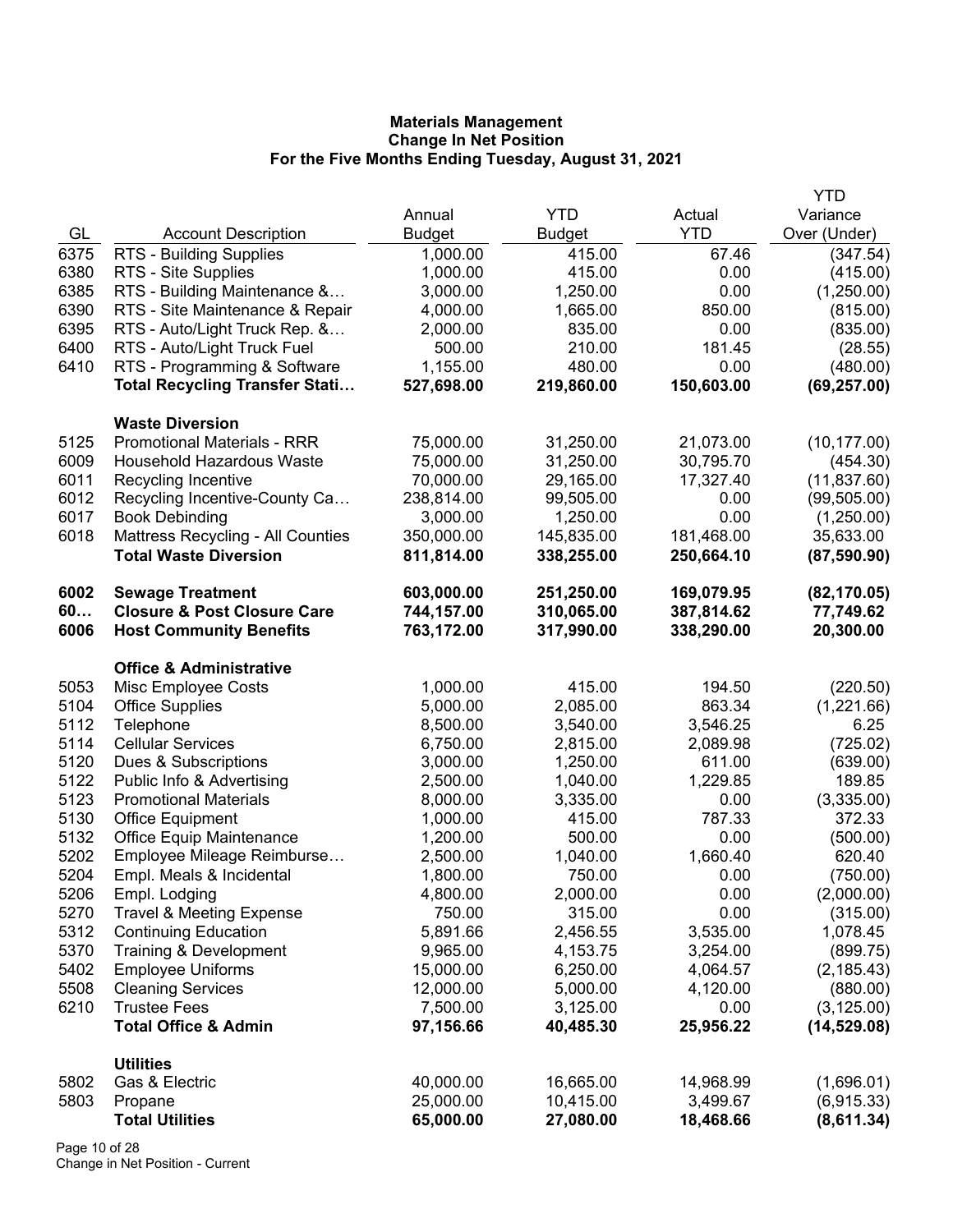|      |                                          | Annual         | <b>YTD</b>       | Actual       | <b>YTD</b><br>Variance |
|------|------------------------------------------|----------------|------------------|--------------|------------------------|
| GL   | <b>Account Description</b>               | <b>Budget</b>  | <b>Budget</b>    | <b>YTD</b>   | Over (Under)           |
|      |                                          |                |                  |              |                        |
|      | <b>Materials &amp; Supplies</b>          |                |                  |              |                        |
| 5806 | <b>Building Supplies</b>                 | 7,000.00       | 2,915.00         | 1,911.77     | (1,003.23)             |
| 5810 | Site Supplies                            | 38,000.00      | 15,831.65        | 10,618.68    | (5,212.97)             |
| 5824 | Sand, Gravel & Stone                     | 220,000.00     | 91,665.00        | 42,733.83    | (48, 931.17)           |
| 5826 | Seed & Mulch                             | 35,000.00      | 14,585.00        | 15,552.00    | 967.00                 |
|      | <b>Total Materials &amp; Supplies</b>    | 300,000.00     | 124,996.65       | 70,816.28    | (54, 180.37)           |
|      | <b>Professional Fees</b>                 |                |                  |              |                        |
| 5924 | Legal                                    | 5,500.00       | 2,290.00         | 1,883.75     | (406.25)               |
| 5926 | <b>Investment Banking Fees</b>           | 21,300.00      | 8,875.00         | 8,295.21     | (579.79)               |
| 5970 | Consulting                               | 15,000.00      | 6,250.00         | 0.00         | (6,250.00)             |
|      | <b>Total Professional Fees</b>           | 41,800.00      | 17,415.00        | 10,178.96    | (7, 236.04)            |
|      | <b>Repairs &amp; Maintenance</b>         |                |                  |              |                        |
| 5804 | <b>Building Maintenance &amp; Repair</b> | 20,000.00      | 8,335.00         | 3,495.54     | (4,839.46)             |
|      | <b>Total Repairs &amp; Maintenance</b>   | 20,000.00      | 8,335.00         | 3,495.54     | (4,839.46)             |
|      | <b>Automobile</b>                        |                |                  |              |                        |
| 5603 | Auto/Light Truck Rental/Lease            | 14,400.00      | 6,000.00         | 6,000.00     | 0.00                   |
|      | <b>Total Automobile</b>                  | 14,400.00      | 6,000.00         | 6,000.00     | 0.00                   |
|      | Computer                                 |                |                  |              |                        |
| 5124 | <b>Computer Equipment</b>                | 18,700.00      | 7,790.00         | 52.47        | (7, 737.53)            |
| 5128 | Programming & Software                   | 7,500.00       | 3,125.00         | 0.00         | (3, 125.00)            |
|      | <b>Total Computer</b>                    | 26,200.00      | 10,915.00        | 52.47        | (10, 862.53)           |
| 6114 | <b>Insurance</b>                         | 170,700.00     | 71,125.00        | 71,125.00    | 0.00                   |
| 61   | <b>Admin Allocation</b>                  | 993,394.00     | 413,915.00       | 395,951.32   | (17, 963.68)           |
| 61   | <b>Engineering Allocation</b>            | 30,524.00      | 12,720.00        | 13,499.02    | 779.02                 |
| 6208 | NYS Administrative Assessm               | 51,147.00      | 21,310.00        | 0.00         | (21, 310.00)           |
| 7032 | <b>Depreciation</b>                      | 3,537,500.00   | 1,473,960.00     | 1,358,252.12 | (115, 707.88)          |
| 6202 | <b>Interest Expense</b>                  | 658,144.00     | 274,225.00       | 243,655.30   | (30, 569.70)           |
| 6901 | Contingency                              | 30,000.00      | 12,500.00        | 0.00         | (12,500.00)            |
|      | <b>Total Expenses</b>                    | 12,926,833.00  | 5,386,185.05     | 4,772,454.65 | (613, 730.40)          |
|      | <b>Change in Net Position</b>            | (2,672,111.00) | (1, 113, 380.05) | (169,389.06) | 943,990.99             |
|      |                                          |                |                  |              |                        |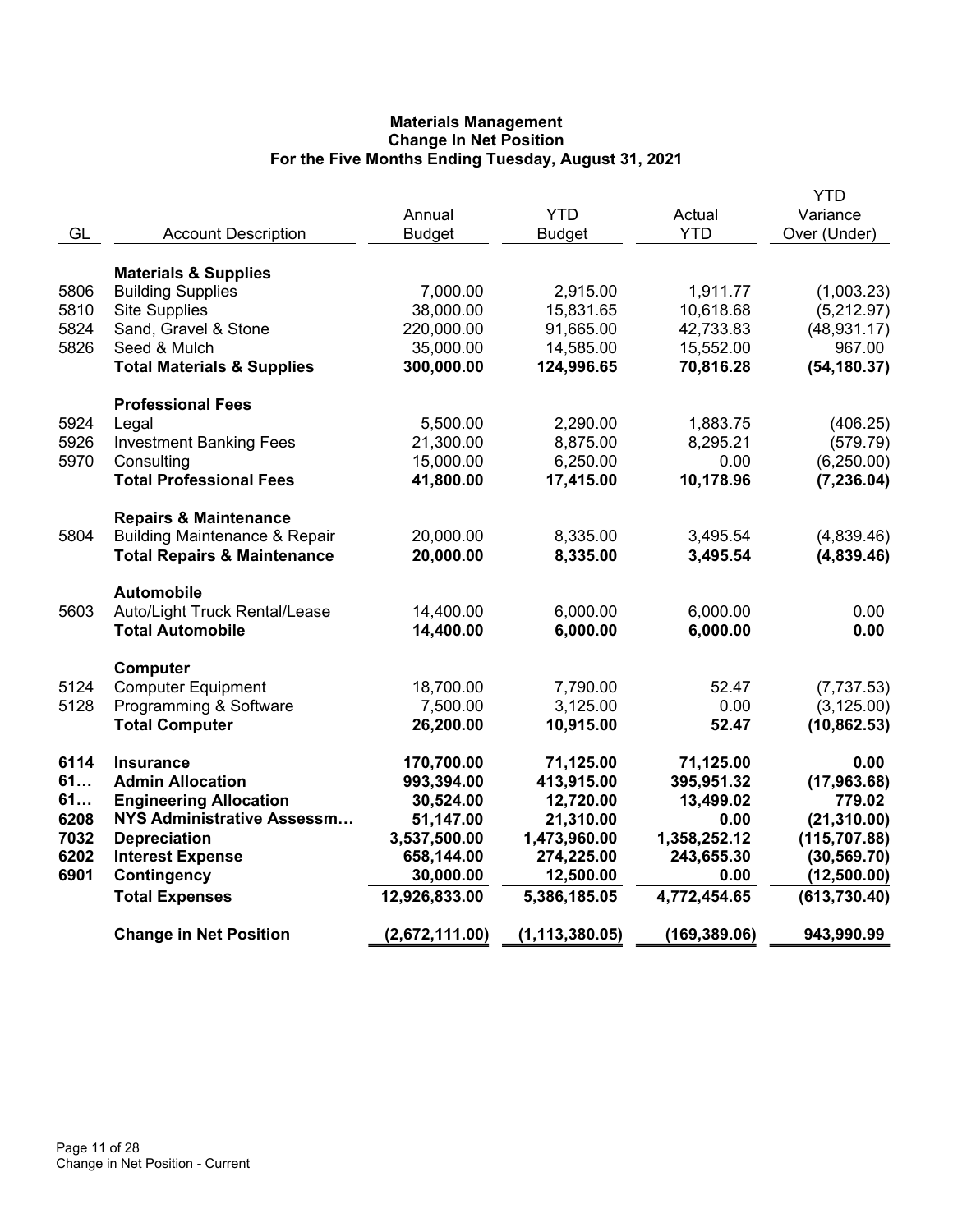# **Telecommunications Change In Net Position For the Five Months Ending Tuesday, August 31, 2021**

|               |                                                                           | Annual                    | <b>YTD</b>           | Actual                    | <b>YTD</b><br>Variance      |
|---------------|---------------------------------------------------------------------------|---------------------------|----------------------|---------------------------|-----------------------------|
| GL            | <b>Account Description</b>                                                | <b>Budget</b>             | <b>Budget</b>        | <b>YTD</b>                | Over (Under)                |
|               | <b>Customer Billings</b>                                                  |                           |                      |                           |                             |
| 4001          | <b>Customer Billings</b>                                                  | \$5,664,117.00            | \$2,360,050.00       | \$2,386,942.04            | \$26,892.04                 |
| 4004          | Dark Fiber Billings                                                       | 591,569.00                | 246,485.00           | 224,743.25                | (21, 741.75)                |
|               | <b>Total Customer Billings</b>                                            | 6,255,686.00              | 2,606,535.00         | 2,611,685.29              | 5,150.29                    |
|               | <b>Grant Revenue</b>                                                      |                           |                      |                           |                             |
| 4181          | <b>Federal Grant Income</b>                                               | 200,000.00                | 83,335.00            | 0.00                      | (83, 335.00)                |
|               | <b>Total Grant Revenue</b>                                                | 200,000.00                | 83,335.00            | 0.00                      | (83, 335.00)                |
|               | <b>Other Income</b>                                                       |                           |                      |                           |                             |
| 4164          | Miscellaneous                                                             | 47,050.00                 | 19,605.00            | 1,762.33                  | (17, 842.67)                |
|               | <b>Total Other Income</b>                                                 | 47,050.00                 | 19,605.00            | 1,762.33                  | (17, 842.67)                |
|               | <b>Interest Income</b>                                                    |                           |                      |                           |                             |
| 4102          | Investment Interest Income                                                | 9,773.00                  | 4,070.00             | 4,173.60                  | 103.60                      |
| 4108          | Reserve Interest                                                          | 84,786.00                 | 35,330.00            | 24,971.08                 | (10, 358.92)                |
| 42            | Mark to Market Adjustment<br><b>Total Interest Income</b>                 | 0.00                      | 0.00<br>39,400.00    | 395.00                    | 395.00                      |
|               | <b>Total Income</b>                                                       | 94,559.00<br>6,597,295.00 | 2,748,875.00         | 29,539.68<br>2,642,987.30 | (9,860.32)<br>(105, 887.70) |
|               |                                                                           |                           |                      |                           |                             |
|               | <b>Salaries</b>                                                           |                           |                      |                           |                             |
| 50            | <b>Engineering Wages</b>                                                  | 28,644.00                 | 11,935.00            | 14,183.77                 | 2,248.77                    |
| 50            | <b>Technology Wages</b>                                                   | 1,269,135.00              | 528,805.00           | 500,563.93                | (28, 241.07)                |
| 50            | <b>MMF Wages</b>                                                          | 0.00                      | 0.00                 | 6,974.33                  | 6,974.33                    |
| 50            | Overtime Wages                                                            | 2,500.00                  | 1,040.00             | 809.77                    | (230.23)                    |
|               | <b>Total Salaries</b>                                                     | 1,300,279.00              | 541,780.00           | 522,531.80                | (19, 248.20)                |
|               | <b>Fringe Benefits</b>                                                    |                           |                      |                           |                             |
| 50            | <b>FICA Expense</b>                                                       | 92,438.00                 | 38,515.00            | 39,486.42                 | 971.42                      |
| 50            | <b>Pension Expense</b>                                                    | 172,232.00                | 71,765.00            | 80,942.53                 | 9,177.53                    |
| 50            | Health Insurance                                                          | 92,741.00                 | 38,640.00            | 38,633.98                 | (6.02)                      |
| 50            | <b>Workers Comp</b>                                                       | 2,437.00                  | 1,015.00             | 1,526.36                  | 511.36                      |
| 50            | <b>Disability Insurance</b>                                               | 2,204.00                  | 920.00               | 918.35                    | (1.65)                      |
| 50            | Post Retire Overhead                                                      | 69,552.00                 | 28,980.00            | 31,448.31                 | 2,468.31                    |
| 5054          | <b>Employee Physicals &amp; Screening</b><br><b>Total Fringe Benefits</b> | 500.00<br>432,104.00      | 210.00<br>180,045.00 | 0.00<br>192,955.95        | (210.00)<br>12,910.95       |
|               | <b>Operations &amp; Maintenance</b>                                       |                           |                      |                           |                             |
| 5062          | Third Party Temporary - O&M                                               | 1,000.00                  | 415.00               | 0.00                      | (415.00)                    |
| 5133          | Equipment Maintenance Contr                                               | 340,194.00                | 141,750.00           | 140,330.10                | (1,419.90)                  |
| 5134          | <b>Maintenance Contracts</b>                                              | 155,800.00                | 64,915.00            | 35,675.48                 | (29, 239.52)                |
| 5135          | <b>Underground Locating</b>                                               | 70,000.00                 | 29,165.00            | 20,939.30                 | (8,225.70)                  |
| 5403          | Safety Equipment & Supplies                                               | 900.00                    | 375.00               | 0.00                      | (375.00)                    |
| 5704          | <b>O&amp;M Supplies</b>                                                   | 4,500.00                  | 1,875.00             | 192.71                    | (1,682.29)                  |
| 5712          | Purchased Maintenance & Repair                                            | 55,000.00                 | 22,915.00            | 372.35                    | (22, 542.65)                |
| 5720          | <b>Offnet Circuit Lease</b>                                               | 677,772.00                | 282,405.00           | 267,879.91                | (14, 525.09)                |
| 5770          | Other Tool, Equip & O&M                                                   | 6,000.00                  | 2,500.00             | 0.00                      | (2,500.00)                  |
| Page 12 of 28 |                                                                           |                           |                      |                           |                             |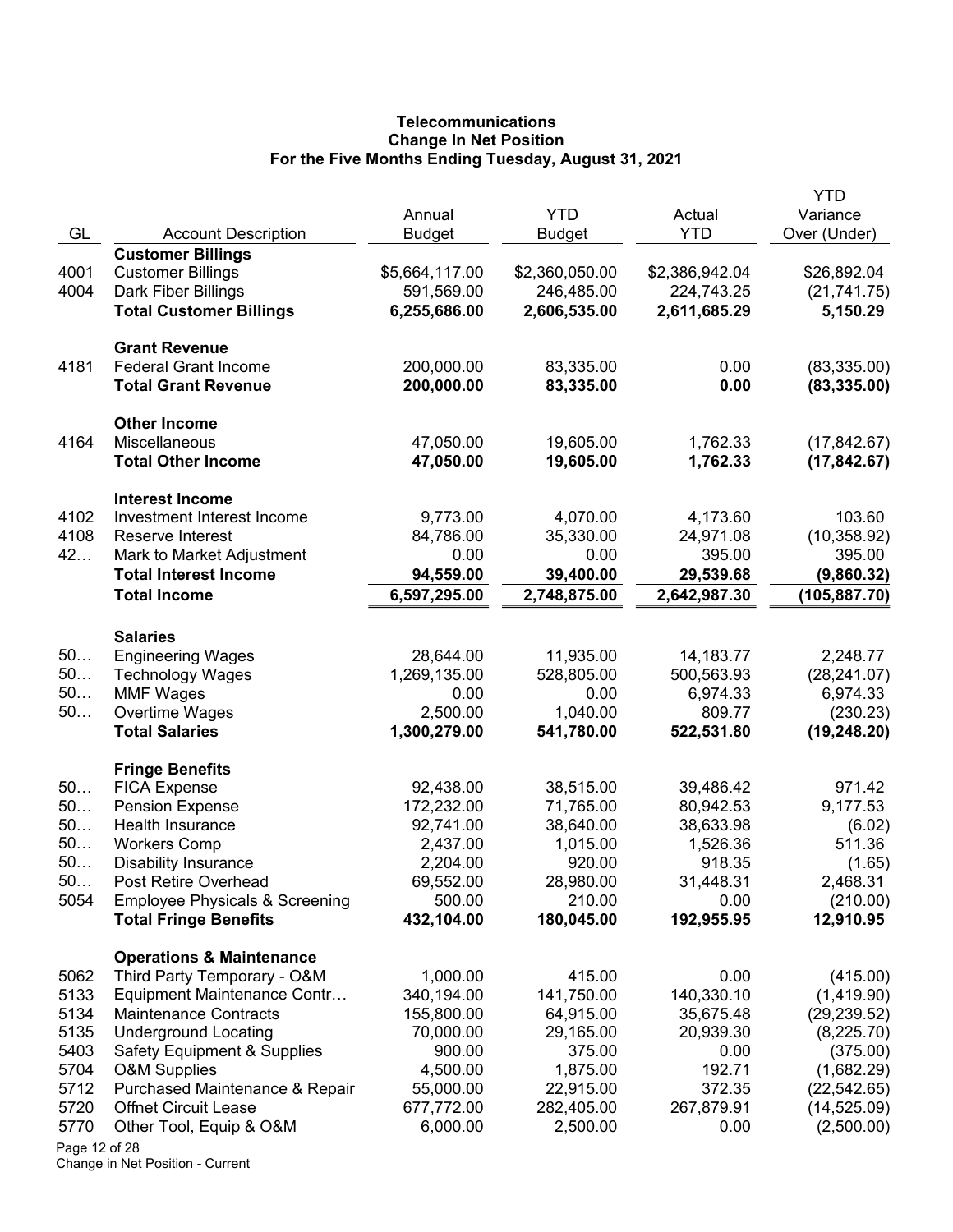# **Telecommunications Change In Net Position For the Five Months Ending Tuesday, August 31, 2021**

|      |                                                     |               |               |            | YTD           |
|------|-----------------------------------------------------|---------------|---------------|------------|---------------|
|      |                                                     | Annual        | <b>YTD</b>    | Actual     | Variance      |
| GL   | <b>Account Description</b>                          | <b>Budget</b> | <b>Budget</b> | <b>YTD</b> | Over (Under)  |
| 5830 | Collo Expense                                       | 171,720.00    | 71,550.00     | 59,464.29  | (12,085.71)   |
| 5834 | Permitting                                          | 6,000.00      | 2,500.00      | 4,622.99   | 2,122.99      |
| 5835 | <b>NYS DOT Fee</b>                                  | 10,000.00     | 4,165.00      | 0.00       | (4, 165.00)   |
| 5836 | Pole Attachment Fees                                | 310,643.00    | 129,435.00    | 64,903.92  | (64, 531.08)  |
| 5838 | <b>Conduit Lease</b>                                | 22,195.00     | 9,250.00      | 9,455.70   | 205.70        |
|      | Total O & M                                         | 1,831,724.00  | 763,215.00    | 603,836.75 | (159, 378.25) |
|      | <b>Office &amp; Administrative</b>                  |               |               |            |               |
| 5053 | Misc Employee Costs                                 | 2,400.00      | 1,000.00      | 89.18      | (910.82)      |
| 5102 | <b>Office Rent</b>                                  | 44,279.00     | 18,450.00     | 14,765.00  | (3,685.00)    |
| 5104 | <b>Office Supplies</b>                              | 2,200.00      | 915.00        | 0.00       | (915.00)      |
| 5110 | Postage & Shipping                                  | 1,000.00      | 415.00        | 33.99      | (381.01)      |
| 5112 | Telephone                                           | 11,500.00     | 4,790.00      | 5,034.86   | 244.86        |
| 5114 | <b>Cellular Services</b>                            | 5,600.00      | 2,335.00      | 1,386.40   | (948.60)      |
| 5118 | <b>Other Communications</b>                         | 1,600.00      | 665.00        | 597.25     | (67.75)       |
| 5120 | Dues & Subscriptions                                | 500.00        | 210.00        | 0.00       | (210.00)      |
| 5122 | Public Info & Advertising                           | 2,000.00      | 835.00        | 0.00       | (835.00)      |
| 5123 | <b>Promotional Materials</b>                        | 5,000.00      | 2,085.00      | 0.00       | (2,085.00)    |
| 5130 | Office Equipment                                    | 3,000.00      | 1,250.00      | 0.00       | (1,250.00)    |
| 5170 | <b>Other Office Expenses</b>                        | 6,000.00      | 2,500.00      | 261.82     | (2, 238.18)   |
| 5172 | <b>Filing Fees</b>                                  | 24,000.00     | 10,000.00     | 0.00       | (10,000.00)   |
| 5202 | Employee Mileage Reimburse                          | 2,016.00      | 840.00        | 0.00       | (840.00)      |
| 5204 | Empl. Meals & Incidental                            | 8,500.00      | 3,540.00      | 416.59     | (3, 123.41)   |
| 5206 | Empl. Lodging                                       | 15,000.00     | 6,250.00      | 685.00     | (5,565.00)    |
| 5270 | <b>Travel &amp; Meeting Expense</b>                 | 500.00        | 210.00        | 0.00       | (210.00)      |
| 5370 | Training & Development                              | 9,300.00      | 3,875.00      | 50.00      | (3,825.00)    |
| 5402 | <b>Employee Uniforms</b>                            | 1,225.00      | 510.00        | 0.00       | (510.00)      |
| 5570 | <b>Other General Expense</b>                        | 1,000.00      | 415.00        | 0.00       | (415.00)      |
|      | <b>Total Office &amp; Admin</b>                     | 146,620.00    | 61,090.00     | 23,320.09  | (37,769.91)   |
| 5802 | <b>Utilities</b><br>Gas & Electric                  | 5,000.00      | 2,085.00      | 1,843.22   | (241.78)      |
|      | <b>Total Utilities</b>                              | 5,000.00      | 2,085.00      | 1,843.22   | (241.78)      |
|      | <b>Professional Fees</b>                            |               |               |            |               |
| 5924 | Legal                                               | 45,000.00     | 18,750.00     | 6,375.00   | (12, 375.00)  |
| 5926 | <b>Investment Banking Fees</b>                      | 5,734.00      | 2,390.00      | 2,348.78   | (41.22)       |
| 5970 | Consulting                                          | 25,000.00     | 10,415.00     | 10,150.00  | (265.00)      |
|      | <b>Total Professional Fees</b>                      | 75,734.00     | 31,555.00     | 18,873.78  | (12,681.22)   |
| 5601 | <b>Automobile</b><br>Auto/Light Truck Rep. & Maint. | 12,000.00     | 5,000.00      | 2,290.76   | (2,709.24)    |
| 5602 | Auto/Light Truck Fuel                               | 22,000.00     | 9,165.00      | 4,837.00   | (4,328.00)    |
| 5603 | Auto/Light Truck Rental/Lease                       | 58,000.00     | 24,165.00     | 24,166.65  | 1.65          |
| 5605 | Vehicle Ins                                         | 12,100.00     | 5,040.00      | 5,041.65   | 1.65          |
|      | <b>Total Automobile</b>                             | 104,100.00    | 43,370.00     | 36,336.06  | (7,033.94)    |

Page 13 of 28 Change in Net Position - Current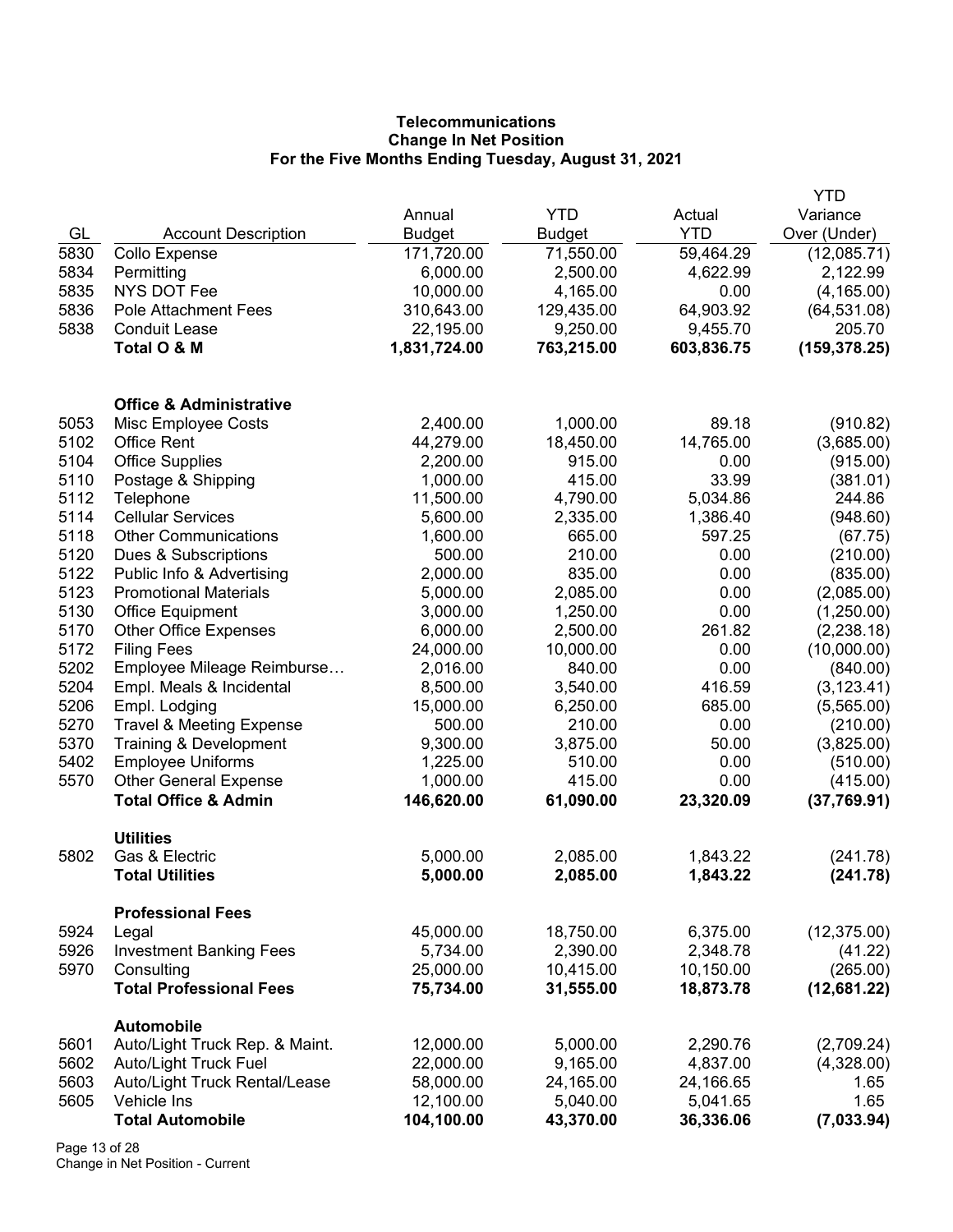# **Telecommunications Change In Net Position For the Five Months Ending Tuesday, August 31, 2021**

|      |                                   |                |               |              | YTD           |
|------|-----------------------------------|----------------|---------------|--------------|---------------|
|      |                                   | Annual         | <b>YTD</b>    | Actual       | Variance      |
| GL   | <b>Account Description</b>        | <b>Budget</b>  | <b>Budget</b> | <b>YTD</b>   | Over (Under)  |
|      |                                   |                |               |              |               |
|      | Computer                          |                |               |              |               |
| 5124 | <b>Computer Equipment</b>         | 9,500.00       | 3,960.00      | 5,621.56     | 1,661.56      |
| 5128 | Programming & Software            | 18,750.00      | 7,815.00      | 8,955.43     | 1,140.43      |
|      | <b>Total Computer</b>             | 28,250.00      | 11,775.00     | 14,576.99    | 2,801.99      |
| 6122 | <b>Bad Debt Expense</b>           | 0.00           | 0.00          | 16,871.68    | 16,871.68     |
| 6114 | <b>Insurance</b>                  | 130,200.00     | 54,250.00     | 54,250.00    | 0.00          |
| 61   | <b>Admin Allocation</b>           | 617,820.00     | 257,425.00    | 248,720.64   | (8,704.36)    |
| 61   | <b>Engineering Allocation</b>     | 11,730.00      | 4,890.00      | 6,659.31     | 1,769.31      |
| 6208 | <b>NYS Administrative Assessm</b> | 34,901.00      | 14,540.00     | 0.00         | (14, 540.00)  |
| 7032 | <b>Depreciation</b>               | 3,732,600.00   | 1,555,250.00  | 1,483,671.66 | (71, 578.34)  |
| 6901 | Contingency                       | 25,000.00      | 10,415.00     | 0.00         | (10, 415.00)  |
|      | <b>Total Expenses</b>             | 8,476,062.00   | 3,531,685.00  | 3,224,447.93 | (307, 237.07) |
|      | <b>Change in Net Position</b>     | (1,878,767.00) | (782, 810.00) | (581,460.63) | 201,349.37    |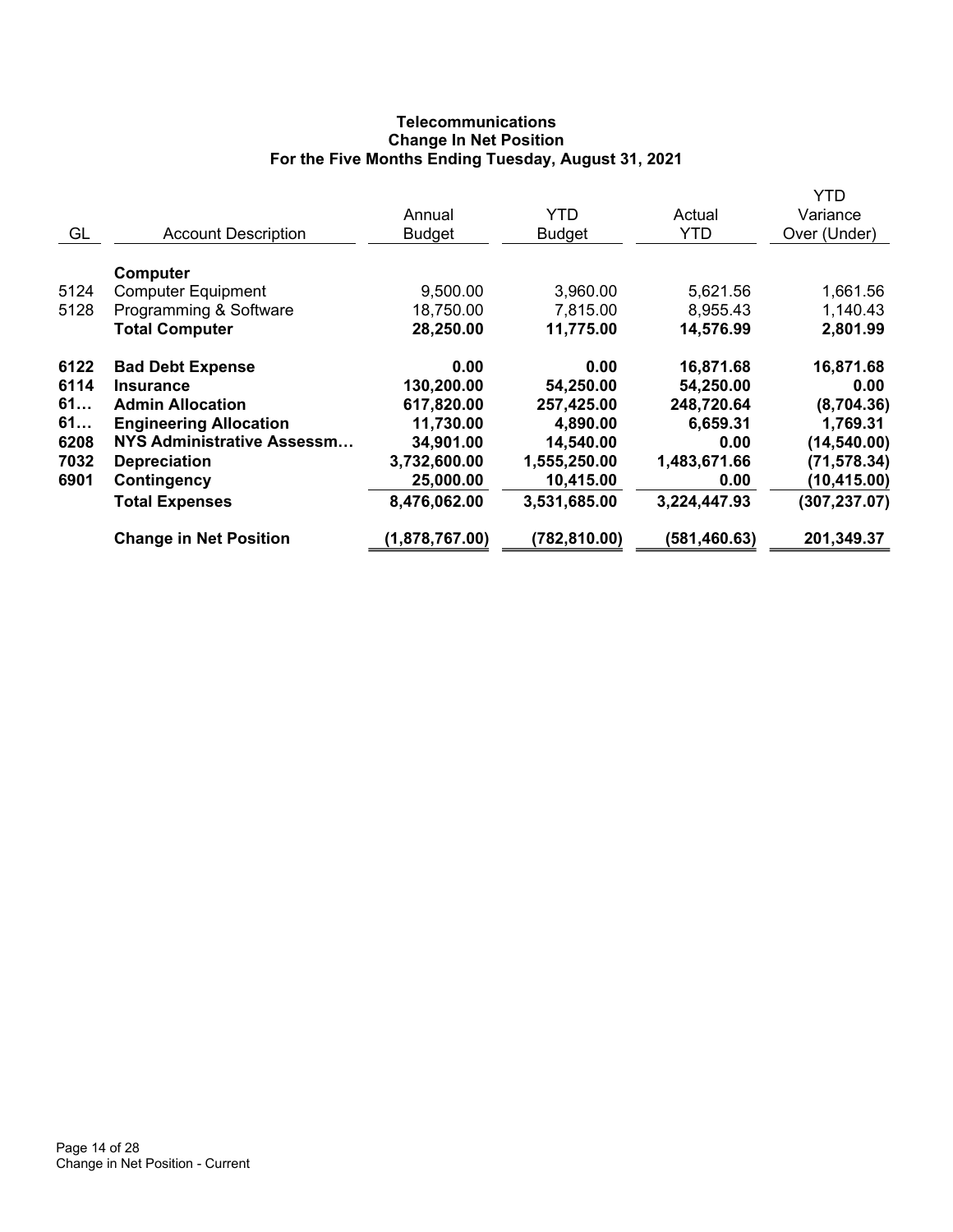#### **Water Quality Change In Net Position For the Five Months Ending Tuesday, August 31, 2021**

|               |                                           |                |                |                | <b>YTD</b>   |
|---------------|-------------------------------------------|----------------|----------------|----------------|--------------|
|               |                                           | Annual         | <b>YTD</b>     | Actual         | Variance     |
| GL            | <b>Account Description</b>                | <b>Budget</b>  | <b>Budget</b>  | <b>YTD</b>     | Over (Under) |
|               | <b>Customer Billings</b>                  |                |                |                |              |
| 4001          | <b>Customer Billings</b>                  | \$5,775,764.00 | \$2,406,570.00 | \$2,579,507.38 | \$172,937.38 |
| 4005          | <b>Capital Billings</b>                   | 278,587.00     | 116,080.00     | 116,077.83     | (2.17)       |
|               | <b>Total Customer Billings</b>            | 6,054,351.00   | 2,522,650.00   | 2,695,585.21   | 172,935.21   |
|               | <b>Grant Revenue</b>                      |                |                |                |              |
| 4181          | <b>Federal Grant Income</b>               | 900,000.00     | 375,000.00     | 321,637.50     | (53, 362.50) |
|               | <b>Total Grant Revenue</b>                | 900,000.00     | 375,000.00     | 321,637.50     | (53, 362.50) |
|               | <b>Other Income</b>                       |                |                |                |              |
| 4164          | Miscellaneous                             | 7,129.00       | 2,970.00       | 2,970.40       | 0.40         |
|               | <b>Total Other Income</b>                 | 7,129.00       | 2,970.00       | 2,970.40       | 0.40         |
|               | <b>Interest Income</b>                    |                |                |                |              |
| 4102          | Investment Interest Income                | 2,000.00       | 835.00         | 1,236.15       | 401.15       |
| 4108          | Reserve Interest                          | 42,900.00      | 17,875.00      | 11,146.87      | (6,728.13)   |
| 42            | Mark to Market Adjustment                 | 0.00           | 0.00           | (2,872.40)     | (2,872.40)   |
|               | <b>Total Interest Income</b>              | 44,900.00      | 18,710.00      | 9,510.62       | (9, 199.38)  |
|               | <b>Total Income</b>                       | 7,006,380.00   | 2,919,330.00   | 3,029,703.73   | 110,373.73   |
|               | <b>Salaries</b>                           |                |                |                |              |
| 50            | <b>Engineering Wages</b>                  | 105,064.00     | 43,775.00      | 54,762.75      | 10,987.75    |
| 50            | <b>MMF Wages</b>                          | 0.00           | 0.00           | 7,934.61       | 7,934.61     |
| 50            | <b>WQ Wages</b>                           | 1,040,560.00   | 433,565.00     | 418,894.68     | (14, 670.32) |
| 50            | Overtime Wages                            | 126,312.00     | 52,630.00      | 48,316.59      | (4,313.41)   |
| 5005          | On-Call Stipend                           | 18,000.00      | 7,500.00       | 6,600.00       | (900.00)     |
|               | <b>Total Salaries</b>                     | 1,289,936.00   | 537,470.00     | 536,508.63     | (961.37)     |
|               | <b>Fringe Benefits</b>                    |                |                |                |              |
| 50            | <b>FICA Expense</b>                       | 84,579.00      | 35,245.00      | 38,962.68      | 3,717.68     |
| 50            | <b>Pension Expense</b>                    | 191,294.00     | 79,710.00      | 80,594.26      | 884.26       |
| 50            | Health Insurance                          | 187,066.00     | 77,945.00      | 80,198.62      | 2,253.62     |
| 50            | <b>Workers Comp</b>                       | 75,778.00      | 31,575.00      | 32,667.92      | 1,092.92     |
| 50.           | <b>Disability Insurance</b>               | 3,712.00       | 1,545.00       | 1,546.65       | 1.65         |
| 50            | Post Retire Overhead                      | 107,860.00     | 44,945.00      | 46,389.00      | 1,444.00     |
| 5054          | <b>Employee Physicals &amp; Screening</b> | 5,000.00       | 2,085.00       | 3,054.50       | 969.50       |
|               | <b>Total Fringe Benefits</b>              | 655,289.00     | 273,050.00     | 283,413.63     | 10,363.63    |
|               | <b>Operations &amp; Maintenance</b>       |                |                |                |              |
| 5403          | <b>Safety Equipment &amp; Supplies</b>    | 7,500.00       | 3,125.00       | 1,905.46       | (1,219.54)   |
| 5704          | <b>O&amp;M Supplies</b>                   | 500.00         | 210.00         | 0.00           | (210.00)     |
| 5706          | <b>Shop Tools</b>                         | 11,700.00      | 4,876.65       | 791.79         | (4,084.86)   |
| 5770          | Other Tool, Equip & O&M                   | 500.00         | 210.00         | 0.00           | (210.00)     |
| 5815          | Chemicals                                 | 62,000.00      | 25,835.00      | 23,591.50      | (2,243.50)   |
| 5902          | Lab Fees                                  | 8,600.00       | 3,585.00       | 1,930.00       | (1,655.00)   |
| 6010          | <b>Cape Vincent Reserve</b>               | 700.00         | 290.00         | 700.00         | 410.00       |
| 8090          | <b>Purchases for Resale</b>               | 50,000.00      | 20,835.00      | 7,788.80       | (13,046.20)  |
| Page 15 of 28 |                                           |                |                |                |              |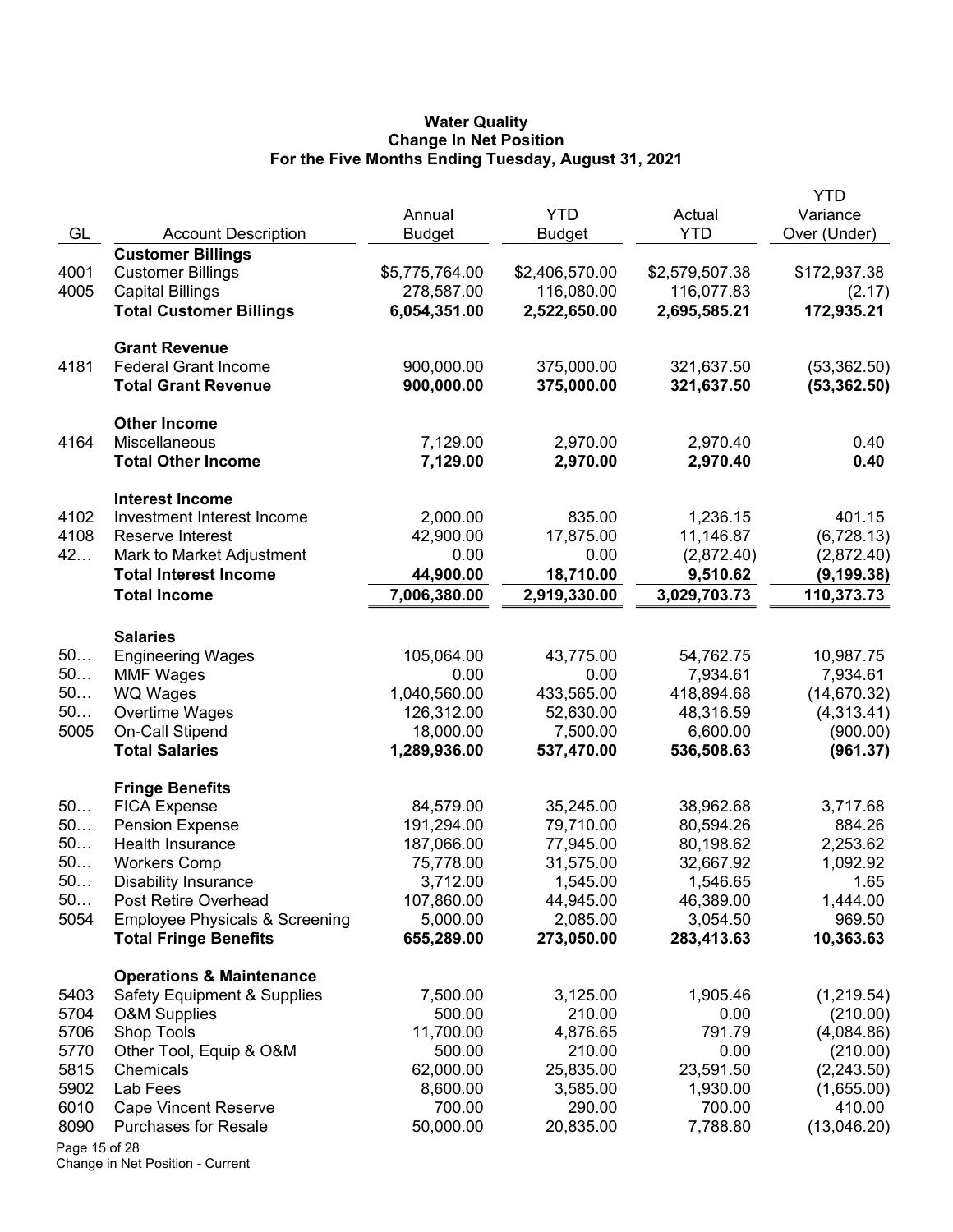## **Water Quality Change In Net Position For the Five Months Ending Tuesday, August 31, 2021**

|      |                                          |               |               |            | <b>YTD</b>   |
|------|------------------------------------------|---------------|---------------|------------|--------------|
|      |                                          | Annual        | <b>YTD</b>    | Actual     | Variance     |
| GL   | <b>Account Description</b>               | <b>Budget</b> | <b>Budget</b> | <b>YTD</b> | Over (Under) |
|      | Total O & M                              | 141,500.00    | 58,966.65     | 36,707.55  | (22, 259.10) |
| 6002 | <b>Sewage Treatment</b>                  | 1,234,029.00  | 514,180.00    | 504,730.24 | (9,449.76)   |
| 6004 | <b>Water Purchases</b>                   | 752,520.00    | 313,555.00    | 330,804.64 | 17,249.64    |
|      | <b>Office &amp; Administrative</b>       |               |               |            |              |
| 5053 | Misc Employee Costs                      | 100.00        | 40.00         | 61.67      | 21.67        |
| 5104 | <b>Office Supplies</b>                   | 5,500.00      | 2,290.00      | 842.80     | (1,447.20)   |
| 5110 | Postage & Shipping                       | 1,000.00      | 415.00        | 210.71     | (204.29)     |
| 5112 | Telephone                                | 10,000.00     | 4,165.00      | 2,904.98   | (1,260.02)   |
| 5114 | <b>Cellular Services</b>                 | 13,900.00     | 5,790.00      | 4,237.06   | (1,552.94)   |
| 5120 | Dues & Subscriptions                     | 1,500.00      | 625.00        | 302.00     | (323.00)     |
| 5122 | Public Info & Advertising                | 2,731.00      | 1,140.00      | 103.00     | (1,037.00)   |
| 5130 | <b>Office Equipment</b>                  | 1,000.00      | 415.00        | 50.06      | (364.94)     |
| 5202 | Employee Mileage Reimburse               | 1,100.00      | 460.00        | 240.24     | (219.76)     |
| 5204 | Empl. Meals & Incidental                 | 2,500.00      | 1,040.00      | 0.00       | (1,040.00)   |
| 5206 | Empl. Lodging                            | 5,000.00      | 2,085.00      | 0.00       | (2,085.00)   |
| 5270 | <b>Travel &amp; Meeting Expense</b>      | 300.00        | 125.00        | 0.00       | (125.00)     |
| 5370 | Training & Development                   | 8,000.00      | 3,335.00      | 3,840.00   | 505.00       |
| 5402 | <b>Employee Uniforms</b>                 | 7,500.00      | 3,125.00      | 543.44     | (2,581.56)   |
| 5508 | <b>Cleaning Services</b>                 | 12,000.00     | 5,000.00      | 5,455.00   | 455.00       |
|      | <b>Total Office &amp; Admin</b>          | 72,131.00     | 30,050.00     | 18,790.96  | (11, 259.04) |
|      | <b>Utilities</b>                         |               |               |            |              |
| 5802 | Gas & Electric                           | 99,225.00     | 41,345.00     | 29,941.75  | (11, 403.25) |
|      | <b>Total Utilities</b>                   | 99,225.00     | 41,345.00     | 29,941.75  | (11, 403.25) |
|      | <b>Professional Fees</b>                 |               |               |            |              |
| 5924 | Legal                                    | 5,000.00      | 2,085.00      | 0.00       | (2,085.00)   |
| 5926 | <b>Investment Banking Fees</b>           | 1,963.00      | 820.00        | 843.49     | 23.49        |
| 5970 | Consulting                               | 5,800.00      | 2,416.65      | 5,800.00   | 3,383.35     |
|      | <b>Total Professional Fees</b>           | 12,763.00     | 5,321.65      | 6,643.49   | 1,321.84     |
|      | <b>Repairs &amp; Maintenance</b>         |               |               |            |              |
| 5804 | <b>Building Maintenance &amp; Repair</b> | 28,000.00     | 11,665.00     | 5,018.99   | (6,646.01)   |
| 5808 | Site Maint & Repair                      | 35,500.00     | 14,790.00     | 4,745.53   | (10,044.47)  |
| 5812 | Pipeline Maintenance                     | 83,000.00     | 34,586.65     | 22,051.21  | (12, 535.44) |
|      | <b>Total Repairs &amp; Maintenance</b>   | 146,500.00    | 61,041.65     | 31,815.73  | (29, 225.92) |
|      | Automobile                               |               |               |            |              |
| 5601 | Auto/Light Truck Rep. & Maint.           | 19,000.00     | 7,915.00      | 5,080.76   | (2,834.24)   |
| 5602 | <b>Auto/Light Truck Fuel</b>             | 50,000.00     | 20,835.00     | 21,561.94  | 726.94       |
| 5603 | Auto/Light Truck Rental/Lease            | 132,200.00    | 55,085.00     | 49,500.01  | (5,584.99)   |
| 5605 | Vehicle Ins                              | 27,900.00     | 11,625.00     | 11,625.00  | 0.00         |
|      | <b>Total Automobile</b>                  | 229,100.00    | 95,460.00     | 87,767.71  | (7,692.29)   |

# **Computer**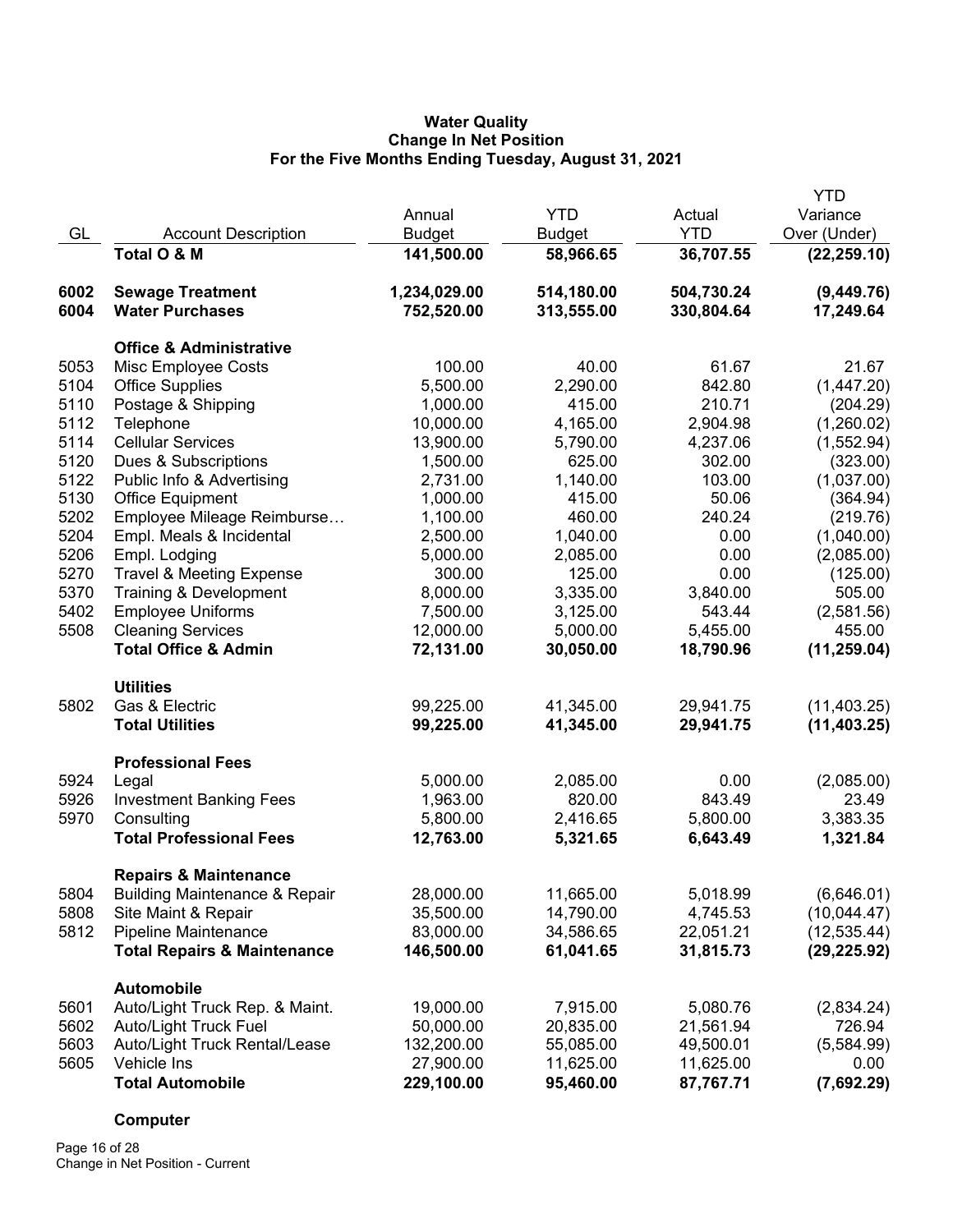# **Water Quality Change In Net Position For the Five Months Ending Tuesday, August 31, 2021**

|      |                               |               |               |              | YTD           |
|------|-------------------------------|---------------|---------------|--------------|---------------|
|      |                               | Annual        | <b>YTD</b>    | Actual       | Variance      |
| GL   | <b>Account Description</b>    | <b>Budget</b> | <b>Budget</b> | <b>YTD</b>   | Over (Under)  |
| 5124 | <b>Computer Equipment</b>     | 12,500.00     | 5,210.00      | 3,789.56     | (1,420.44)    |
| 5128 | Programming & Software        | 7,602.00      | 3,170.00      | 2,910.00     | (260.00)      |
|      | <b>Total Computer</b>         | 20,102.00     | 8,380.00      | 6,699.56     | (1,680.44)    |
| 6114 | <b>Insurance</b>              | 86,600.00     | 36,085.00     | 36,083.35    | (1.65)        |
| 61   | <b>Admin Allocation</b>       | 500,817.00    | 208,675.00    | 201,951.09   | (6, 723.91)   |
| 61   | <b>Engineering Allocation</b> | 33,536.00     | 13,970.00     | 11,852.74    | (2, 117.26)   |
| 6208 | NYS Administrative Assessm    | 31,828.00     | 13,265.00     | 0.00         | (13, 265.00)  |
| 7032 | <b>Depreciation</b>           | 801,700.00    | 334,045.00    | 317,383.04   | (16,661.96)   |
| 7002 | Amortization                  | 24,400.00     | 10,165.00     | 10,152.83    | (12.17)       |
| 6202 | <b>Interest Expense</b>       | 56,806.00     | 23,670.00     | 3,007.88     | (20, 662.12)  |
|      | <b>Total Expenses</b>         | 6,188,782.00  | 2,578,694.95  | 2,454,254.82 | (124, 440.13) |
|      | <b>Change in Net Position</b> | 817,598.00    | 340,635.05    | 575,448.91   | 234,813.86    |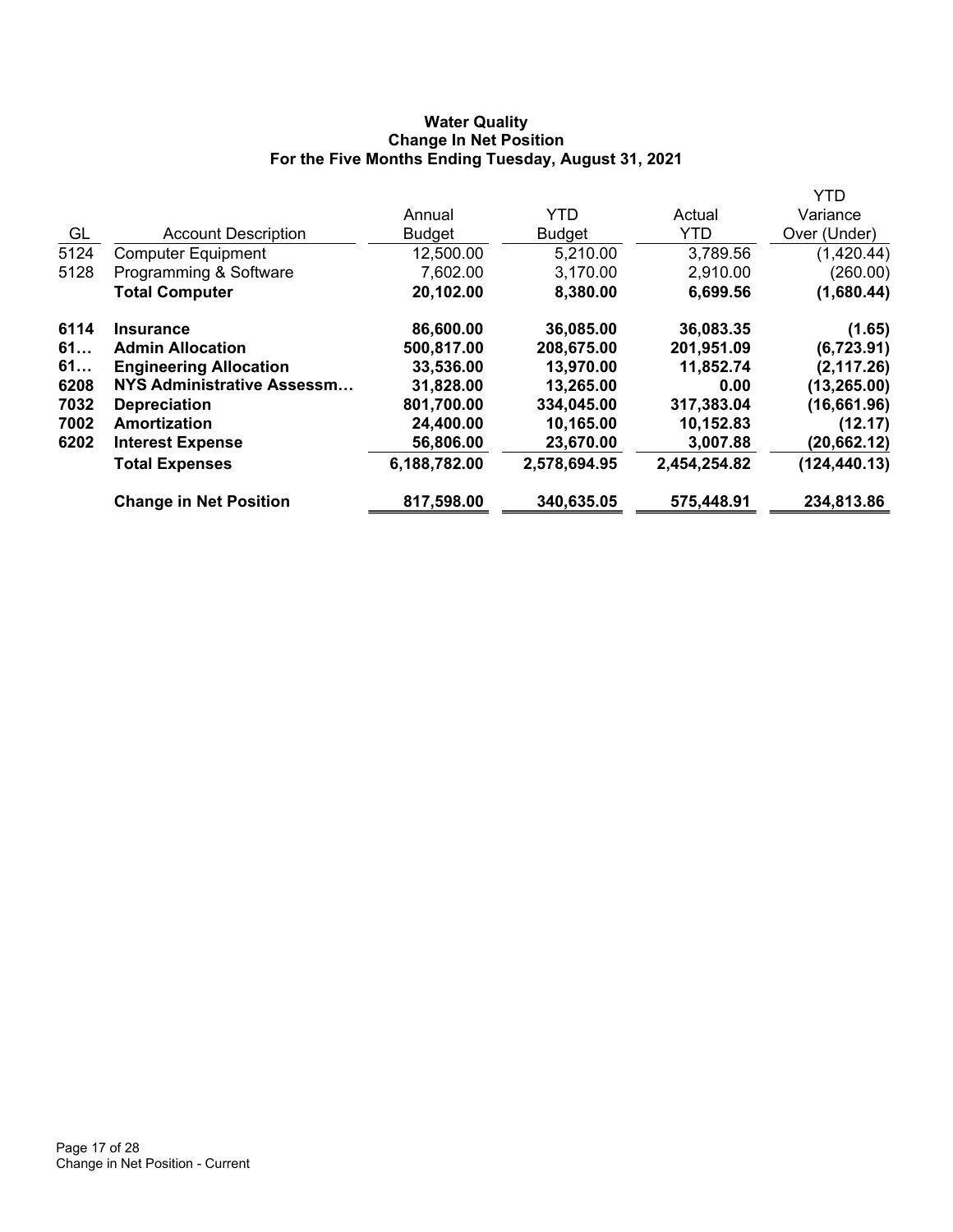#### **Army Sewer Change In Net Position For the Five Months Ending Tuesday, August 31, 2021**

| GL            | <b>Account Description</b>                    | Annual<br><b>Budget</b> | <b>YTD</b><br><b>Budget</b> | Actual<br><b>YTD</b>   | <b>YTD</b><br>Variance<br>Over (Under) |
|---------------|-----------------------------------------------|-------------------------|-----------------------------|------------------------|----------------------------------------|
|               | <b>Customer Billings</b>                      |                         |                             |                        |                                        |
| 4001          | <b>Customer Billings</b>                      | \$2,779,184.00          | \$1,157,995.00              | \$1,151,064.13         | (\$6,930.87)                           |
|               | <b>Total Customer Billings</b>                | 2,779,184.00            | 1,157,995.00                | 1,151,064.13           | (6,930.87)                             |
|               | <b>Other Income</b>                           |                         |                             |                        |                                        |
| 4164          | Miscellaneous                                 | 7,129.00                | 2,970.00                    | 2,970.40               | 0.40                                   |
|               | <b>Total Other Income</b>                     | 7,129.00                | 2,970.00                    | 2,970.40               | 0.40                                   |
|               | <b>Interest Income</b>                        |                         |                             |                        |                                        |
| 4108          | Reserve Interest                              | 27,800.00               | 11,585.00                   | 7,212.68               | (4,372.32)                             |
| 42            | Mark to Market Adjustment                     | 0.00                    | 0.00                        | (1,858.62)             | (1,858.62)                             |
|               | <b>Total Interest Income</b>                  | 27,800.00               | 11,585.00                   | 5,354.06               | (6, 230.94)                            |
|               | <b>Total Income</b>                           | 2,814,113.00            | 1,172,550.00                | 1,159,388.59           | (13, 161.41)                           |
|               | <b>Salaries</b>                               |                         |                             |                        |                                        |
| 50            | <b>Engineering Wages</b>                      | 39,529.00               | 16,470.00                   | 21,056.56              | 4,586.56                               |
| 50            | <b>MMF Wages</b>                              | 0.00                    | 0.00                        | 3,958.37               | 3,958.37                               |
| 50            | <b>WQ Wages</b>                               | 369,119.00              | 153,800.00                  | 153,178.62             | (621.38)                               |
| 50            | Overtime Wages                                | 26,392.00               | 10,995.00                   | 9,584.91               | (1,410.09)                             |
| 5005          | On-Call Stipend                               | 3,840.00                | 1,600.00                    | 1,320.00               | (280.00)                               |
|               | <b>Total Salaries</b>                         | 438,880.00              | 182,865.00                  | 189,098.46             | 6,233.46                               |
| 50            | <b>Fringe Benefits</b>                        | 28,846.00               |                             |                        |                                        |
| 50            | <b>FICA Expense</b><br><b>Pension Expense</b> | 65,048.00               | 12,020.00<br>27,105.00      | 13,758.15<br>28,188.49 | 1,738.15<br>1,083.49                   |
| 50            | Health Insurance                              | 63,471.00               | 26,445.00                   | 29,446.53              | 3,001.53                               |
| 50            | <b>Workers Comp</b>                           | 25,264.00               | 10,525.00                   | 13,398.98              | 2,873.98                               |
| 50            | <b>Disability Insurance</b>                   | 1,249.00                | 520.00                      | 520.40                 | 0.40                                   |
| 50            | Post Retire Overhead                          | 36,292.00               | 15,120.00                   | 16,673.25              | 1,553.25                               |
| 5054          | <b>Employee Physicals &amp; Screening</b>     | 2,750.00                | 1,145.00                    | 1,639.50               | 494.50                                 |
|               | <b>Total Fringe Benefits</b>                  | 222,920.00              | 92,880.00                   | 103,625.30             | 10,745.30                              |
|               | <b>Operations &amp; Maintenance</b>           |                         |                             |                        |                                        |
| 5403          | <b>Safety Equipment &amp; Supplies</b>        | 7,500.00                | 3,125.00                    | 1,905.46               | (1,219.54)                             |
| 5706          | Shop Tools                                    | 10,000.00               | 4,165.00                    | 791.79                 | (3,373.21)                             |
| 5815          | Chemicals                                     | 60,000.00               | 25,000.00                   | 22,837.50              | (2, 162.50)                            |
|               | Total O & M                                   | 77,500.00               | 32,290.00                   | 25,534.75              | (6,755.25)                             |
| 6002          | <b>Sewage Treatment</b>                       | 1,234,029.00            | 514,180.00                  | 504,730.24             | (9,449.76)                             |
| 6004          | <b>Water Purchases</b>                        | 3,200.00                | 1,335.00                    | 1,436.00               | 101.00                                 |
|               | <b>Office &amp; Administrative</b>            |                         |                             |                        |                                        |
| 5053          | Misc Employee Costs                           | 100.00                  | 40.00                       | 61.67                  | 21.67                                  |
| 5104          | <b>Office Supplies</b>                        | 5,500.00                | 2,290.00                    | 842.80                 | (1,447.20)                             |
| 5110          | Postage & Shipping                            | 1,000.00                | 415.00                      | 210.71                 | (204.29)                               |
| 5112          | Telephone                                     | 10,000.00               | 4,165.00                    | 2,904.98               | (1,260.02)                             |
| 5114          | <b>Cellular Services</b>                      | 13,900.00               | 5,790.00                    | 4,237.06               | (1, 552.94)                            |
| Page 18 of 28 |                                               |                         |                             |                        |                                        |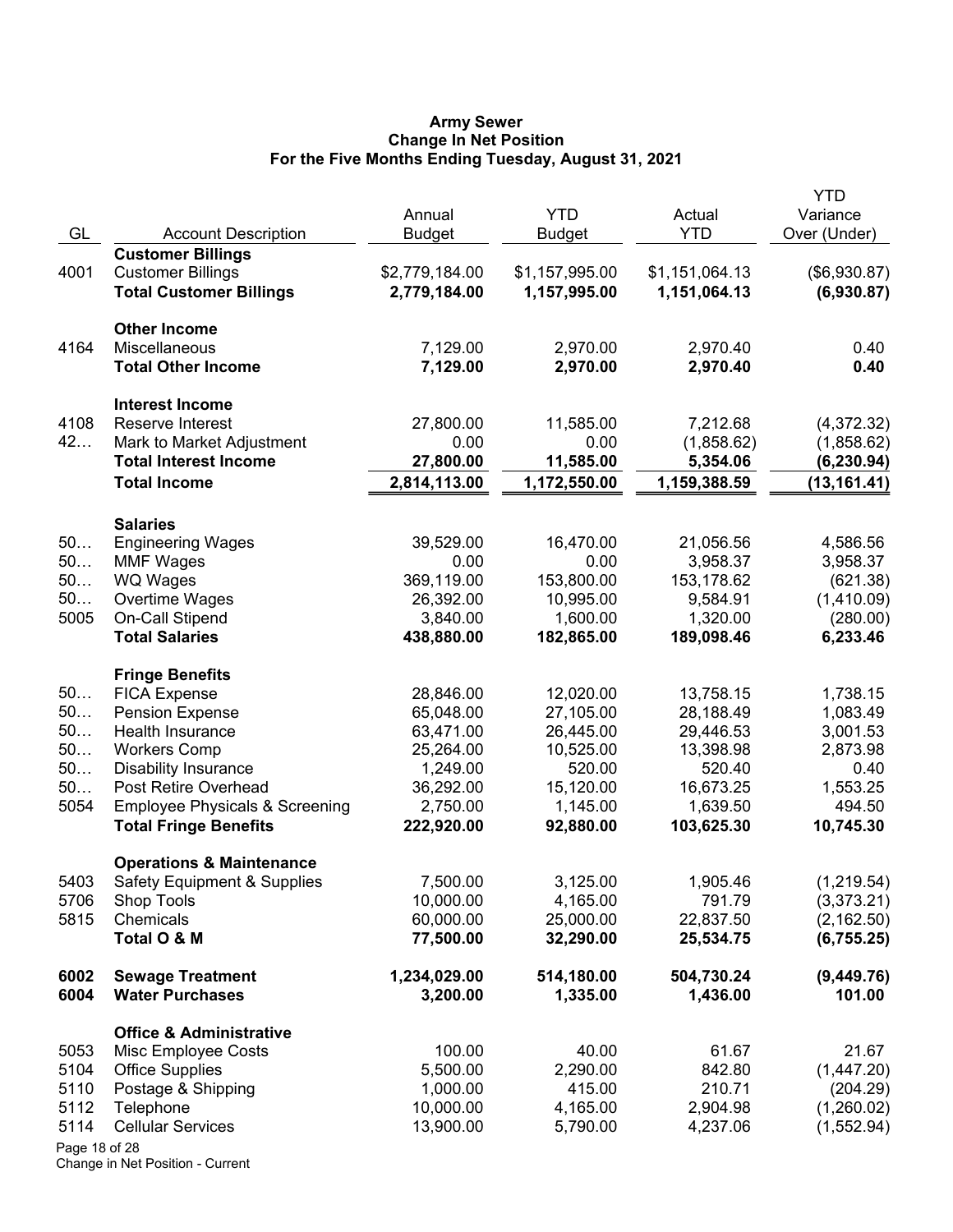#### **Army Sewer Change In Net Position For the Five Months Ending Tuesday, August 31, 2021**

|      |                                                 |                       |                      |                      | <b>YTD</b>             |
|------|-------------------------------------------------|-----------------------|----------------------|----------------------|------------------------|
|      |                                                 | Annual                | <b>YTD</b>           | Actual               | Variance               |
| GL   | <b>Account Description</b>                      | <b>Budget</b>         | <b>Budget</b>        | <b>YTD</b>           | Over (Under)           |
| 5120 | Dues & Subscriptions                            | 1,500.00              | 625.00               | 302.00               | (323.00)               |
| 5122 | Public Info & Advertising                       | 1,500.00              | 625.00               | 103.00               | (522.00)               |
| 5130 | <b>Office Equipment</b>                         | 1,000.00              | 415.00               | 50.06                | (364.94)               |
| 5202 | Employee Mileage Reimburse                      | 500.00                | 210.00               | 229.04               | 19.04                  |
| 5204 | Empl. Meals & Incidental                        | 2,500.00              | 1,040.00             | 0.00                 | (1,040.00)             |
| 5206 | Empl. Lodging                                   | 5,000.00              | 2,085.00             | 0.00                 | (2,085.00)             |
| 5370 | <b>Training &amp; Development</b>               | 8,000.00              | 3,335.00             | 3,840.00             | 505.00                 |
| 5402 | <b>Employee Uniforms</b>                        | 7,500.00              | 3,125.00             | 543.44               | (2,581.56)             |
| 5508 | <b>Cleaning Services</b>                        | 12,000.00             | 5,000.00             | 5,455.00             | 455.00                 |
|      | <b>Total Office &amp; Admin</b>                 | 70,000.00             | 29,160.00            | 18,779.76            | (10, 380.24)           |
|      | <b>Utilities</b>                                |                       |                      |                      |                        |
| 5802 | Gas & Electric                                  | 54,980.00             | 22,910.00            | 14,275.50            | (8,634.50)             |
|      | <b>Total Utilities</b>                          | 54,980.00             | 22,910.00            | 14,275.50            | (8,634.50)             |
|      | <b>Professional Fees</b>                        |                       |                      |                      |                        |
| 5924 | Legal                                           | 3,000.00              | 1,250.00             | 0.00                 | (1,250.00)             |
| 5926 | <b>Investment Banking Fees</b>                  | 1,197.00              | 500.00               | 548.27               | 48.27                  |
|      | <b>Total Professional Fees</b>                  | 4,197.00              | 1,750.00             | 548.27               | (1, 201.73)            |
|      | <b>Repairs &amp; Maintenance</b>                |                       |                      |                      |                        |
| 5804 | <b>Building Maintenance &amp; Repair</b>        | 15,000.00             | 6,250.00             | 3,221.59             | (3,028.41)             |
| 5808 | Site Maint & Repair                             | 25,000.00             | 10,415.00            | 4,075.39             | (6,339.61)             |
| 5812 | Pipeline Maintenance                            | 45,000.00             | 18,750.00            | 15,259.87            | (3,490.13)             |
|      | <b>Total Repairs &amp; Maintenance</b>          | 85,000.00             | 35,415.00            | 22,556.85            | (12, 858.15)           |
|      | <b>Automobile</b>                               |                       |                      |                      |                        |
| 5601 | Auto/Light Truck Rep. & Maint.                  | 19,000.00             | 7,915.00             | 5,080.76             | (2,834.24)             |
| 5602 | <b>Auto/Light Truck Fuel</b>                    | 50,000.00             | 20,835.00            | 21,561.94            | 726.94                 |
| 5603 | Auto/Light Truck Rental/Lease                   | 132,200.00            | 55,085.00            | 49,500.01            | (5,584.99)             |
| 5605 | <b>Vehicle Ins</b>                              | 27,900.00             | 11,625.00            | 11,625.00            | 0.00                   |
|      | <b>Total Automobile</b>                         | 229,100.00            | 95,460.00            | 87,767.71            | (7,692.29)             |
|      | Computer                                        |                       |                      |                      |                        |
| 5124 | <b>Computer Equipment</b>                       | 12,500.00             | 5,210.00             | 3,789.56             | (1,420.44)             |
| 5128 | Programming & Software<br><b>Total Computer</b> | 7,602.00<br>20,102.00 | 3,170.00<br>8,380.00 | 2,910.00<br>6,699.56 | (260.00)<br>(1,680.44) |
| 6114 | <b>Insurance</b>                                | 34,100.00             | 14,210.00            | 14,208.35            | (1.65)                 |
| 61   | <b>Admin Allocation</b>                         | 281,576.00            | 117,325.00           | 113,463.02           | (3,861.98)             |
| 61   | <b>Engineering Allocation</b>                   | 10,490.00             | 4,370.00             | 4,801.63             | 431.63                 |
| 6208 | <b>NYS Administrative Assessm</b>               | 13,401.00             | 5,585.00             | 0.00                 | (5,585.00)             |
| 89   | <b>Water Quality Allocation</b>                 | (205, 362.00)         | (85, 565.00)         | (68, 281.40)         | 17,283.60              |
| 7032 | <b>Depreciation</b>                             | 303,500.00            | 126,460.00           | 124,782.29           | (1,677.71)             |
|      | <b>Total Expenses</b>                           | 2,877,613.00          | 1,199,010.00         | 1,164,026.29         | (34, 983.71)           |
|      | <b>Change in Net Position</b>                   | (63, 500.00)          | (26, 460.00)         | (4,637.70)           | 21,822.30              |
|      |                                                 |                       |                      |                      |                        |

Page 19 of 28 Change in Net Position - Current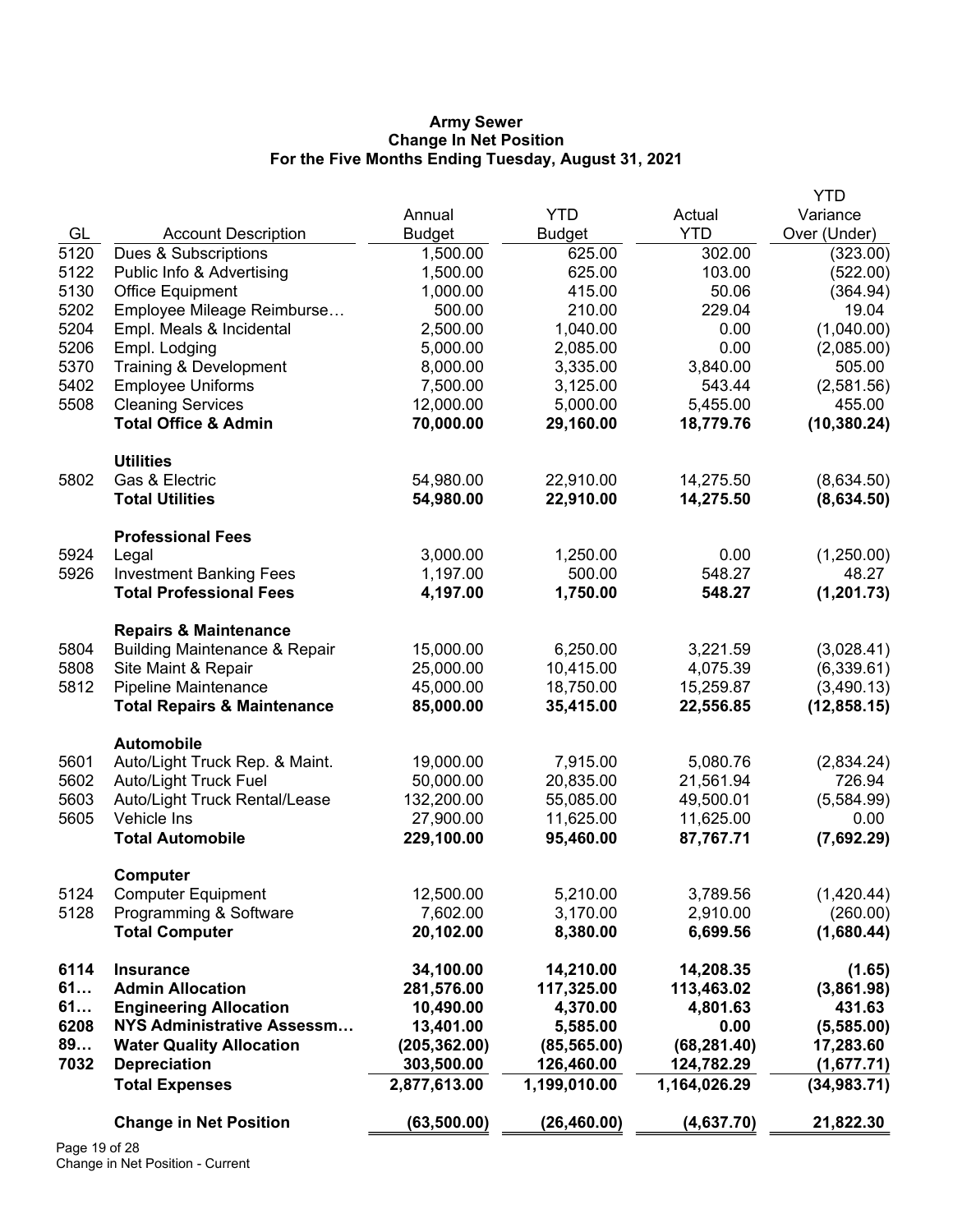#### **Army Water Line Change In Net Position For the Five Months Ending Tuesday, August 31, 2021**

|               |                                           | Annual         | <b>YTD</b>    | Actual       | <b>YTD</b><br>Variance |
|---------------|-------------------------------------------|----------------|---------------|--------------|------------------------|
| GL            | <b>Account Description</b>                | <b>Budget</b>  | <b>Budget</b> | <b>YTD</b>   | Over (Under)           |
|               | <b>Customer Billings</b>                  |                |               |              |                        |
| 4001          | <b>Customer Billings</b>                  | \$2,015,330.00 | \$839,720.00  | \$998,230.72 | \$158,510.72           |
|               | <b>Total Customer Billings</b>            | 2,015,330.00   | 839,720.00    | 998,230.72   | 158,510.72             |
|               | <b>Grant Revenue</b>                      |                |               |              |                        |
| 4181          | <b>Federal Grant Income</b>               | 900,000.00     | 375,000.00    | 321,637.50   | (53, 362.50)           |
|               | <b>Total Grant Revenue</b>                | 900,000.00     | 375,000.00    | 321,637.50   | (53, 362.50)           |
|               | <b>Interest Income</b>                    |                |               |              |                        |
| 4108          | Reserve Interest                          | 15,100.00      | 6,290.00      | 3,934.19     | (2,355.81)             |
| 42            | Mark to Market Adjustment                 | 0.00           | 0.00          | (1,013.78)   | (1,013.78)             |
|               | <b>Total Interest Income</b>              | 15,100.00      | 6,290.00      | 2,920.41     | (3,369.59)             |
|               | <b>Total Income</b>                       | 2,930,430.00   | 1,221,010.00  | 1,322,788.63 | 101,778.63             |
|               | <b>Salaries</b>                           |                |               |              |                        |
| 50            | <b>Engineering Wages</b>                  | 38,266.00      | 15,945.00     | 23,385.99    | 7,440.99               |
| 50            | <b>MMF Wages</b>                          | 0.00           | 0.00          | 3,976.24     | 3,976.24               |
| 50            | <b>WQ Wages</b>                           | 330,353.00     | 137,645.00    | 112,143.13   | (25, 501.87)           |
| 50            | Overtime Wages                            | 11,632.00      | 4,845.00      | 4,157.11     | (687.89)               |
| 5005          | <b>On-Call Stipend</b>                    | 3,840.00       | 1,600.00      | 1,320.00     | (280.00)               |
|               | <b>Total Salaries</b>                     | 384,091.00     | 160,035.00    | 144,982.47   | (15,052.53)            |
|               | <b>Fringe Benefits</b>                    |                |               |              |                        |
| 50            | <b>FICA Expense</b>                       | 25,254.00      | 10,525.00     | 10,834.62    | 309.62                 |
| 50            | <b>Pension Expense</b>                    | 56,937.00      | 23,725.00     | 22,782.07    | (942.93)               |
| 50            | Health Insurance                          | 55,640.00      | 23,185.00     | 23,313.22    | 128.22                 |
| 50            | <b>Workers Comp</b>                       | 21,763.00      | 9,070.00      | 6,234.05     | (2,835.95)             |
| 50            | <b>Disability Insurance</b>               | 1,088.00       | 455.00        | 453.50       | (1.50)                 |
| 50            | Post Retire Overhead                      | 31,630.00      | 13,180.00     | 12,362.25    | (817.75)               |
| 5054          | <b>Employee Physicals &amp; Screening</b> | 2,250.00       | 940.00        | 1,415.00     | 475.00                 |
|               | <b>Total Fringe Benefits</b>              | 194,562.00     | 81,080.00     | 77,394.71    | (3,685.29)             |
|               | <b>Operations &amp; Maintenance</b>       |                |               |              |                        |
| 5706          | Shop Tools                                | 1,200.00       | 501.65        | 0.00         | (501.65)               |
| 5902          | Lab Fees                                  | 5,000.00       | 2,085.00      | 1,015.00     | (1,070.00)             |
|               | Total O & M                               | 6,200.00       | 2,586.65      | 1,015.00     | (1,571.65)             |
| 6004          | <b>Water Purchases</b>                    | 664,255.00     | 276,775.00    | 283,780.48   | 7,005.48               |
|               | <b>Office &amp; Administrative</b>        |                |               |              |                        |
| 5122          | Public Info & Advertising                 | 981.00         | 410.00        | 0.00         | (410.00)               |
| 5202          | Employee Mileage Reimburse                | 100.00         | 40.00         | 0.00         | (40.00)                |
|               | <b>Total Office &amp; Admin</b>           | 1,081.00       | 450.00        | 0.00         | (450.00)               |
|               | <b>Utilities</b>                          |                |               |              |                        |
| 5802          | Gas & Electric                            | 21,250.00      | 8,855.00      | 5,816.64     | (3,038.36)             |
|               | <b>Total Utilities</b>                    | 21,250.00      | 8,855.00      | 5,816.64     | (3,038.36)             |
| Page 20 of 28 |                                           |                |               |              |                        |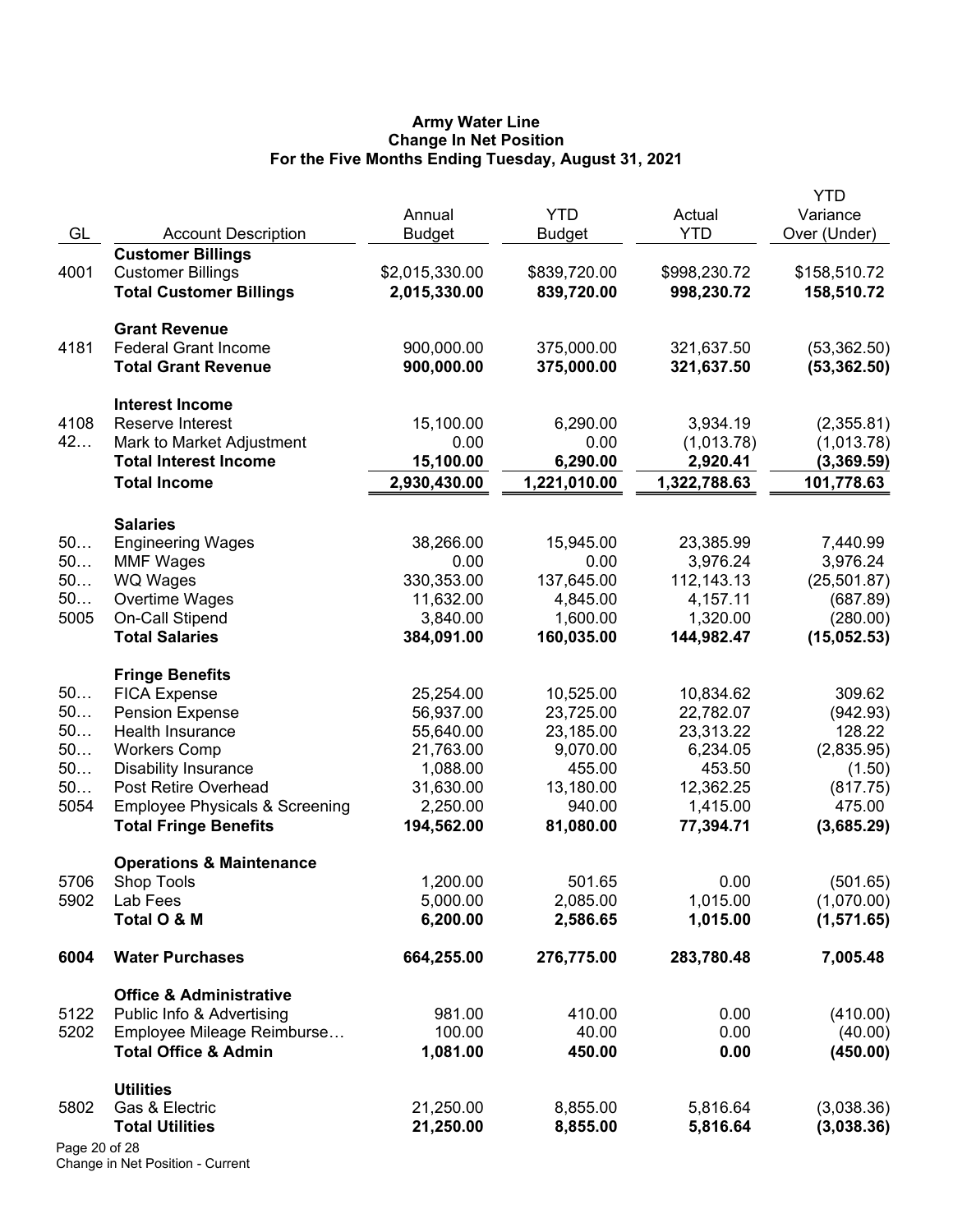# **Army Water Line Change In Net Position For the Five Months Ending Tuesday, August 31, 2021**

|      |                                          | Annual        | <b>YTD</b>    | Actual<br><b>YTD</b> | <b>YTD</b><br>Variance |
|------|------------------------------------------|---------------|---------------|----------------------|------------------------|
| GL   | <b>Account Description</b>               | <b>Budget</b> | <b>Budget</b> |                      | Over (Under)           |
|      | <b>Professional Fees</b>                 |               |               |                      |                        |
| 5924 | Legal                                    | 1,500.00      | 625.00        | 0.00                 | (625.00)               |
| 5926 | <b>Investment Banking Fees</b>           | 766.00        | 320.00        | 295.22               | (24.78)                |
| 5970 | Consulting                               | 5,800.00      | 2,416.65      | 5,800.00             | 3,383.35               |
|      | <b>Total Professional Fees</b>           | 8,066.00      | 3,361.65      | 6,095.22             | 2,733.57               |
|      | <b>Repairs &amp; Maintenance</b>         |               |               |                      |                        |
| 5804 | <b>Building Maintenance &amp; Repair</b> | 4,000.00      | 1,665.00      | 1,324.55             | (340.45)               |
| 5808 | Site Maint & Repair                      | 7,000.00      | 2,915.00      | 405.98               | (2,509.02)             |
| 5812 | <b>Pipeline Maintenance</b>              | 18,000.00     | 7,501.65      | 6,664.25             | (837.40)               |
|      | <b>Total Repairs &amp; Maintenance</b>   | 29,000.00     | 12,081.65     | 8,394.78             | (3,686.87)             |
| 6114 | <b>Insurance</b>                         | 29,200.00     | 12,165.00     | 12,166.65            | 1.65                   |
| 61   | <b>Admin Allocation</b>                  | 165,070.00    | 68,780.00     | 66,506.35            | (2, 273.65)            |
| 61   | <b>Engineering Allocation</b>            | 9,964.00      | 4,150.00      | 5,079.40             | 929.40                 |
| 6208 | NYS Administrative Assessm               | 11,458.00     | 4,775.00      | 0.00                 | (4,775.00)             |
| 89   | <b>Water Quality Allocation</b>          | 85,061.00     | 35,440.00     | 26,363.87            | (9,076.13)             |
| 7032 | <b>Depreciation</b>                      | 354,600.00    | 147,750.00    | 136,012.21           | (11, 737.79)           |
|      | <b>Total Expenses</b>                    | 1,963,858.00  | 818,284.95    | 773,607.78           | (44, 677.17)           |
|      | <b>Change in Net Position</b>            | 966,572.00    | 402,725.05    | 549,180.85           | 146,455.80             |
|      |                                          |               |               |                      |                        |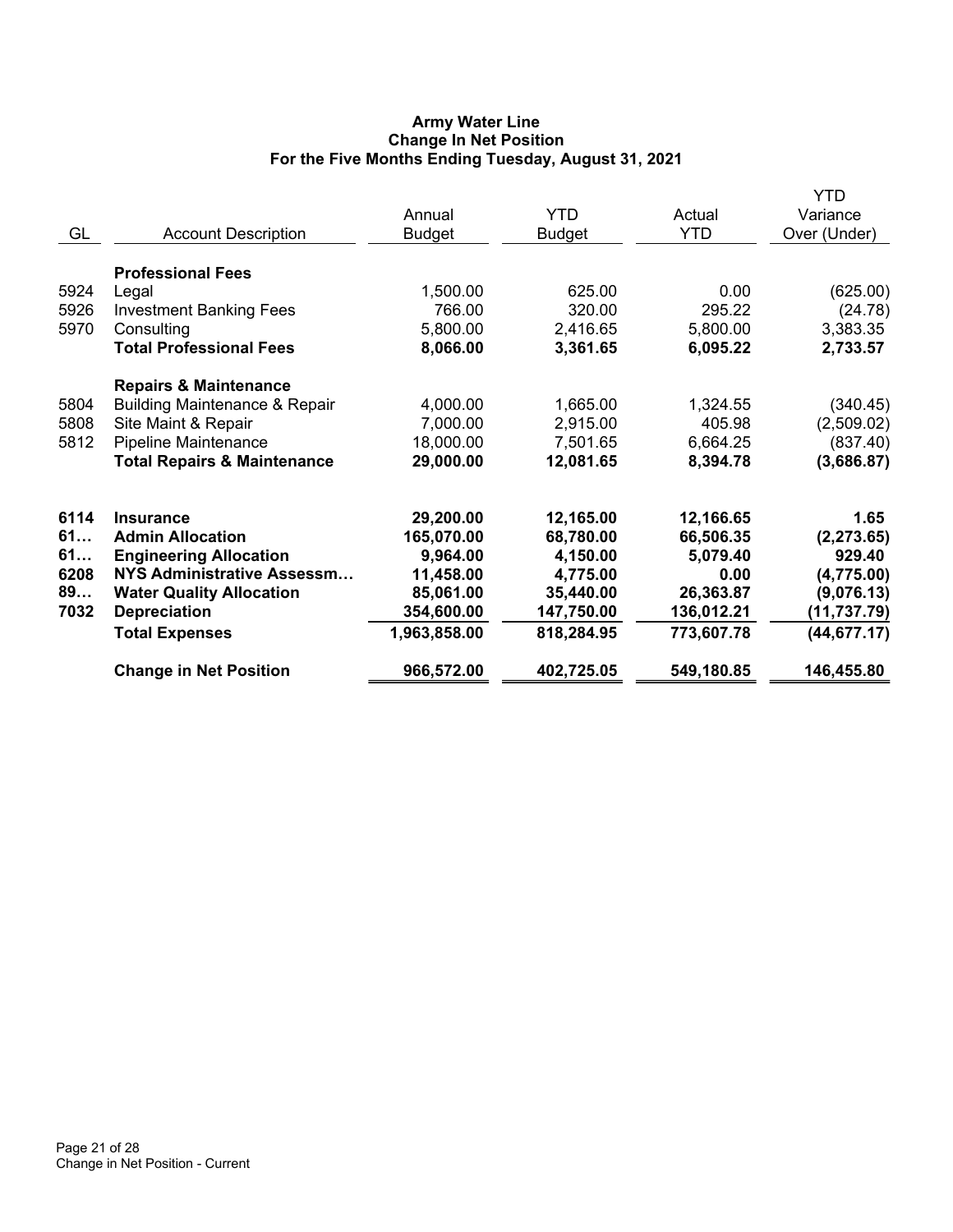#### **Regional Water Line Change In Net Position For the Five Months Ending Tuesday, August 31, 2021**

|               |                                         |               |               |             | <b>YTD</b>   |
|---------------|-----------------------------------------|---------------|---------------|-------------|--------------|
|               |                                         | Annual        | <b>YTD</b>    | Actual      | Variance     |
| GL            | <b>Account Description</b>              | <b>Budget</b> | <b>Budget</b> | <b>YTD</b>  | Over (Under) |
|               | <b>Customer Billings</b>                |               |               |             |              |
| 4001          | <b>Customer Billings</b>                | \$85,065.00   | \$35,445.00   | \$46,713.11 | \$11,268.11  |
| 4005          | <b>Capital Billings</b>                 | 278,587.00    | 116,080.00    | 116,077.83  | (2.17)       |
|               | <b>Total Customer Billings</b>          | 363,652.00    | 151,525.00    | 162,790.94  | 11,265.94    |
|               | <b>Interest Income</b>                  |               |               |             |              |
| 4102          | Investment Interest Income              | 2,000.00      | 835.00        | 1,236.15    | 401.15       |
|               | <b>Total Interest Income</b>            | 2,000.00      | 835.00        | 1,236.15    | 401.15       |
|               | <b>Total Income</b>                     | 365,652.00    | 152,360.00    | 164,027.09  | 11,667.09    |
|               |                                         |               |               |             |              |
|               | <b>Salaries</b>                         |               |               |             |              |
| 50            | <b>Engineering Wages</b>                | 8,892.00      | 3,705.00      | 2,632.71    | (1,072.29)   |
| 50            | WQ Wages                                | 21,625.00     | 9,010.00      | 7,198.68    | (1,811.32)   |
| 50            | Overtime Wages                          | 1,626.00      | 680.00        | 65.62       | (614.38)     |
| 5005          | On-Call Stipend                         | 1,920.00      | 800.00        | 660.00      | (140.00)     |
|               | <b>Total Salaries</b>                   | 34,063.00     | 14,195.00     | 10,557.01   | (3,637.99)   |
|               | <b>Fringe Benefits</b>                  |               |               |             |              |
| 50            | <b>FICA Expense</b>                     | 2,214.00      | 925.00        | 762.63      | (162.37)     |
| 50            | <b>Pension Expense</b>                  | 5,078.00      | 2,115.00      | 1,635.64    | (479.36)     |
| 50            | Health Insurance                        | 5,122.00      | 2,135.00      | 1,886.61    | (248.39)     |
| 50            | <b>Workers Comp</b>                     | 1,667.00      | 695.00        | 483.80      | (211.20)     |
| 50            | <b>Disability Insurance</b>             | 98.00         | 40.00         | 40.65       | 0.65         |
| 50            | Post Retire Overhead                    | 2,828.00      | 1,180.00      | 951.75      | (228.25)     |
|               | <b>Total Fringe Benefits</b>            | 17,007.00     | 7,090.00      | 5,761.08    | (1,328.92)   |
|               | <b>Operations &amp; Maintenance</b>     |               |               |             |              |
| 5706          | Shop Tools                              | 500.00        | 210.00        | 0.00        | (210.00)     |
| 5815          | Chemicals                               | 2,000.00      | 835.00        | 754.00      | (81.00)      |
| 5902          | Lab Fees                                | 3,600.00      | 1,500.00      | 915.00      | (585.00)     |
| 6010          | <b>Cape Vincent Reserve</b>             | 700.00        | 290.00        | 700.00      | 410.00       |
|               | Total O & M                             | 6,800.00      | 2,835.00      | 2,369.00    | (466.00)     |
| 6004          | <b>Water Purchases</b>                  | 85,065.00     | 35,445.00     | 45,588.16   | 10,143.16    |
|               | <b>Office &amp; Administrative</b>      |               |               |             |              |
| 5122          | Public Info & Advertising               | 250.00        | 105.00        | 0.00        | (105.00)     |
| 5202          | Employee Mileage Reimburse              | 0.00          | 0.00          | 11.20       | 11.20        |
|               | <b>Total Office &amp; Admin</b>         | 250.00        | 105.00        | 11.20       | (93.80)      |
|               | <b>Utilities</b>                        |               |               |             |              |
| 5802          | Gas & Electric                          | 22,995.00     | 9,580.00      | 9,849.61    | 269.61       |
|               | <b>Total Utilities</b>                  | 22,995.00     | 9,580.00      | 9,849.61    | 269.61       |
|               | <b>Professional Fees</b>                |               |               |             |              |
| 5924          |                                         | 500.00        | 210.00        | 0.00        | (210.00)     |
|               | Legal<br><b>Total Professional Fees</b> | 500.00        | 210.00        | 0.00        | (210.00)     |
| Page 22 of 28 |                                         |               |               |             |              |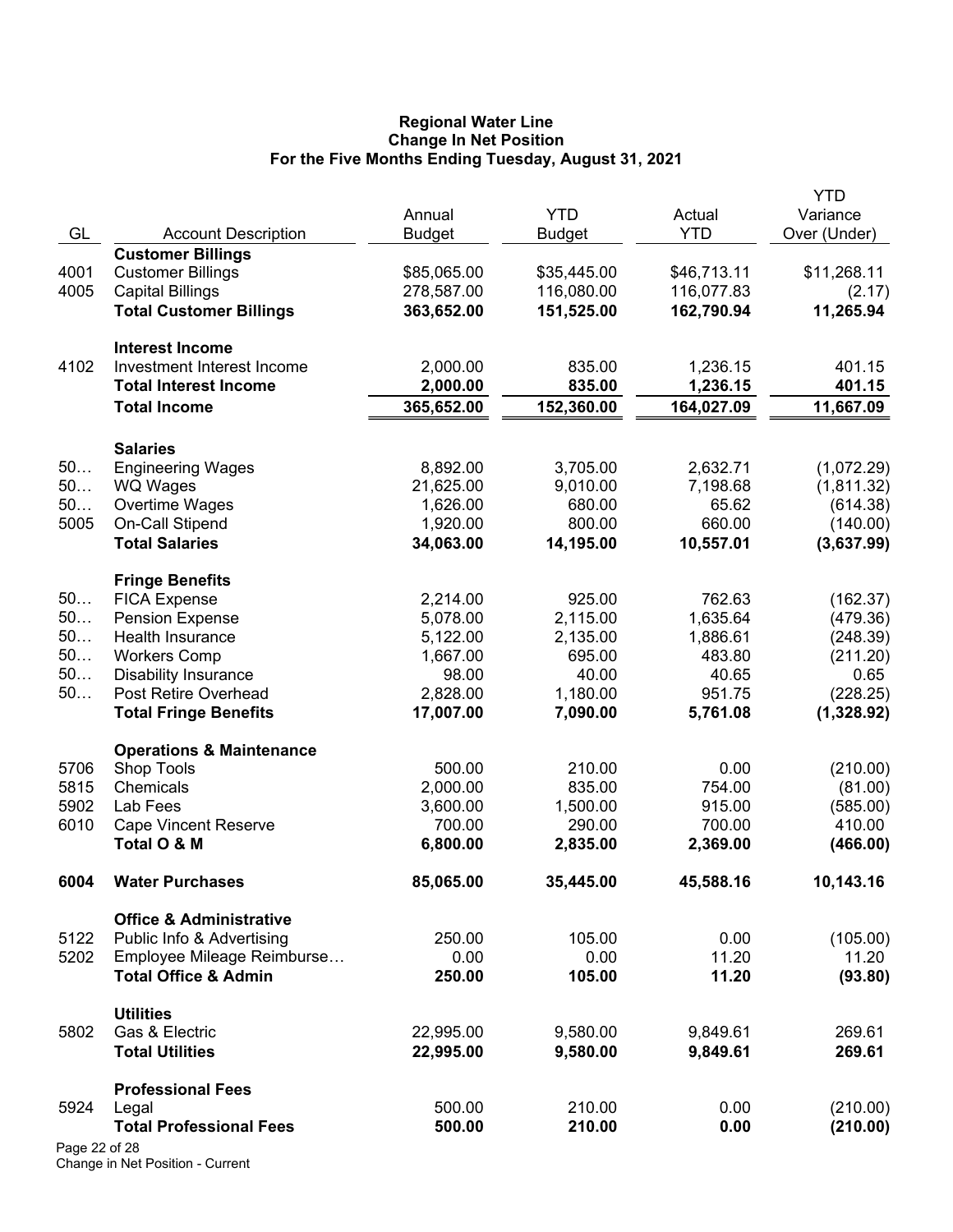# **Regional Water Line Change In Net Position For the Five Months Ending Tuesday, August 31, 2021**

|      |                                          | Annual        | <b>YTD</b>    | Actual     | YTD<br>Variance |
|------|------------------------------------------|---------------|---------------|------------|-----------------|
| GL   | <b>Account Description</b>               | <b>Budget</b> | <b>Budget</b> | <b>YTD</b> | Over (Under)    |
|      | <b>Repairs &amp; Maintenance</b>         |               |               |            |                 |
| 5804 | <b>Building Maintenance &amp; Repair</b> | 9,000.00      | 3,750.00      | 472.85     | (3,277.15)      |
| 5808 | Site Maint & Repair                      | 3,500.00      | 1,460.00      | 264.16     | (1, 195.84)     |
| 5812 | Pipeline Maintenance                     | 20,000.00     | 8,335.00      | 127.09     | (8, 207.91)     |
|      | <b>Total Repairs &amp; Maintenance</b>   | 32,500.00     | 13,545.00     | 864.10     | (12,680.90)     |
| 6114 | <b>Insurance</b>                         | 5,000.00      | 2,085.00      | 2,083.35   | (1.65)          |
| 61   | <b>Admin Allocation</b>                  | 17,426.00     | 7,260.00      | 7,015.45   | (244.55)        |
| 61   | <b>Engineering Allocation</b>            | 2,531.00      | 1,055.00      | 493.66     | (561.34)        |
| 6208 | NYS Administrative Assessm               | 1,987.00      | 830.00        | 0.00       | (830.00)        |
| 89   | <b>Water Quality Allocation</b>          | 6,665.00      | 2,775.00      | 1,890.47   | (884.53)        |
| 7032 | <b>Depreciation</b>                      | 143,600.00    | 59,835.00     | 56,588.54  | (3, 246.46)     |
| 7002 | Amortization                             | 24,400.00     | 10,165.00     | 10,152.83  | (12.17)         |
| 6202 | <b>Interest Expense</b>                  | 56,806.00     | 23,670.00     | 3,007.88   | (20, 662.12)    |
|      | <b>Total Expenses</b>                    | 457,595.00    | 190,680.00    | 156,232.34 | (34, 447.66)    |
|      | <b>Change in Net Position</b>            | (91, 943.00)  | (38, 320.00)  | 7,794.75   | 46,114.75       |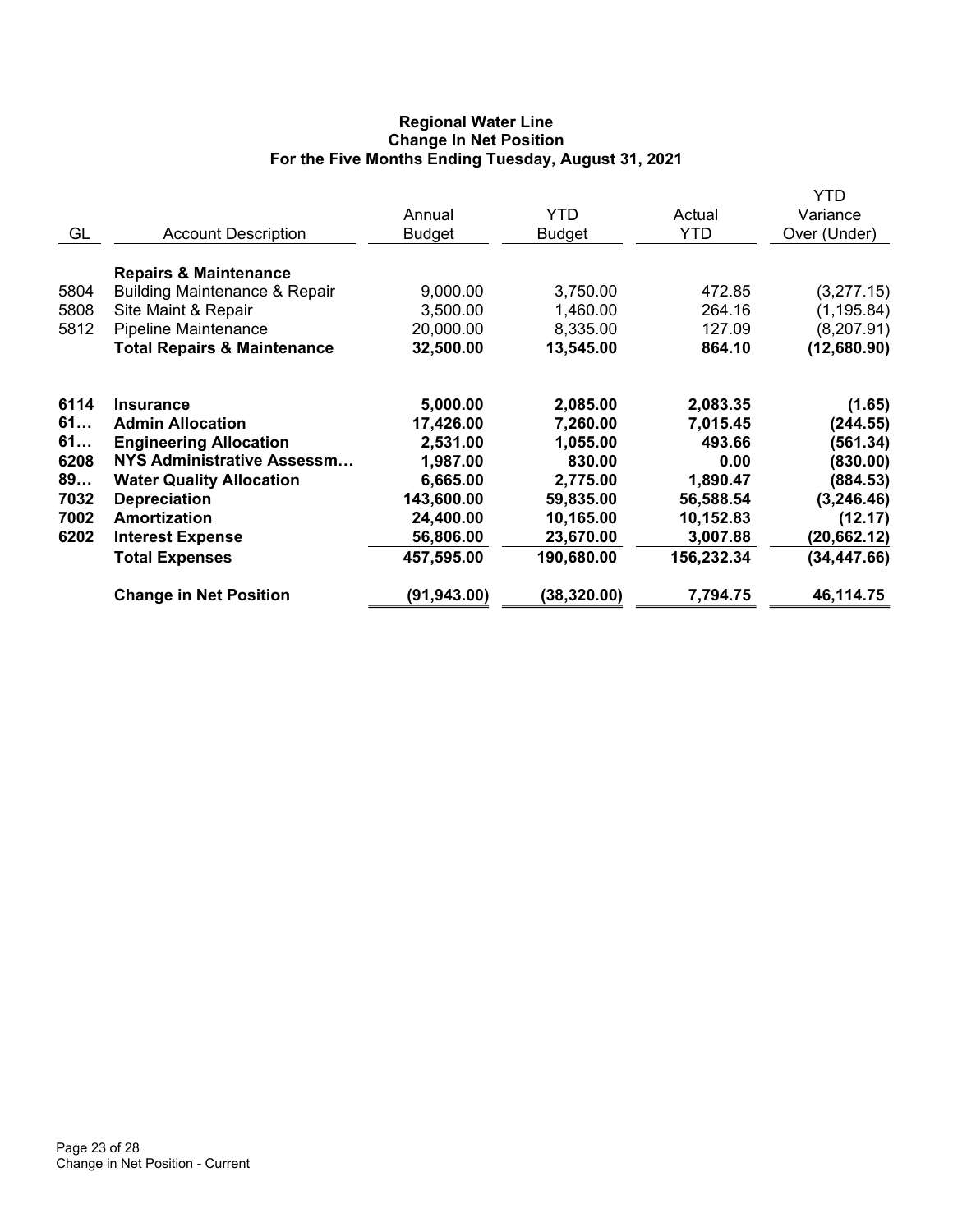# **Water Sewer Contracts Change In Net Position For the Five Months Ending Tuesday, August 31, 2021**

|      |                                     |               |               |              | YTD          |
|------|-------------------------------------|---------------|---------------|--------------|--------------|
|      |                                     | Annual        | <b>YTD</b>    | Actual       | Variance     |
| GL   | <b>Account Description</b>          | <b>Budget</b> | <b>Budget</b> | <b>YTD</b>   | Over (Under) |
|      | <b>Customer Billings</b>            |               |               |              |              |
| 4001 | <b>Customer Billings</b>            | \$896,185.00  | \$373,410.00  | \$383,499.42 | \$10,089.42  |
|      | <b>Total Customer Billings</b>      | 896,185.00    | 373,410.00    | 383,499.42   | 10,089.42    |
|      | <b>Total Income</b>                 | 896,185.00    | 373,410.00    | 383,499.42   | 10,089.42    |
|      | <b>Salaries</b>                     |               |               |              |              |
| 50   | <b>Engineering Wages</b>            | 18,377.00     | 7,655.00      | 7,687.49     | 32.49        |
| 50   | <b>WQ Wages</b>                     | 319,463.00    | 133,110.00    | 146,374.25   | 13,264.25    |
| 50   | Overtime Wages                      | 86,662.00     | 36,110.00     | 34,508.95    | (1,601.05)   |
| 5005 | On-Call Stipend                     | 8,400.00      | 3,500.00      | 3,300.00     | (200.00)     |
|      | <b>Total Salaries</b>               | 432,902.00    | 180,375.00    | 191,870.69   | 11,495.69    |
|      | <b>Fringe Benefits</b>              |               |               |              |              |
| 50   | <b>FICA Expense</b>                 | 28,265.00     | 11,775.00     | 13,607.28    | 1,832.28     |
| 50   | <b>Pension Expense</b>              | 64,231.00     | 26,765.00     | 27,988.06    | 1,223.06     |
| 50   | <b>Health Insurance</b>             | 62,833.00     | 26,180.00     | 25,552.26    | (627.74)     |
| 50   | <b>Workers Comp</b>                 | 27,084.00     | 11,285.00     | 12,551.09    | 1,266.09     |
| 50   | <b>Disability Insurance</b>         | 1,277.00      | 530.00        | 532.10       | 2.10         |
| 50   | Post Retire Overhead                | 37,110.00     | 15,465.00     | 16,401.75    | 936.75       |
|      | <b>Total Fringe Benefits</b>        | 220,800.00    | 92,000.00     | 96,632.54    | 4,632.54     |
|      | <b>Operations &amp; Maintenance</b> |               |               |              |              |
| 5704 | <b>O&amp;M Supplies</b>             | 500.00        | 210.00        | 0.00         | (210.00)     |
| 5770 | Other Tool, Equip & O&M             | 500.00        | 210.00        | 0.00         | (210.00)     |
| 8090 | <b>Purchases for Resale</b>         | 50,000.00     | 20,835.00     | 7,788.80     | (13,046.20)  |
|      | Total O & M                         | 51,000.00     | 21,255.00     | 7,788.80     | (13, 466.20) |
|      |                                     |               |               |              |              |
|      | <b>Office &amp; Administrative</b>  |               |               |              |              |
| 5202 | Employee Mileage Reimburse          | 500.00        | 210.00        | 0.00         | (210.00)     |
| 5270 | <b>Travel &amp; Meeting Expense</b> | 300.00        | 125.00        | 0.00         | (125.00)     |
|      | <b>Total Office &amp; Admin</b>     | 800.00        | 335.00        | 0.00         | (335.00)     |
|      |                                     |               |               |              |              |
| 6114 | <b>Insurance</b>                    | 18,300.00     | 7,625.00      | 7,625.00     | 0.00         |
| 61   | <b>Admin Allocation</b>             | 36,745.00     | 15,310.00     | 14,966.27    | (343.73)     |
| 61   | <b>Engineering Allocation</b>       | 10,551.00     | 4,395.00      | 1,478.05     | (2,916.95)   |
| 6208 | NYS Administrative Assessm          | 4,982.00      | 2,075.00      | 0.00         | (2,075.00)   |
| 89   | <b>Water Quality Allocation</b>     | 113,636.00    | 47,350.00     | 40,027.06    | (7, 322.94)  |
|      | <b>Total Expenses</b>               | 889,716.00    | 370,720.00    | 360,388.41   | (10, 331.59) |
|      | <b>Change in Net Position</b>       | 6,469.00      | 2,690.00      | 23,111.01    | 20,421.01    |
|      |                                     |               |               |              |              |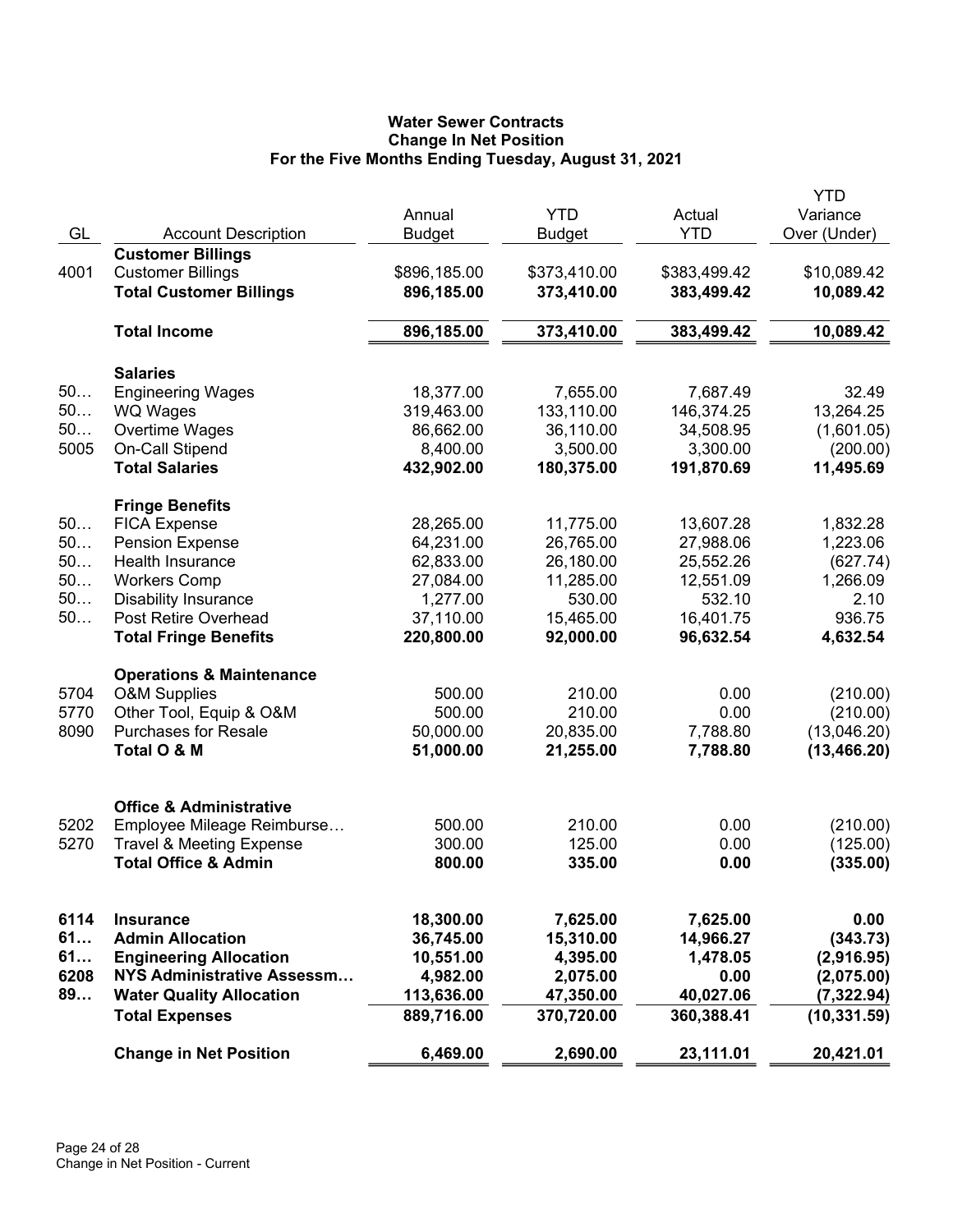#### **Engineering Change In Net Position For the Five Months Ending Tuesday, August 31, 2021**

|               |                                                            |                    |                    |                  | <b>YTD</b>       |
|---------------|------------------------------------------------------------|--------------------|--------------------|------------------|------------------|
|               |                                                            | Annual             | <b>YTD</b>         | Actual           | Variance         |
| GL            | <b>Account Description</b>                                 | <b>Budget</b>      | <b>Budget</b>      | <b>YTD</b>       | Over (Under)     |
|               | <b>Customer Billings</b>                                   |                    |                    |                  |                  |
| 4001          | <b>Customer Billings</b><br><b>Total Customer Billings</b> | \$1,203,271.00     | \$501,365.00       | \$445,352.33     | (\$56,012.67)    |
|               |                                                            | 1,203,271.00       | 501,365.00         | 445,352.33       | (56,012.67)      |
|               | <b>Other Income</b>                                        |                    |                    |                  |                  |
| 4164          | <b>Miscellaneous</b>                                       | 0.00               | 0.00               | (0.08)           | (0.08)           |
|               | <b>Total Other Income</b>                                  | 0.00               | 0.00               | (0.08)           | (0.08)           |
|               | <b>Total Income</b>                                        | 1,203,271.00       | 501,365.00         | 445,352.25       | (56, 012.75)     |
|               | <b>Salaries</b>                                            |                    |                    |                  |                  |
| 50            | <b>Engineering Wages</b>                                   | 704,088.00         | 293,370.00         | 225,232.14       | (68, 137.86)     |
| 50            | <b>Technology Wages</b>                                    | 0.00               | 0.00               | 1,452.00         | 1,452.00         |
| 50            | <b>WQ Wages</b>                                            | 0.00               | 0.00               | 3,129.74         | 3,129.74         |
|               | <b>Total Salaries</b>                                      | 704,088.00         | 293,370.00         | 229,813.88       | (63, 556.12)     |
|               | <b>Fringe Benefits</b>                                     |                    |                    |                  |                  |
| 50            | <b>FICA Expense</b>                                        | 45,832.00          | 19,095.00          | 17,055.82        | (2,039.18)       |
| 50            | <b>Pension Expense</b>                                     | 87,744.00          | 36,560.00          | 30,802.35        | (5,757.65)       |
| 50            | Health Insurance                                           | 104,971.00         | 43,740.00          | 33,921.63        | (9,818.37)       |
| 50            | <b>Workers Comp</b>                                        | 27,545.00          | 11,475.00          | 11,786.03        | 311.03           |
| 50            | <b>Disability Insurance</b>                                | 1,617.00           | 675.00             | 673.69           | (1.31)           |
| 50            | Post Retire Overhead                                       | 46,975.00          | 19,575.00          | 17,813.40        | (1,761.60)       |
| 5054          | <b>Employee Physicals &amp; Screening</b>                  | 600.00             | 251.65             | 244.50           | (7.15)           |
|               | <b>Total Fringe Benefits</b>                               | 315,284.00         | 131,371.65         | 112,297.42       | (19,074.23)      |
|               | <b>Operations &amp; Maintenance</b>                        |                    |                    |                  |                  |
| 5403          | <b>Safety Equipment &amp; Supplies</b>                     | 1,000.00           | 415.00             | 258.68           | (156.32)         |
| 5904          | <b>SCADA</b>                                               | 19,550.00          | 8,145.00           | 722.90           | (7,422.10)       |
| 8090          | <b>Purchases for Resale</b>                                | 38,500.00          | 16,040.00          | 23,218.00        | 7,178.00         |
|               | Total O & M                                                | 59,050.00          | 24,600.00          | 24,199.58        | (400.42)         |
|               |                                                            |                    |                    |                  |                  |
|               | <b>Office &amp; Administrative</b>                         |                    |                    |                  |                  |
| 5053<br>5102  | Misc Employee Costs<br><b>Office Rent</b>                  | 800.00<br>5,389.00 | 335.00<br>2,245.00 | 0.00<br>2,245.40 | (335.00)<br>0.40 |
| 5104          | <b>Office Supplies</b>                                     | 2,500.00           | 1,040.00           | 131.00           | (909.00)         |
| 5112          | Telephone                                                  | 1,960.00           | 815.00             | 1,401.05         | 586.05           |
| 5114          | <b>Cellular Services</b>                                   | 6,800.00           | 2,835.00           | 1,569.95         | (1,265.05)       |
| 5120          | Dues & Subscriptions                                       | 600.00             | 250.00             | 242.00           | (8.00)           |
| 5122          | Public Info & Advertising                                  | 500.00             | 210.00             | 486.00           | 276.00           |
| 5130          | <b>Office Equipment</b>                                    | 3,900.00           | 1,623.35           | 836.00           | (787.35)         |
| 5202          | Employee Mileage Reimburse                                 | 9,500.00           | 3,956.65           | 2,341.92         | (1,614.73)       |
| 5204          | Empl. Meals & Incidental                                   | 2,500.00           | 1,040.00           | 639.10           | (400.90)         |
| 5206          | Empl. Lodging                                              | 5,000.00           | 2,085.00           | 1,616.00         | (469.00)         |
| 5312          | <b>Continuing Education</b>                                | 12,800.00          | 5,335.00           | 0.00             | (5,335.00)       |
| 5370          | Training & Development                                     | 8,000.00           | 3,335.00           | 2,940.44         | (394.56)         |
| Page 25 of 28 |                                                            |                    |                    |                  |                  |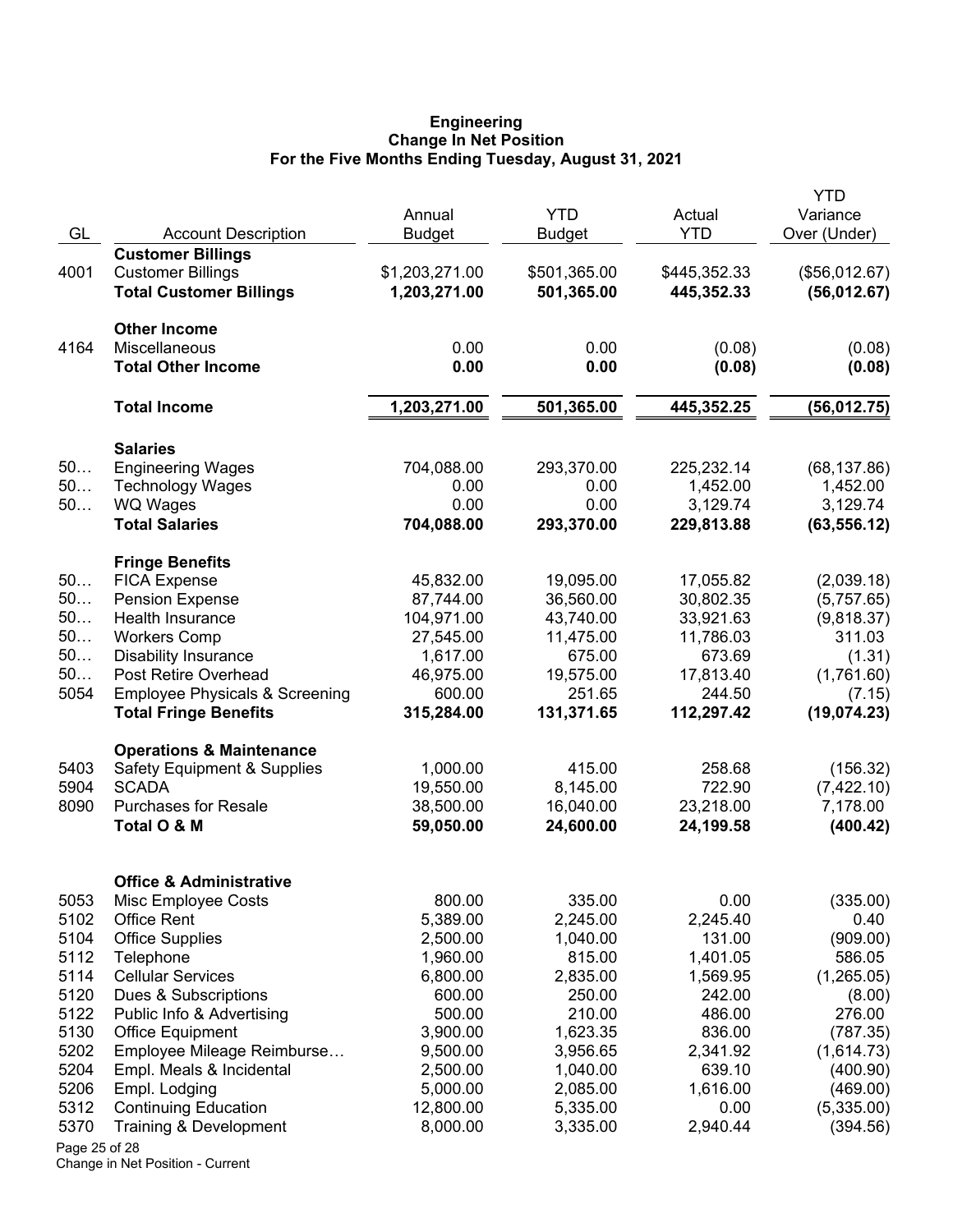# **Engineering Change In Net Position For the Five Months Ending Tuesday, August 31, 2021**

|      |                                 |               |               |              | <b>YTD</b>   |
|------|---------------------------------|---------------|---------------|--------------|--------------|
|      |                                 | Annual        | <b>YTD</b>    | Actual       | Variance     |
| GL   | <b>Account Description</b>      | <b>Budget</b> | <b>Budget</b> | <b>YTD</b>   | Over (Under) |
| 5402 | <b>Employee Uniforms</b>        | 1,200.00      | 500.00        | 0.00         | (500.00)     |
|      | <b>Total Office &amp; Admin</b> | 61,449.00     | 25,605.00     | 14,448.86    | (11, 156.14) |
|      | <b>Professional Fees</b>        |               |               |              |              |
| 5924 | Legal                           | 2,000.00      | 835.00        | 1,646.25     | 811.25       |
|      | <b>Total Professional Fees</b>  | 2,000.00      | 835.00        | 1,646.25     | 811.25       |
|      | <b>Automobile</b>               |               |               |              |              |
| 5601 | Auto/Light Truck Rep. & Maint.  | 2,500.00      | 1,040.00      | 1,066.01     | 26.01        |
| 5602 | <b>Auto/Light Truck Fuel</b>    | 4,000.00      | 1,668.35      | 1,231.60     | (436.75)     |
| 5603 | Auto/Light Truck Rental/Lease   | 6,700.00      | 2,790.00      | 2,791.65     | 1.65         |
| 5605 | Vehicle Ins                     | 2,200.00      | 915.00        | 916.65       | 1.65         |
|      | <b>Total Automobile</b>         | 15,400.00     | 6,413.35      | 6,005.91     | (407.44)     |
|      | <b>Computer</b>                 |               |               |              |              |
| 5124 | <b>Computer Equipment</b>       | 6,000.00      | 2,500.00      | 0.00         | (2,500.00)   |
| 5128 | Programming & Software          | 1,200.00      | 500.00        | 613.80       | 113.80       |
| 5906 | <b>GIS</b>                      | 29,200.00     | 12,165.00     | 21,001.24    | 8,836.24     |
|      | <b>Total Computer</b>           | 36,400.00     | 15,165.00     | 21,615.04    | 6,450.04     |
| 6114 | <b>Insurance</b>                | 26,300.00     | 10,960.00     | 10,958.35    | (1.65)       |
| 61   | <b>Admin Allocation</b>         | 55,784.00     | 23,245.00     | 22,730.05    | (514.95)     |
| 61   | <b>Engineering Allocation</b>   | (79, 552.00)  | (33, 145.00)  | (33, 289.17) | (144.17)     |
| 6208 | NYS Administrative Assessm      | 7,173.00      | 2,990.00      | 0.00         | (2,990.00)   |
| 7032 | <b>Depreciation</b>             | 12,700.00     | 5,290.00      | 7,377.75     | 2,087.75     |
|      | <b>Total Expenses</b>           | 1,216,076.00  | 506,700.00    | 417,803.92   | (88, 896.08) |
|      | <b>Change in Net Position</b>   | (12, 805.00)  | (5, 335.00)   | 27,548.33    | 32,883.33    |
|      |                                 |               |               |              |              |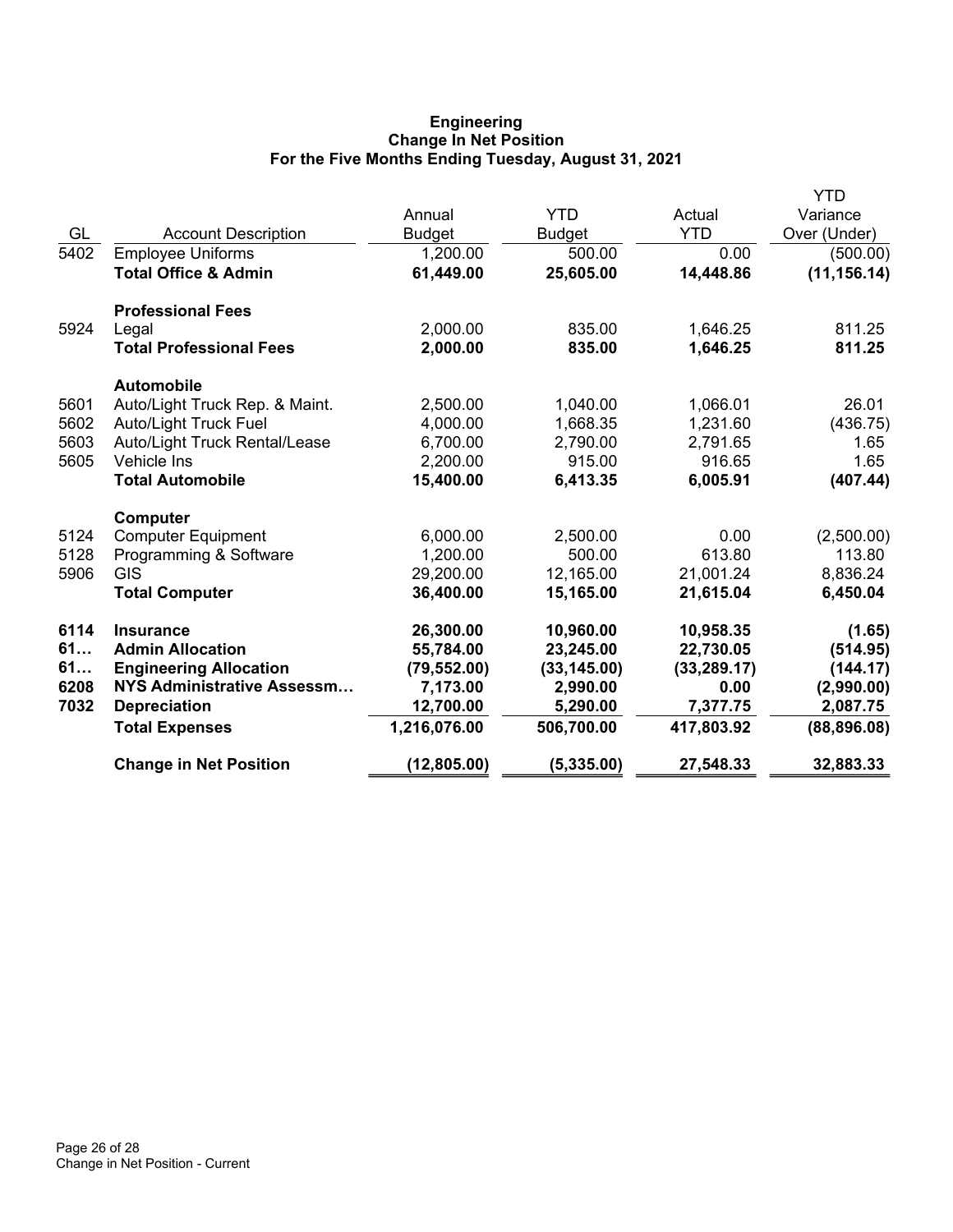## **Regional Development Change In Net Position For the Five Months Ending Tuesday, August 31, 2021**

|              |                                                      | Annual                | <b>YTD</b>           | Actual              | <b>YTD</b><br>Variance   |
|--------------|------------------------------------------------------|-----------------------|----------------------|---------------------|--------------------------|
| GL           | <b>Account Description</b>                           | <b>Budget</b>         | <b>Budget</b>        | <b>YTD</b>          | Over (Under)             |
|              | <b>Customer Billings</b>                             |                       |                      |                     |                          |
| 4001         | <b>Customer Billings</b>                             | \$134,876.00          | \$56,200.00          | \$97,305.89         | \$41,105.89              |
|              | <b>Total Customer Billings</b>                       | 134,876.00            | 56,200.00            | 97,305.89           | 41,105.89                |
|              | <b>Grant Revenue</b>                                 |                       |                      |                     |                          |
| 4181         | <b>Federal Grant Income</b>                          | 114,211.00            | 47,590.00            | 30,551.55           | (17,038.45)              |
| 4183         | <b>NY State Grants</b>                               | 963,581.00            | 401,490.00           | 373,317.94          | (28, 172.06)             |
| 4184         | <b>Other Grants</b>                                  | 40,000.00             | 16,665.00            | 0.00                | (16,665.00)              |
|              | <b>Total Grant Revenue</b>                           | 1,117,792.00          | 465,745.00           | 403,869.49          | (61, 875.51)             |
| 4104         | <b>Loan Interest Income</b>                          | 564,000.00            | 234,995.00           | 181,179.01          | (53, 815.99)             |
|              | <b>Other Income</b>                                  |                       |                      |                     |                          |
| 4162         | <b>Processing Fees</b>                               | 10,000.00             | 4,165.00             | 1,250.00            | (2,915.00)               |
| 4164         | <b>Miscellaneous</b>                                 | 10,550.00             | 4,400.00             | 6,665.67            | 2,265.67                 |
| 4185         | <b>Grant Recapture</b>                               | 0.00                  | 0.00                 | 13,440.00           | 13,440.00                |
| 4190         | Recovery of Bad Debts<br><b>Total Other Income</b>   | 0.00                  | 0.00                 | 49,052.78           | 49,052.78                |
|              |                                                      | 20,550.00             | 8,565.00             | 70,408.45           | 61,843.45                |
| 4102         | <b>Interest Income</b><br>Investment Interest Income | 198,043.00            | 82,510.00            | 56,141.96           |                          |
| 42           | Mark to Market Adjustment                            | 0.00                  | 0.00                 | 754.89              | (26, 368.04)<br>754.89   |
|              | <b>Total Interest Income</b>                         | 198,043.00            | 82,510.00            | 56,896.85           | (25, 613.15)             |
|              | <b>Total Income</b>                                  | 2,035,261.00          | 848,015.00           | 809,659.69          | (38, 355.31)             |
|              |                                                      |                       |                      |                     |                          |
| 50           | <b>Salaries</b><br><b>Administrative Wages</b>       | 17,585.00             | 7,325.00             | 6,528.07            | (796.93)                 |
| 50           | <b>Engineering Wages</b>                             | 22,453.00             | 9,355.00             | 5,202.93            | (4, 152.07)              |
| 50           | <b>Regional Development Wages</b>                    | 347,175.00            | 144,655.00           | 134,572.64          | (10,082.36)              |
|              | <b>Total Salaries</b>                                | 387,213.00            | 161,335.00           | 146,303.64          | (15,031.36)              |
|              | <b>Fringe Benefits</b>                               |                       |                      |                     |                          |
| 50           | <b>FICA Expense</b>                                  | 25,246.00             | 10,520.00            | 10,092.66           | (427.34)                 |
| 50.          | <b>Pension Expense</b>                               | 63,855.00             | 26,605.00            | 25,751.03           | (853.97)                 |
| 50           | Health Insurance                                     | 57,204.00             | 23,835.00            | 23,960.27           | 125.27                   |
| 50           | <b>Workers Comp</b>                                  | 739.00                | 310.00               | 262.69              | (47.31)                  |
| 50<br>50     | <b>Disability Insurance</b><br>Post Retire Overhead  | 1,255.00<br>25,667.00 | 520.00<br>10,695.00  | 522.65<br>10,085.49 | 2.65<br>(609.51)         |
|              | <b>Total Fringe Benefits</b>                         | 173,966.00            | 72,485.00            | 70,674.79           | (1,810.21)               |
|              |                                                      |                       |                      |                     |                          |
|              | <b>Operations &amp; Maintenance</b>                  |                       |                      |                     |                          |
| 6110<br>8090 | Marketing<br><b>Purchases for Resale</b>             | 5,000.00<br>7,000.00  | 2,085.00<br>2,915.00 | 0.00<br>950.00      | (2,085.00)               |
|              | Total O & M                                          | 12,000.00             | 5,000.00             | 950.00              | (1,965.00)<br>(4,050.00) |
| 6006         | <b>Host Community Benefits</b>                       | 133,411.00            | 55,590.00            | 133,411.46          | 77,821.46                |
|              |                                                      |                       |                      |                     |                          |